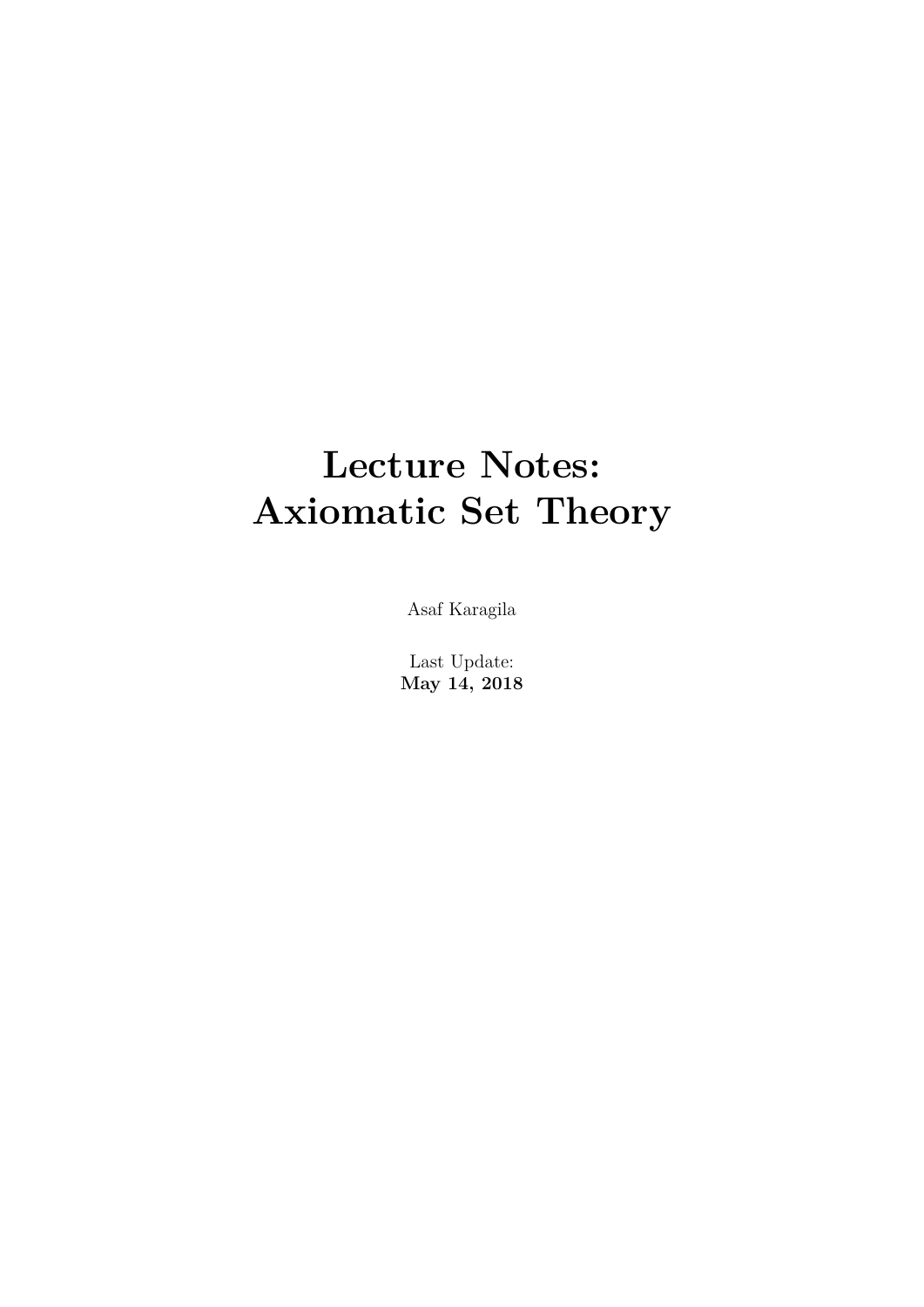# **Contents**

| 1           | Introduction                      |                                                                                                          |                |  |  |  |  |
|-------------|-----------------------------------|----------------------------------------------------------------------------------------------------------|----------------|--|--|--|--|
|             | 1.1                               |                                                                                                          | 3              |  |  |  |  |
|             | 1.2                               |                                                                                                          | $\overline{4}$ |  |  |  |  |
|             | 1.3                               | The axioms of set theory $\dots \dots \dots \dots \dots \dots \dots \dots \dots \dots \dots \dots \dots$ | 5              |  |  |  |  |
| $\bf{2}$    | Ordinals, recursion and induction |                                                                                                          |                |  |  |  |  |
|             | 2.1                               |                                                                                                          | 8              |  |  |  |  |
|             | 2.2                               |                                                                                                          | 9              |  |  |  |  |
|             | 2.3                               |                                                                                                          | 10             |  |  |  |  |
| 3           |                                   | The relative consistency of the Axiom of Foundation                                                      | 12             |  |  |  |  |
| 4           |                                   | Cardinals and their arithmetic                                                                           |                |  |  |  |  |
|             | 4.1                               | The definition of cardinals entering in the set of the set of the set of the definition of cardinals     | 15             |  |  |  |  |
|             | 4.2                               |                                                                                                          | 17             |  |  |  |  |
|             | 4.3                               |                                                                                                          | 18             |  |  |  |  |
| $5^{\circ}$ | Absoluteness and reflection       |                                                                                                          |                |  |  |  |  |
|             | 5.1                               |                                                                                                          | 21             |  |  |  |  |
|             | 5.2                               |                                                                                                          | 23             |  |  |  |  |
| 6           |                                   | The Axiom of Choice                                                                                      |                |  |  |  |  |
|             | 6.1                               |                                                                                                          | 25             |  |  |  |  |
|             | 6.2                               |                                                                                                          | 27             |  |  |  |  |
| 7           | <b>Sets of Ordinals</b>           |                                                                                                          |                |  |  |  |  |
|             | 7.1                               |                                                                                                          | 31             |  |  |  |  |
|             | 7.2                               |                                                                                                          | 32             |  |  |  |  |
|             | 7.3                               |                                                                                                          | 33             |  |  |  |  |
|             | 7.4                               |                                                                                                          | 35             |  |  |  |  |
| 8           | <b>Inner models of ZF</b>         |                                                                                                          |                |  |  |  |  |
|             | 8.1                               |                                                                                                          | 37             |  |  |  |  |
|             | 8.2                               |                                                                                                          | 39             |  |  |  |  |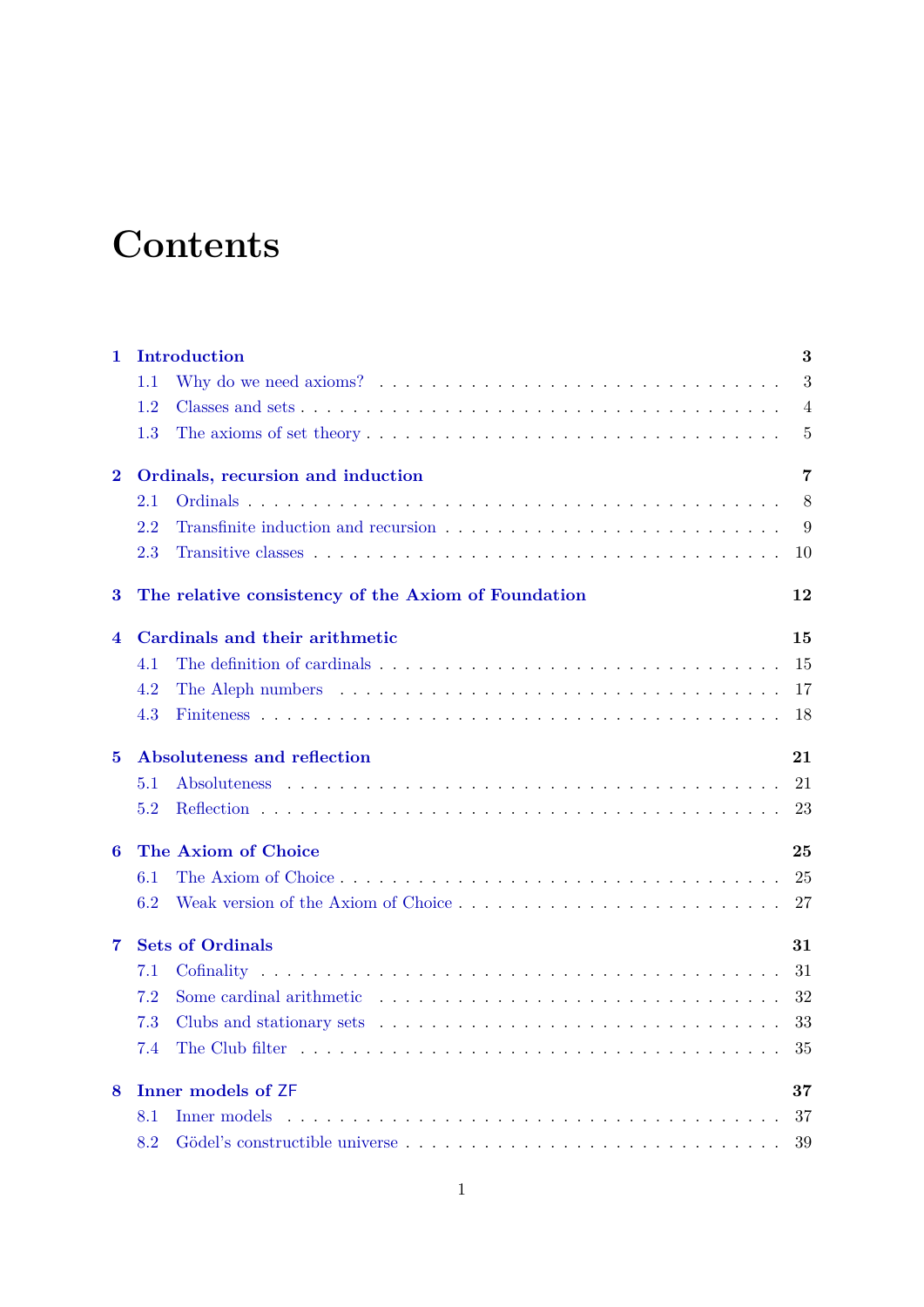|  | 10 Coda: Games and determinacy     |    |
|--|------------------------------------|----|
|  |                                    |    |
|  |                                    |    |
|  | 9 Some combinatorics on $\omega_1$ | 43 |
|  |                                    |    |
|  |                                    |    |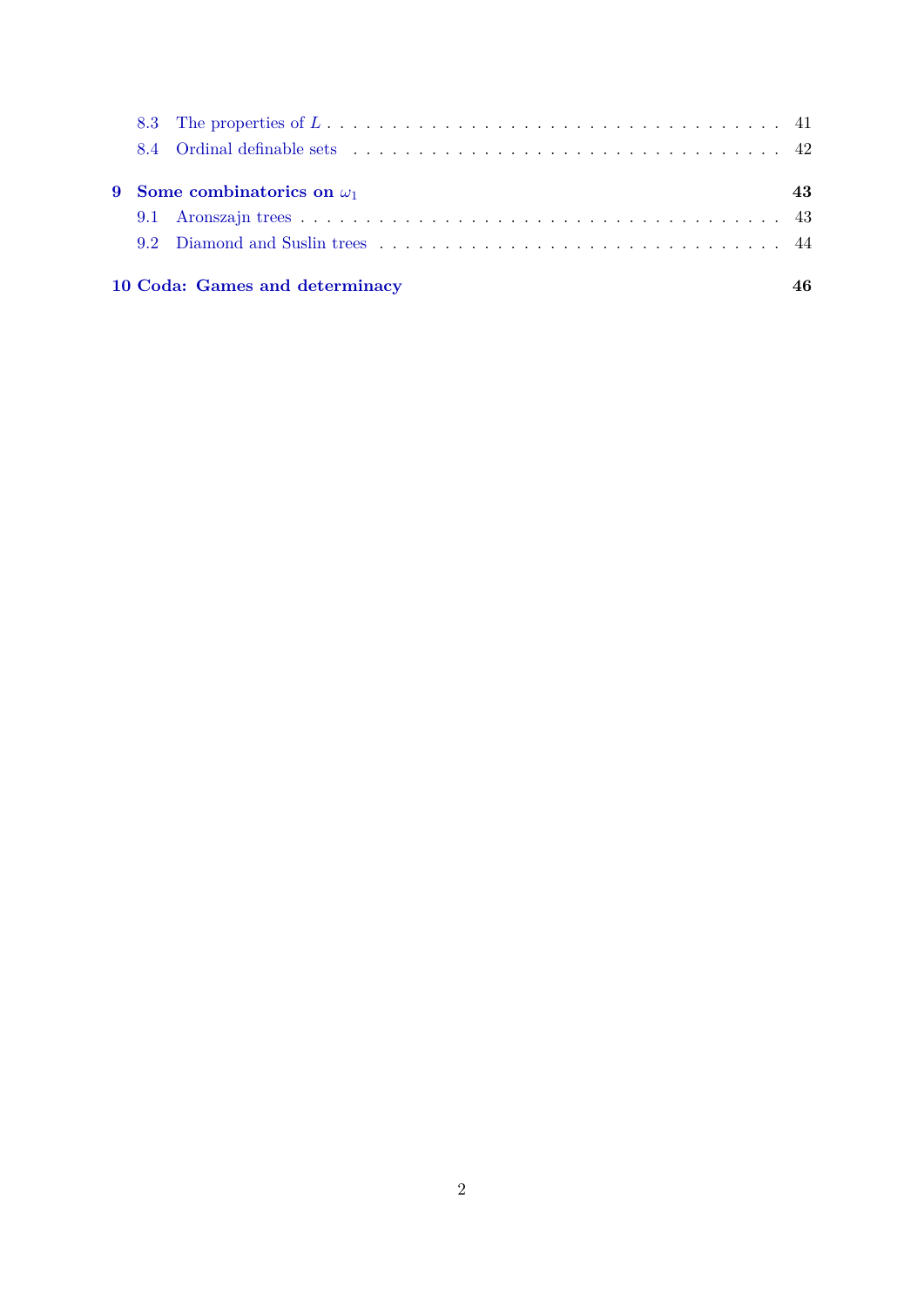## <span id="page-3-0"></span>**Introduction**

### <span id="page-3-1"></span>**1.1 Why do we need axioms?**

In modern mathematics, axioms are given to define an object. The axioms of a group define the notion of a group, the axioms of a Banach space define what it means for something to be a Banach space. In these examples, however, we are not interested in the objects residing within the objects we define, but rather the properties of the objects we defined.

Sets formalize the notion of a collection of mathematical objects. This is a primitive and foundational notion, whose roots lie in the roots of counting. We cannot count a collection of objects, without first defining this collection.

Set theory was developed in the late 19th century, and along with logic, it was proposed as a way to formalize mathematics into a uniform language. This meant that we are interested both in the structure in which sets exist, as well as the properties of the sets that exist there. One of the naive properties expected of sets in the late 19th century was that every well-defined collection is in fact a set.

### **Theorem 1.1 (Russell's paradox).** *Not every well-defined collection defines a set.*

*Proof.* Let *X* be the collection of  $\{A \mid A \text{ is a set and } A \notin A\}$ . If *X* is a set, then either  $X \in X$ , in which case the defining property requires that  $X \notin X$ ; and if  $X \notin X$ , then the defining property of *X* requires that  $X \in X$ . In either case we arrive to the conclusion that  $X \in X$  and  $X \notin X$ . This is a contradiction, so *X* cannot be a set.  $\Box$ 

Zermelo first gave an axiomatization for what properties sets *should have*. These axioms were later developed by Fraenkel, Skolem and cemented by von Neumann in his Ph.D. dissertation.

Why does the choice of axioms even affect us? Well, proofs do not live in vacuum. After the foundational crises began to resolve themselves, people became increasingly more aware to the importance of formal definitions and the necessity of axioms. Cantor famously tried to prove (and on occasion disprove) the continuum hypothesis. Later Gödel and Cohen proved that if set theory is consistent, then both the continuum hypothesis and its negation are consistent with set theory. Later in the course we will see how Gödel proved the consistency of the continuum hypothesis. It turns out that the choice of axioms could have implications on problems in mathematics outside of set theory. Here are two examples for such questions.

**Question (Sierpiński sets).** Recall that *A* ⊆ R is a null set if for every *ε >* 0 there is a sequence of intervals  $(a_n, b_n)$  for  $n < \omega$  such that  $A \subseteq \bigcup_n (a_n, b_n)$  and  $\sum_n (b_n - a_n) < \varepsilon$ .

Is there an uncountable  $X \subseteq \mathbb{R}$ , such that for every null set *A*,  $A \cap X$  is countable?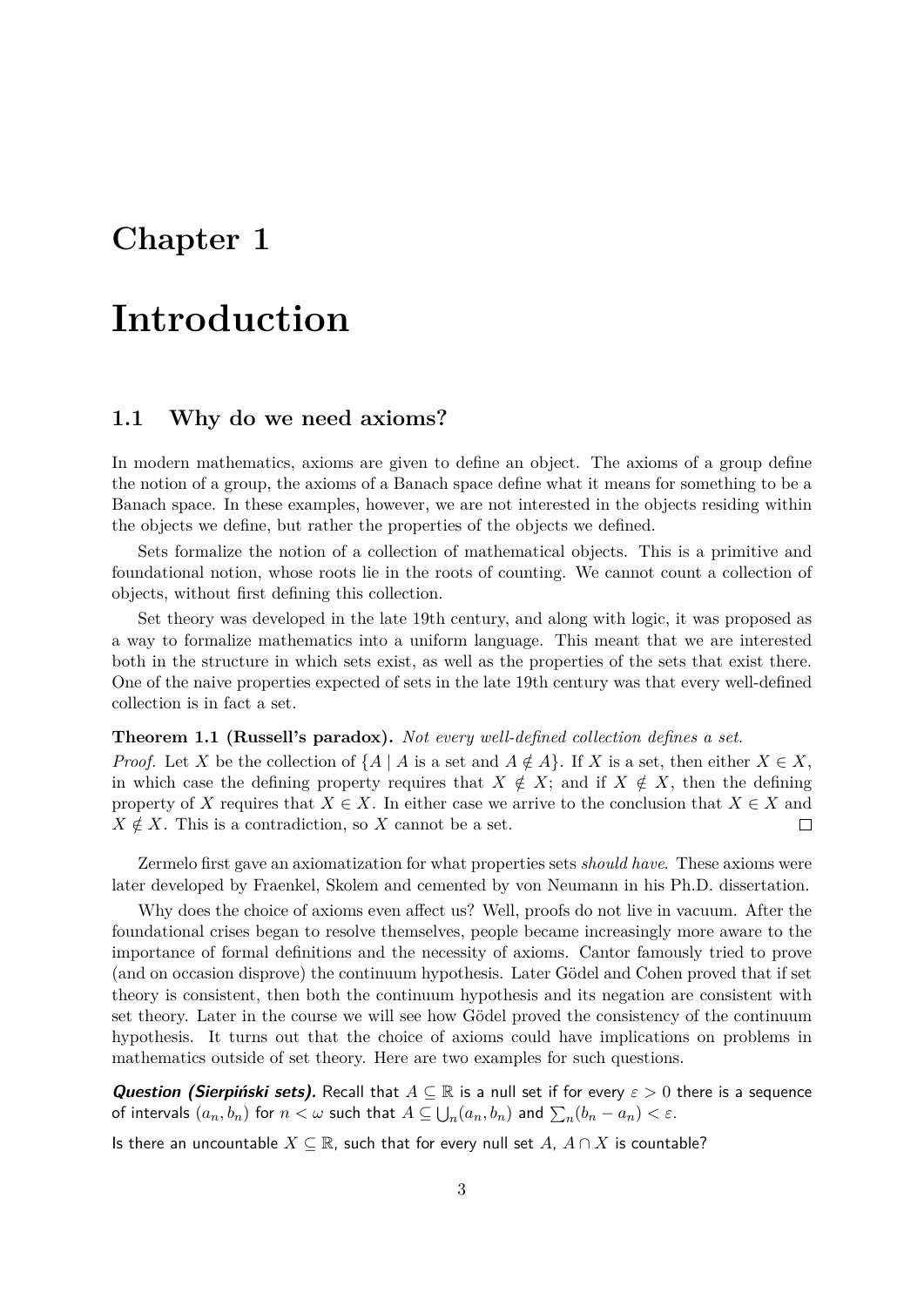**Question (Productivity of ccc spaces).** We say that a topological space *X* satisfies the countable chain condition, or that *X* is ccc, if every family of pairwise disjoint open sets is countable.

Let X and Y be compact Hausdorff spaces which are ccc. Is  $X \times Y$  ccc as well?

### <span id="page-4-0"></span>**1.2 Classes and sets**

The objects of the universe of set theory are called sets, so when we say that something exist we mean to say that it is a set. But the universe of set theory is sometimes just a set inside a larger universe. The language of set theory has only one extralogical symbol,<sup>[1](#page-4-1)</sup> the binary relation symbol ∈.

If *M* is a set and *E* is a binary relation on *M*, we could ask whether or not the structure  $\langle M, E \rangle$  satisfies the axioms of set theory, as these are just first-order axioms. We can talk about subsets of *M*, as collections of "*M*-sets". We say that  $A \subseteq M$  is a *class of M* if there is some formula in the language of set theory  $\varphi(x, p_1, \ldots, p_n)$  and there are parameters  $p_1, \ldots, p_n \in M$ such that  $A = \{x \in M \mid \langle M, E \rangle \models \varphi(x, p_1, \ldots, p_n)\}.$ <sup>[2](#page-4-2)</sup> Some classes correspond to a set of *M*, for example,  $\{x \in M \mid x \neq x\}$  corresponds to the empty set of *M*; but some classes do not correspond to sets, as we saw with Russell's paradox. These are called *proper classes*. If *A* is a class which corresponds to a set, we will "confuse" *A* with the set it defines.

### **Exercise 1.1.** Show that every set is a class.

We can conservatively extend the language by adding symbols for various definable objects, predicates and functions, and that will ease our writing. For example  $a \subseteq b$  is a shorthand for  $∀x(x ∈ a → x ∈ b)$ . We will also have a few logical abbreviations.

- If  $\varphi(u)$  is a formula,  $(\exists u \in x) \varphi(u)$  is a shorthand for  $\exists u (u \in x \land \varphi(u); (\forall u \in x) \varphi(u)$  is a shorthand for  $\forall u (u \in x \rightarrow \varphi(u))$ .
- If  $\varphi(u)$  is a formula,  $\exists! u \varphi(u)$  is a shorthand for  $\exists u (\varphi(u) \land \forall x (\varphi(x) \to x = u)).$
- We will denote by  $a \subseteq b$  the formula  $\forall x (x \in a \rightarrow x \in b)$ .
- We will denote by  $\emptyset$  the class  $\{x \mid x \neq x\}.$
- We will write  $\{a_1, \ldots, a_n\}$  for the class  $\{x \mid x = a_1 \vee \ldots x = a_n\}.$
- We will denote by  $\mathcal{P}(a)$  the class  $\{u \mid u \subseteq a\}.$
- We will denote by  $\bigcup a$  the class  $\{u \mid (\exists b \in a) u \in b\}.$
- We will write  $a \cup b$  for the class  $\bigcup \{a, b\}.$
- We will denote by  $\bigcap a$  the class  $\{u \mid (\forall b \in a)u \in b\}.$
- We will write  $a \cap b$  for the class  $\bigcap \{a, b\}.$

We will use these symbols, and define others as we go along, as freely as we would like, understanding that we can always translate every statement into a statement involving only ∈. We will often use the above abbreviations when *a* is a class, which we will understand as a different class, definable from the definition of *a*. For example, if *a* is the class defined by  $\varphi(u)$ , then  $\mathcal{P}(a)$  is the class  $\{x \mid (\forall y \in x) \varphi(y)\}.$ 

<span id="page-4-2"></span><span id="page-4-1"></span><sup>&</sup>lt;sup>1</sup>We take  $=$  to be a symbol of the underlying logic, although we can do without this.

<sup>&</sup>lt;sup>2</sup>There are places where *every* subset of *M* is a class, but we will only use the term class to denote a definable collection.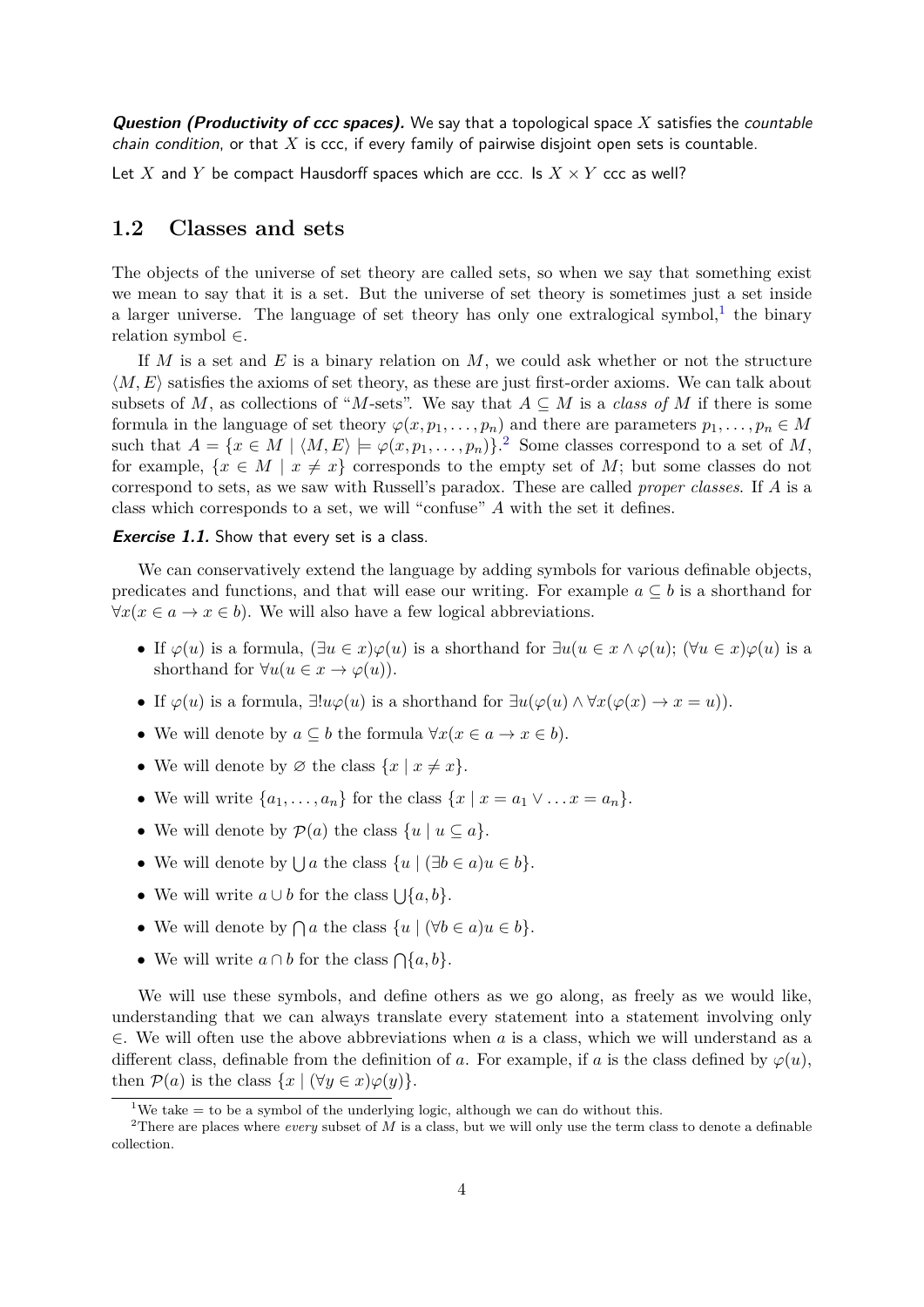### <span id="page-5-0"></span>**1.3 The axioms of set theory**

These are the axioms of the set theory commonly called the Zermelo–Fraenkel axioms, and denoted by ZF. Some of these might not make a lot of sense right now, and we will have to justify them in one way or another.

**Extensionality:** Two set are equal if and only if they have the same elements,

$$
\forall x \forall y (x = y \leftrightarrow x \subseteq y \land y \subseteq x).
$$

**Empty set:** The empty set exists,

$$
\exists x \forall y (y \notin x).
$$

**Union:** Every set has a union set,

$$
\forall x \exists y (y = \lfloor \ \rfloor x)).
$$

**Power:** Every set has a power set,

$$
\forall x \exists y (y = \mathcal{P}(x)).
$$

**Foundation:** The ∈ relation is well-founded,

$$
\forall x (x \neq \varnothing \to (\exists y \in x)(x \cap y = \varnothing)).
$$

**Infinity:** There is an infinite set,

$$
\exists x (\varnothing \in x \land (\forall z \in x)(z \cup \{z\} \in x)).
$$

**Separation:** If  $\varphi(u, p_1, \ldots, p_n)$  is a formula in the language of set theory, then for every choice of parameters  $p_1, \ldots, p_n$  and every set x there is a subset y composed of those elements satisfying *ϕ*,

$$
\forall p_1, \ldots, p_n \forall x \exists y \forall u (u \in y \leftrightarrow u \in x \land \varphi(u, p_1, \ldots, p_n)).
$$

**Replacement:** If  $\varphi(u, v, p_1, \ldots, p_n)$  is a formula in the language of set theory, for every choice of parameters  $p_1, \ldots, p_n$ , if for some x we can prove that for  $u \in x$  there exists exactly one *v* such that  $\varphi(u, v, p_1, \ldots, p_n)$  holds, namely that  $\varphi$  defines a function on *x*, then there is *y* which is the range of this function,

$$
\forall p_1,\ldots,p_n\forall x((\forall u \in x)(\exists!v\varphi(u,v,p_1,\ldots,p_n))\rightarrow \exists y\forall v(v \in y \leftrightarrow (\exists u \in x)\varphi(u,v,p_1,\ldots,p_n))).
$$

The first four axioms are self-explanatory. We will gracefully ignore the axiom of foundation for the time being, and return to it later. The axiom of infinity postulates the existence of a set with a certain property. We will later see that under a reasonable definition of "finite", any such set cannot be finite. The axioms of Separation and Replacement are in fact schemata, and not a single axiom. As we are working with first-order logic, we cannot quantify over arbitrary collection of objects; we can only quantify over objects. These schemata tell us that for each formula we add an axiom which has a particular syntactic structure which we can identify.

The axiom schema of Separation tells us that while not every well-defined collection defines a set, it is certainly the case that every definable subcollection of an existing set defines a set on its own. The axiom schema of Replacement tells us that if we can define a function, then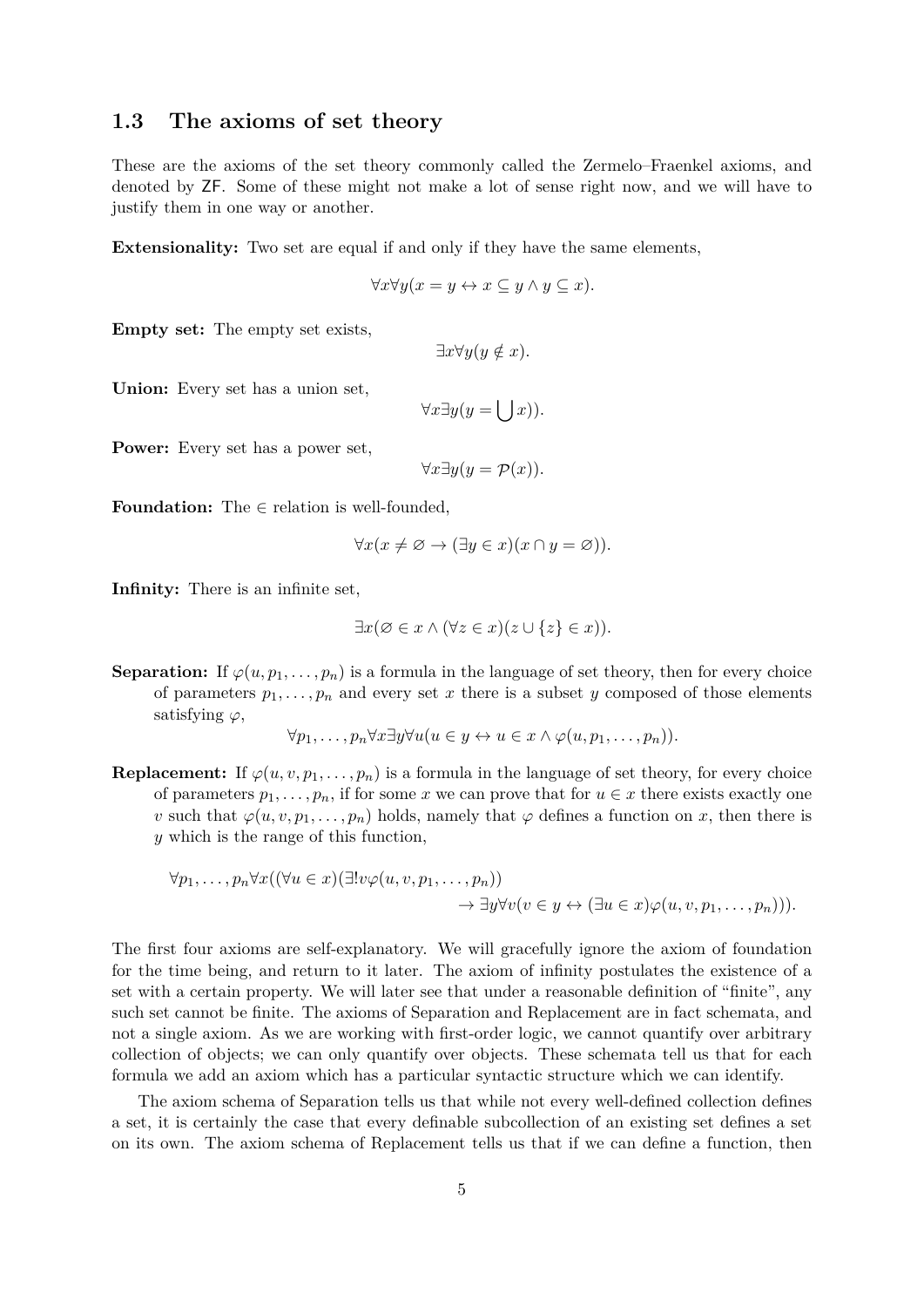the range of that function applied to any set *x* is also a set. Namely, if we can define a rule for replacing the elements of a set*x*, then the collection of "replaced elements" is a set as well.

Sometimes we will be interested in theories that we obtain by removing some of the axioms from ZF. For example, we will prove that if ZF without Foundation is consistent, then ZF is consistent as well. Let us name some of the subtheories of ZF:

- Z is ZF without Replacement.
- ZF<sup>−</sup> is ZF without Power Set.
- $ZF_0$  is  $ZF$  without Foundation.

**Theorem 1.2.** For every  $x, x \notin x$ .

*Proof.* If *x* is a set, then by [Exercise 1.3](#page-6-0)  $\{x, x\} = \{x\}$  is also a set. It follows that  $x \cap \{x\} \neq \emptyset$ , in contradiction to Foundation.

**Exercise 1.2.** Show that the axioms Empty Set and Separation are redundant.

<span id="page-6-0"></span>**Exercise 1.3.** Show that if  $x, y$  are sets, then  $\{x, y\}$  is a set.

**Exercise 1.4 (\*).** For every x and y, if there is a sequence  $x_0 = x$ ,  $x_n = y$  and  $x_{k+1} \in x_k$  for  $0 \leq k < n$ , then  $x \notin y$ .

**Exercise 1.5.** Show that if  $x \neq \emptyset$ , then  $\bigcap x$  is a set.

*Exercise 1.6.* For every  $x, p(x) \nsubseteq x$ .

**Exercise 1.7** (\*) (Hilbert's paradox). Show that there is no set *S* with the properties: (a) If  $x\in S$ , then  $\mathcal{P}(x)\in S;$  and (b) if  $T\subseteq S.$  then  $\bigcup T\in S.$  (Hint: Consider  $\bigcup S,$  and reduce the two properties to obtain a contradiction to the previous exercise.)

**Exercise 1.8.** Recall that we can encode the ordered pair  $\langle a, b \rangle$  as  $\{\{a\}, \{a, b\}\}\$ . Show that if a and *b* are sets, then  $\langle a, b \rangle$  is a set, and that  $a \times b = \{ \langle u, v \rangle | u \in a \land v \in b \}$  is also a set.

**Exercise 1.9.** Write an explicit formula in the language of set theory stating that *y* is a linear ordering of the set *x*.

**Exercise 1.10.** Write a formula  $\varphi(x)$  in the language of set theory stating that x is an injective function.

**Exercise 1.11 (\*\*).** We say that  $\varphi(x, y, z, p)$  satisfies the ordered pair property for a parameter p, if we can prove without Replacement ∀*x*∀*y*∃!*zϕ*(*x, y, z, p*). Let *a*×*<sup>ϕ</sup> b* denote the Cartesian product defined with  $\varphi$  as defining ordered pairs, namely  $\{z \mid (\exists x \in a)(\exists y \in b)\varphi(x,y,z,p)\}.$ 

Suppose that for every  $\varphi$  satisfying the ordered pair property,  $a \times_{\varphi} b$  exists. Prove that Replacement holds.

**Exercise 1.12 (\*\*).** Suppose that Replacement holds only for parameter-free formulas. Prove that the full schema of Replacement holds.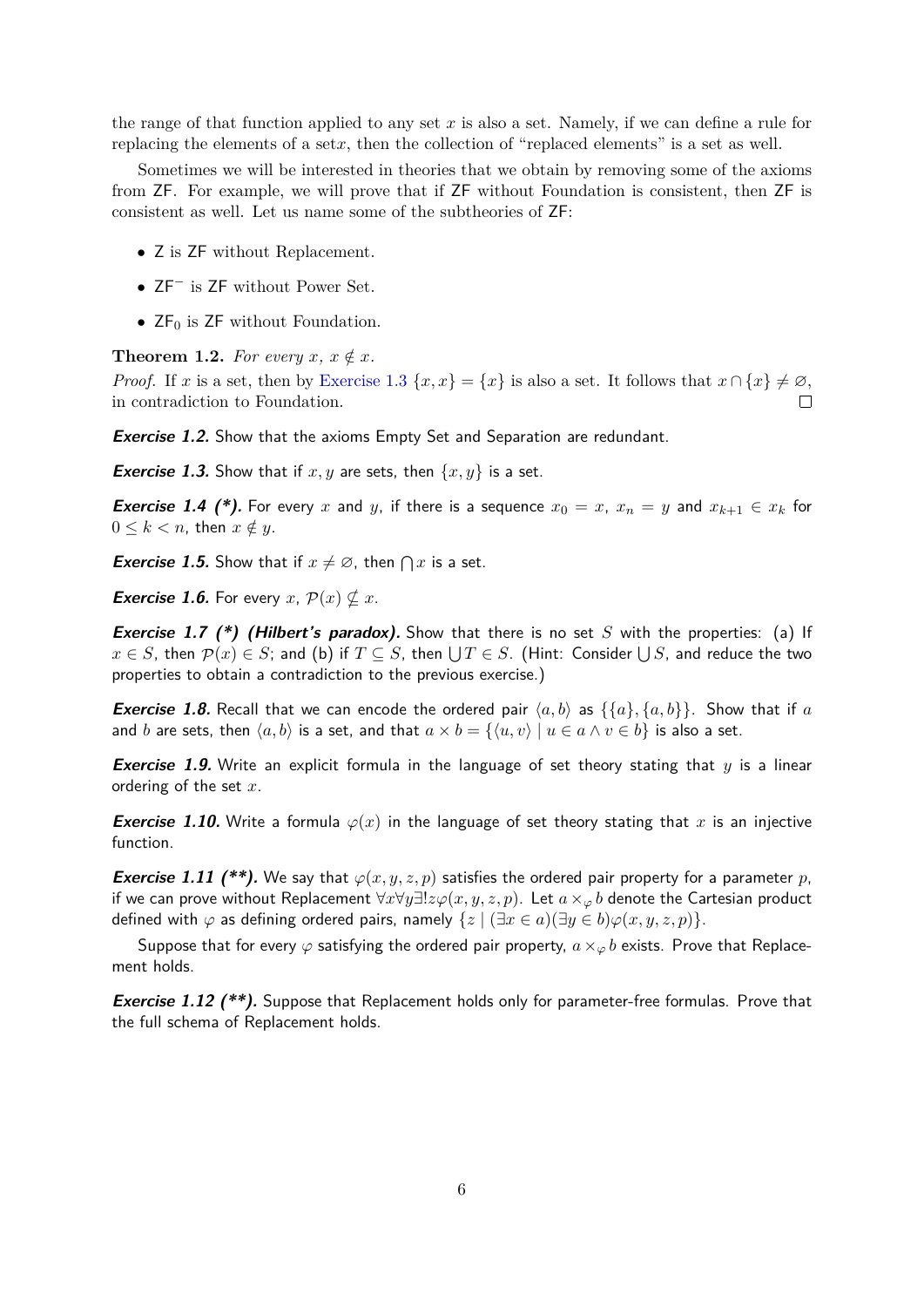## <span id="page-7-0"></span>**Ordinals, recursion and induction**

**Definition 2.1.** A class *A* is *transitive* if for every  $b \in A$ ,  $b \subseteq A$ .

**Exercise 2.1.** If A is a class such that for every  $a \in A$ , a is transitive, then  $\bigcup A$  and  $\bigcap A$  are also transitive classes.

**Exercise 2.2.** If *A* is transitive set, then  $\mathcal{P}(A)$  is transitive,  $A \cup \{A\}$  is also a transitive set.

**Definition 2.2.** Let *A* be a class, and let *R* be a relation on *A*.

- 1. We say that *R* is a *well-founded relation* if for every  $b \subseteq A$ , if *b* is non-empty, then there is some  $x \in b$  such that for all  $y \in b$ ,  $\langle y, x \rangle \notin R$ . In order words, every non-empty subset of *A* has an *R*-minimal element.
- 2. We say that *R* is *extensional* if for every  $a, b \in A$ ,  $a = b$  if and only if  $\forall x (\langle x, a \rangle \in R \leftrightarrow$  $\langle x, b \rangle \in R$ ).
- 3. We say that *R* is *set-like* if for every  $a \in A$ , the class  $\{b \in A \mid \langle b, a \rangle \in R\}$  is a set.

The Axiom of Foundation states that  $\in$  is a well-founded relation; the Axiom of Extensionality states that  $\in$  is in fact an extensional relation. Note that if *A* is a set, then every relation on *A* is indeed set-like.

For the remainder of the course, a *partial order* will be an irreflexive and transitive relation. A partial order  $\lt$  of a class A is total (or linear) if for every  $a, b \in A$  one of the mutually exclusive statements hold:  $a = b$  or  $a < b$  or  $b < a$ . Finally, a *well-order* is a well-founded linear order.

**Definition 2.3.** If *A* and *B* are partially ordered classes, an *embedding* is a function  $F: A \to B$ , such that  $F(a) < B F(a')$  if and only if  $a < A a'$ . A surjective embedding is called an *isomorphism*.

**Remark.** Note that the definition makes sense for an arbitrary relation, and not necessarily a partial order.

**Exercise 2.3.** Show that an embedding of partial orders is injective.

**Exercise 2.4.** Given two well-ordered sets  $(X, \leq_X)$  and  $(Y, \leq_Y)$ , we can either embed X into an initial segment of *Y* or embed *Y* into an initial segment of *X*. Moreover such embedding is unique.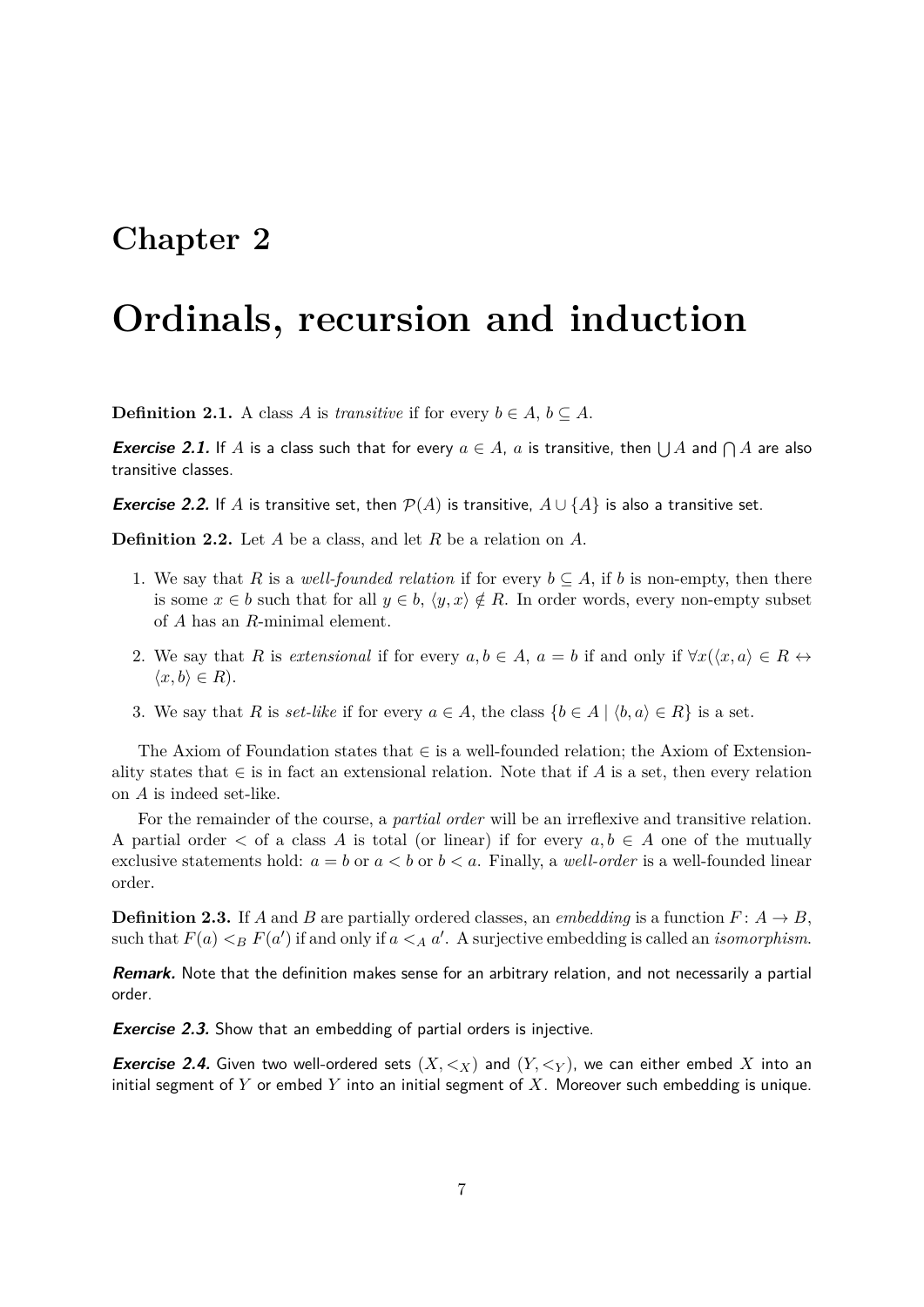### <span id="page-8-0"></span>**2.1 Ordinals**

We say that a set *x* is an *ordinal* if it is a transitive set such that ∈ is a well-founded and linear ordering of *x*. We will always use Greek letters to denote ordinals, with the exception of finite ordinals which we will denote by Latin letters such as *k, n, m* and so on.

**Proposition 2.4.**  $\alpha$  *is an ordinal if and only if*  $\alpha$  *is a transitive set linearly ordered by*  $\in$ *.* 

*Proof.* If  $\alpha$  is an ordinal then by definition it is a transitive set which is well-ordered by  $\in$ , and in particular it is linearly ordered. If  $\alpha$  is a transitive set which is linearly ordered by  $\in$ , then by the Axiom of Foundation,  $\in$  is well-founded and therefore  $\in$  is a well-order of  $\alpha$ .  $\Box$ 

#### **Proposition 2.5.**  $\alpha$  *is an ordinal if and only if it is a transitive set of transitive sets.*

*Proof.* Suppose that  $\alpha$  is an ordinal, let  $A \subseteq \alpha$  be the set of non-transitive sets. Let  $x \in \alpha$ ,  $y \in \mathcal{X}$  and  $z \in \mathcal{Y}$ . By transitivity  $y \in \alpha$  and therefore  $z \in \alpha$ . Since  $\in$  is a well-ordering of  $\alpha$  it is a transitive relation on  $\alpha$ , so  $z \in x$ . Therefore *x* is transitive.

In the other direction, suppose that  $\alpha$  is a transitive set of transitive sets, then if  $\in$  is not a well-order of  $\alpha$ , by Foundation it means that  $\in$  is not a linear order of  $\alpha$ , namely there are  $x, y \in \alpha$  such that  $x \notin y$  and  $y \notin x$ . Let A be the set  $\{x \in \alpha \mid (\exists y \in \alpha) y \neq x \land x \notin y \land y \notin x\},\$ then by Foundation there is some  $x \in A$  such that  $x \cap A = \emptyset$ , fix such x. Then  $A(x) = \{y \in A\}$  $\alpha \mid x \neq y \land x \notin y \land y \notin x$  is non-empty, and by Foundation there is some  $y \in A(x)$  such that  $y \cap A(x) = \emptyset$ . Therefore every  $z \in y$  satisfies either  $z \in x$  or  $x \in z$ . By transitivity of *y*, if  $z \in y$  and  $x \in z$  we get that  $x \in y$ , so  $y \notin A(x)$ ; and therefore  $z \in x$  for every  $z \in y$ . By the  $\in$ -minimality of *x* in *A*, if  $z \in x$  it follows that for every  $y \in \alpha$  either  $z = y$  or  $z \in y$  or  $y \in z$ ; but by transitivity of x if  $y \in z$ , then  $y \in x$  which is impossible, so  $z \in y$ . Therefore for every  $z \in x$  we get that  $z \in y$  which means that we proved that  $y \subseteq x$  and  $x \subseteq y$ , so  $x = y$ .  $\Box$ 

**Remark.** Both these proofs rely heavily on the Axiom of Foundation, and for a good reason. It is consistent, for example, that in the absence of Foundation there exist *x* such that  $x = \{x\}$ , in which case *x* is a transitive set of transitive sets; or that there exists an infinite sequence *x<sup>n</sup>* such that  $x_n = \{x_k \mid k > n\}$ , in which case  $x_0$  is a transitive set linearly ordered by  $\in$ , but it is not an ordinal.

We shall denote the class of the ordinals by Ord. If *α* and *β* are ordinals, we will write *α < β* to denote that  $\alpha \in \beta$ , and  $\alpha \leq \beta$  to denote that  $\alpha \in \beta$  or  $\alpha = \beta$  which translates to  $\alpha \subseteq \beta$ .

*Exercise 2.5.* If  $A$  is a set of ordinals, then  $\bigcup A$  is an ordinal. Moreover,  $\bigcup A$  is the least ordinal  $\alpha$  $\mathsf{such\ that\ for\ all}\ \beta\in A,\ \beta\leq\alpha.\ \ \mathsf{In\ other\ words,}\ \bigcup A=\sup A.$ 

**Exercise 2.6.** Let A be a non-empty class of ordinals, then  $\bigcap A$  is an ordinal  $\alpha$  and for every  $\beta \in A$ ,  $\alpha \leq \beta$ . In other words,  $\bigcap A = \min A$ .

**Exercise 2.7.** The class of ordinals is transitive and well-ordered by ∈. Therefore the class of all the ordinals is a proper class.

**Definition 2.6.** If  $\alpha$  is an ordinal, we say that  $\alpha$  is a *successor ordinal* if there exists  $\beta \in \text{Ord}$ such that  $\alpha = \beta \cup {\beta}$ , and we will write  $\alpha = S(\beta)$ . If  $\alpha$  is a non-empty ordinal which is not a successor we say that  $\alpha$  is a *limit ordinal*. We shall write Lim to denote the class of limit ordinals.

Let  $\omega$  denote the class  $\{\alpha \in \text{Ord} \mid \alpha \notin \text{Lim} \land \forall \beta < \alpha, \beta \notin \text{Lim}\}\.$  We will denote by 0 the ordinal  $\emptyset$  and for every natural number *n*, we will identify the *n*th successor of 0 as *n*. So  $1 = S(0)$  and so on.

**Exercise 2.8.** Prove in ZF without Infinity that the Axiom of Infinity holds if and only if *ω* is a set.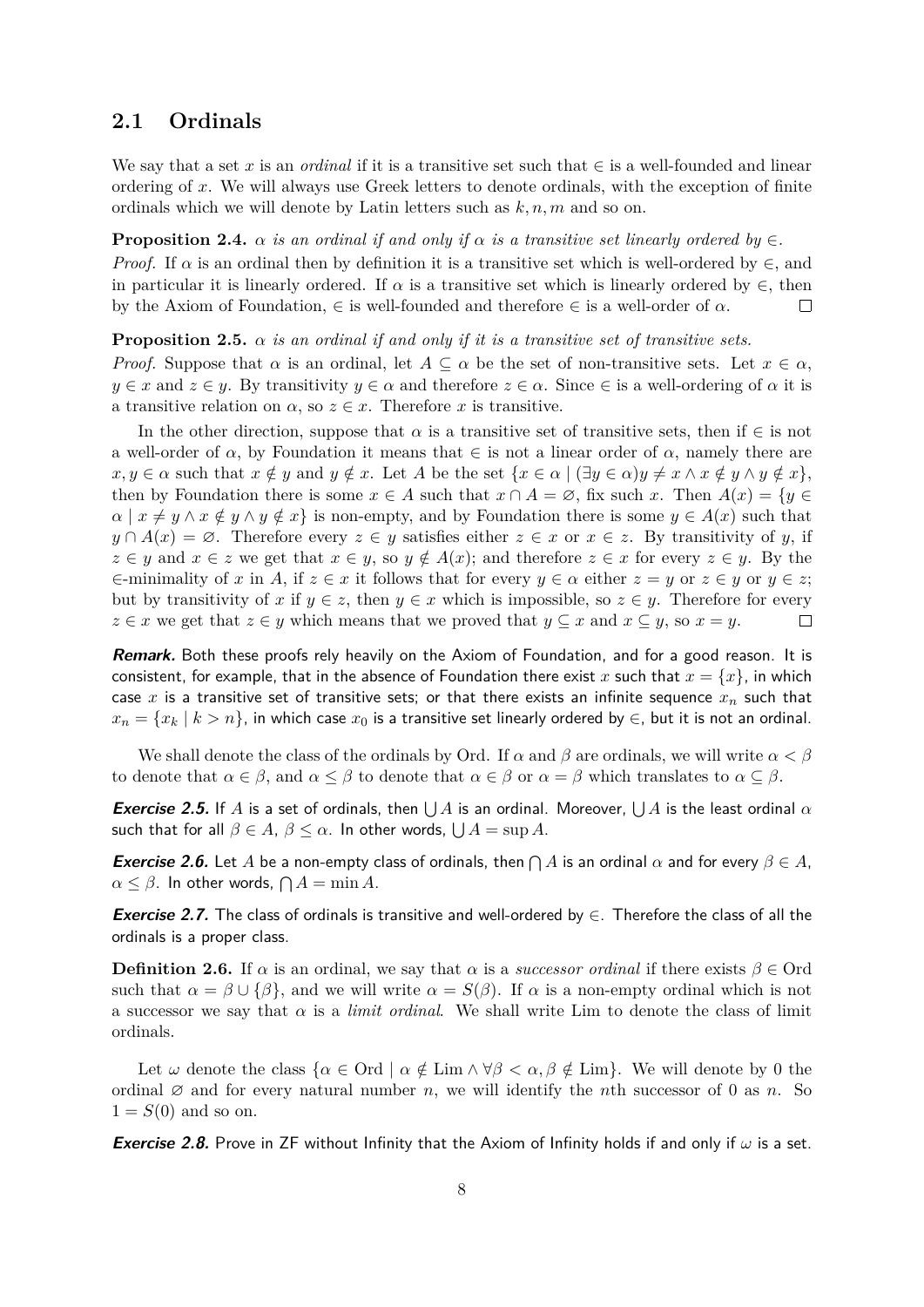### <span id="page-9-0"></span>**2.2 Transfinite induction and recursion**

**Theorem 2.7 (Transfinite Induction).** *Suppose that A is a class of ordinals such that when* $ever \beta \subseteq A$ ,  $\beta \in A$ *. Then*  $A = Ord$ *.* 

*Proof.* Note that  $\emptyset \in A$ , since  $\emptyset \subseteq A$ . Let  $\beta$  be an ordinal, by Separation  $\beta \setminus A$  is a subset of *β*. It *β* \ *A* is empty, then *β* ⊆ *A* and therefore *β* ∈ *A*. Otherwise, there is a least  $γ ∈ β$  \ *A*. By virtue of being minimal, if  $\xi \in \gamma$ , then  $\xi \in A$ . Therefore  $\gamma \subseteq A$ , so  $\gamma \in A$ . It follows that  $\beta \setminus A$ is indeed the empty set, so  $\beta \in A$  for all  $\beta \in \text{Ord}$ .  $\Box$ 

**Theorem 2.8 (Transfinite Recursion).** *Suppose that G is a class function defined on all sets, then there is a unique class function F with domain* Ord *such that for every*  $\alpha$ *,*  $F(\alpha) = G(F \upharpoonright \alpha)$ *. Proof.* We say that *f* is an *α*-approximation if *f* is defined on *α*, and for all  $\xi < \alpha$ ,  $f(\xi) = G(f|\xi)$ . By induction, if *f* is an *α*-approximation, then *f* is unique; and again by induction we can prove that for every  $\alpha$ , there exists an  $\alpha$ -approximation. Therefore define  $F(\alpha) = x$  if and only if f is the unique  $\alpha + 1$ -approximation and  $x = f(\alpha)$ .

The uniqueness of  $F$  is proved similarly by induction: if  $F'$  is another function with the same property, then  $\{\alpha \in \text{Ord} \mid F(\alpha) = F'(\alpha)\} = \text{Ord}$  by transfinite induction.  $\Box$ 

**Exercise 2.9 (\*\*).** Prove in Z that Replacement is equivalent to the Transfinite Recursion theorem.

**Definition 2.9 (Ordinal arithmetic).** Let  $\alpha$  and  $\beta$  be ordinals. We define by recursion the following operations.

### **Addition:**

1.  $\alpha + 0 = \alpha$ . 2.  $\alpha + S(\beta) = S(\alpha + \beta)$ . 3.  $\alpha + \beta = \sup\{\alpha + \gamma \mid \gamma < \beta\}$  for  $\beta \in \text{Lim.}$ 

### **Multiplication:**

1.  $\alpha \cdot 0 = \alpha$ . 2.  $\alpha \cdot S(\beta) = \alpha \cdot \beta + \alpha$ . 3.  $\alpha \cdot \beta = \sup\{\alpha \cdot \gamma \mid \gamma \leq \beta\}$  for  $\beta \in \text{Lim.}$ 

### **Exponentiation:**

1. 
$$
\alpha^0 = 1
$$
.  
\n2.  $\alpha^{S(\beta)} = \alpha^{\beta} \cdot \alpha$ .  
\n3.  $\alpha^{\beta} = \sup \{ \alpha^{\gamma} \mid \gamma < \beta \}$  for  $\beta \in \text{Lim}$ .

**Exercise 2.10.** Show that ordinal addition and multiplication are associative, and that  $\alpha \cdot (\beta + \gamma) =$ *α* ·  $β + α$  ·  $γ$ .

*Exercise 2.11. Show that if*  $\alpha$ *,*  $\beta$  *and*  $\gamma$  *are ordinals, then*  $\alpha^{\beta} \cdot \alpha^{\gamma} = \alpha^{\beta+\gamma}$  *and*  $(\alpha^{\beta})^{\gamma} = \alpha^{\beta \cdot \gamma}$ *.*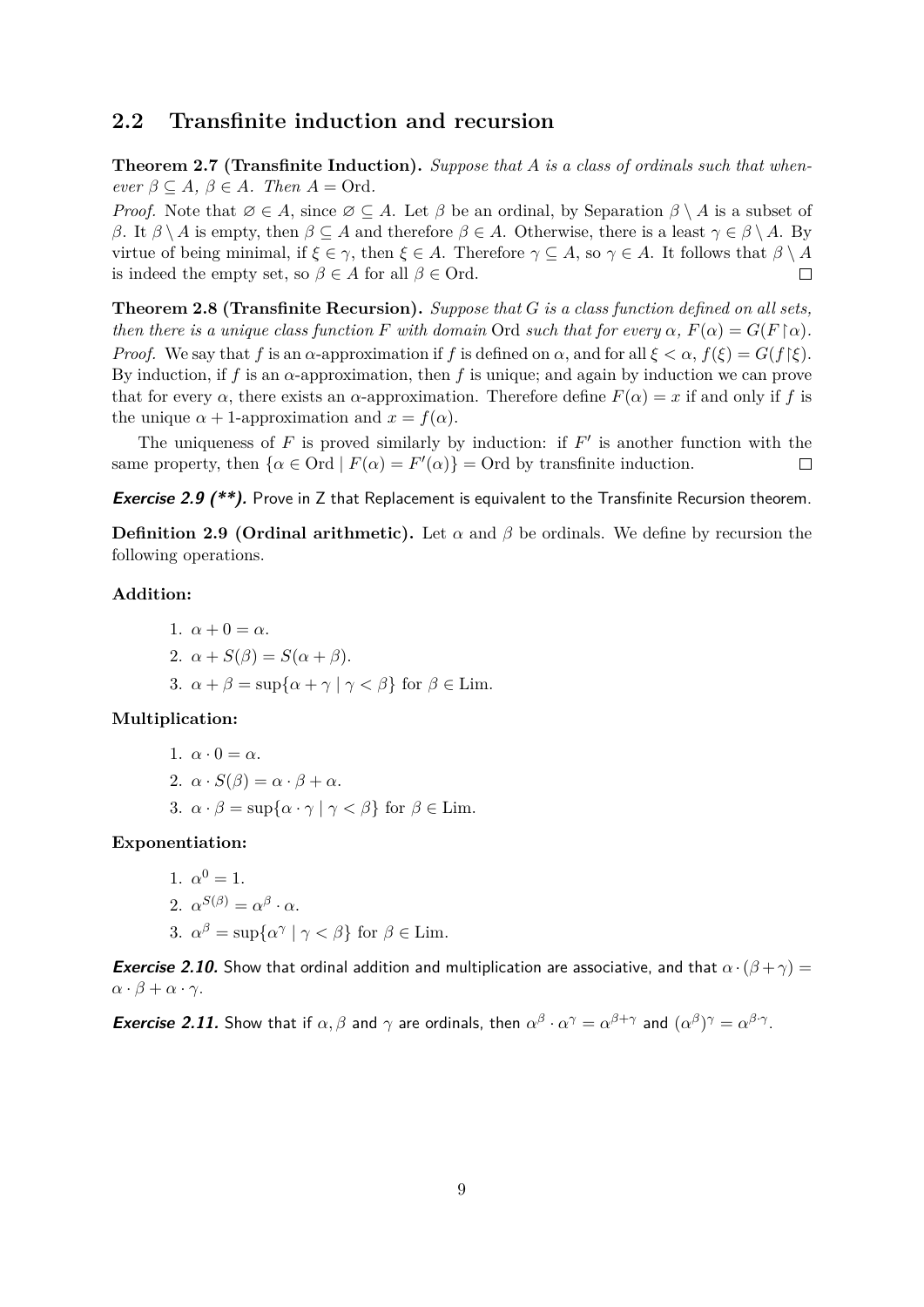### <span id="page-10-0"></span>**2.3 Transitive classes**

**Definition 2.10.** Let *a* be a set, *the transitive closure of a* is the smallest transitive set *x* such that  $a \subseteq x$ . We denote this set by tcl(*a*).

#### **Theorem 2.11.** *For every set a,* tcl(*a*) *exists.*

*Proof.* We define by induction,  $F(0) = a$  and  $F(n+1) = \bigcup F(n)$  for  $n < \omega$ , by Replacement if  ${F(n) \mid n < \omega}$  is a set, define  $F(\alpha) = \bigcup {F(n) \mid n < \omega}$  for all  $\alpha \geq \omega$ . We claim that  $F(\omega)$  is  $tcl(a).$ 

To see that  $F(\omega)$  is transitive, suppose that  $x \in F(\omega)$ , then there is some  $n < \omega$  such that  $x \in F(n)$  and therefore  $x \subseteq F(n+1)$  and so  $x \subseteq F(\omega)$ . Moreover, since  $F(0) = a$  we automatically have that  $a \subseteq F(\omega)$ .

Suppose that *x* is a transitive set such that  $a \subseteq x$ , we will show that for all  $n < \omega$ ,  $F(n) \subseteq x$ and therefore  $F(\omega) \subseteq x$ . For  $n = 0$  this is just the assumption that  $a \subseteq x$ . Suppose that  $F(n) \subseteq x$ , then for every  $y \in F(n+1)$  there is some  $u \in F(n)$  such that  $y \in u$  by the definition of  $F(n+1)$  as  $\bigcup F(n)$ . By the assumption that *x* is transitive and that  $F(n) \subseteq x$  we get that  $y \in x$  and therefore  $u \subseteq x$ , so  $y \in x$  as well.  $\Box$ 

**Theorem 2.12 (Generalized Induction).** *Let R be a well-founded and set-like relation on a class A*, and let  $B \subseteq A$  *such that whenever*  $\{b \in A \mid b \ R \ a\} \subseteq B$ , then  $a \in B$  *as well. Then*  $A = B$ *.* 

*Proof.* Suppose that  $B \subseteq A$  is a class with the above property. Let  $a \in A$ , define by recursion *F*(0) = {*a*} and *F*(*n* + 1) = {*b* ∈ *A* | ∃*y* ∈ *F*(*n*) ∧ *b R y* ∧ *b* ∉ *B*} for *n* < *ω*; finally,  $F(\alpha) = \bigcup \{ F(\beta) \mid \beta < \alpha \}$  for  $\alpha \geq \omega$ . By the assumption that *R* is set-like, *F* is a well-defined function, so  $F(\omega)$  is a subset of A. By well-foundedness, if  $F(\omega)$  is non-empty, then there is an *R*-minimal element *b* there. So for some  $n < \omega, b \in F(n)$ . This means that there is no  $y \in F(\omega)$ such that *y R b* and  $y \notin B$ . But this means exactly that  $b \in B$  which is a contradiction to the assumption that  $b \in F(\omega)$ , except if  $n = 0$  and  $b = a$ . But then it means that  $F(n + 1) = \emptyset$  for  $n > 0$ , so  $a \in B$  by the defining property of *B*.  $\Box$ 

It shouldn't come as a great surprise that the idea of the proof is not very different from the one of the basic transfinite induction on the ordinals. This leads us to a theorem and proof similar to the transfinite recursion theorem.

**Theorem 2.13 (Generalized Recursion).** *Let R be a well-founded and set-like relation on A, and suppose that G is a function whose domain is*  $\{\langle a, x \rangle | a \in A\}$ *. Then there is a unique function F* whose domain is A and  $F(a) = G(a, F \mid a)$  (here  $F \mid a$  *is the restriction of*  $F$  *to* {*b* ∈ *A* | *b R a*}*).*  $\Box$ 

**Theorem 2.14.** *Suppose that R is a well-founded and set-like relation on A. Then there exists a unique function*  $\text{rank}_{R}$ :  $A \rightarrow \text{Ord}$  *such that*  $\text{rank}_{R}(a) = \text{sup}\{\text{rank}_{R}(b) + 1 \mid b R a\}$ .  $\Box$ 

**Exercise 2.12.** Show that *R* is a well-founded relation on *A* if and only if there exists a function  $F: A \to \text{Ord}$  such that whenever *a R b*,  $F(a) < F(b)$ .

Under the Axiom of Foundation,  $\in$  is a well-founded relation, and it is certainly set-like. This leads us to the specific case of the generalized induction and recursion.

**Theorem 2.15 (∈-Induction).** If *A* is a class such that  $x \subseteq A \to x \in A$ , then  $\forall x (x \in A)$ .  $\Box$ 

**Theorem 2.16 (∈–Recursion).** Suppose that  $G(x)$  is a function defined for all x, then there *is a unique function F such that*  $F(x) = G({F(y) | y \in x})$ .  $\Box$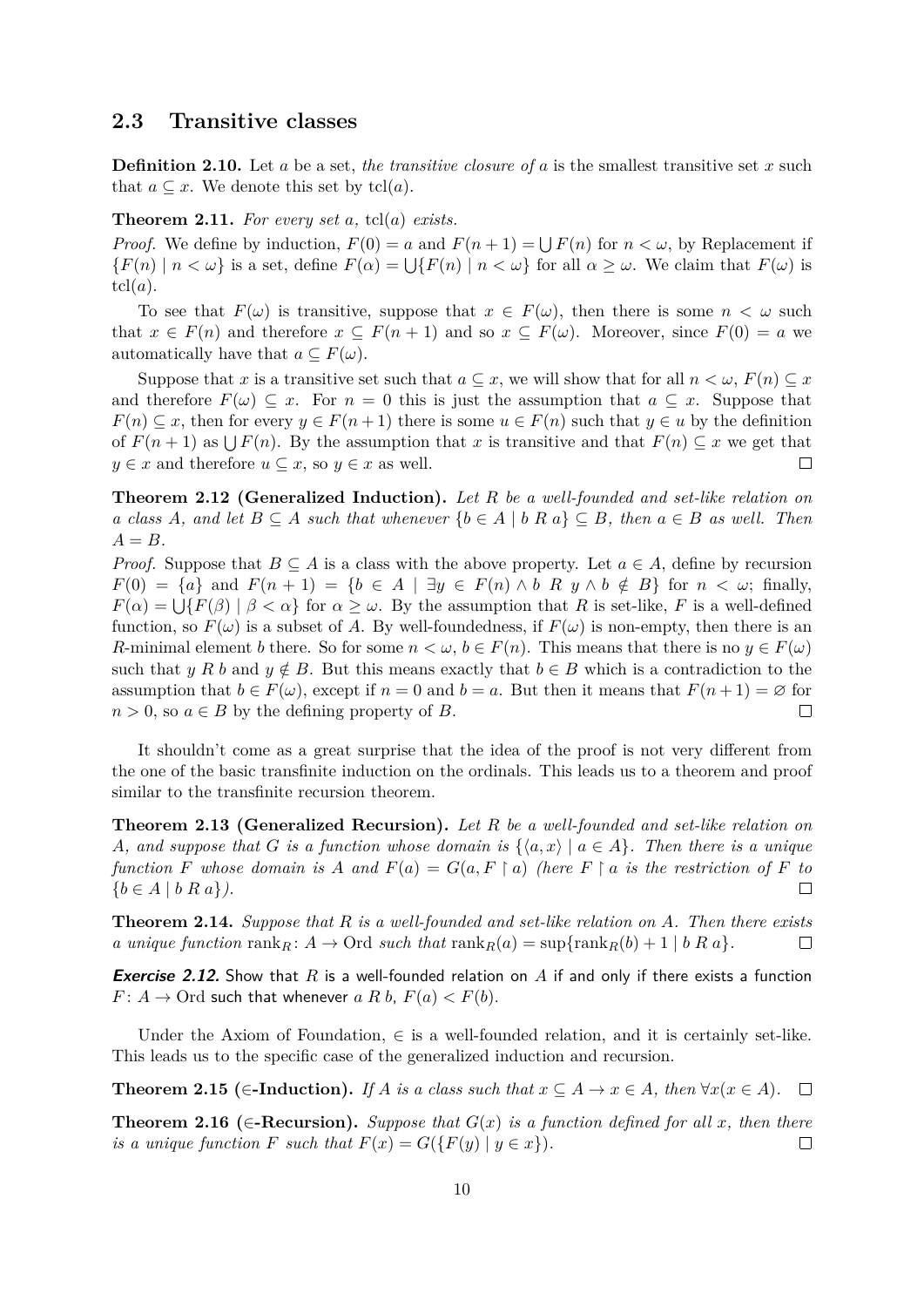<span id="page-11-0"></span>**Theorem 2.17 (Mostowski's Collapse Lemma).** *Suppose that R is an extensional, wellfounded and set-like relation on A.* Then there exists a unique transitive class *A'* and a unique *isomorphism*  $\pi: A \to A'$  *such that a R b if and only if*  $\pi(a) \in \pi(b)$ *. In particular, if R was* ∈ *and A is transitive, then*  $A = A'$  *and*  $\pi(a) = a$  *for all a. Proof.* Define by recursion,  $\pi(a) = {\pi(b) | b R a}.$  $\Box$ 

**Exercise 2.13.** Complete the proof of [Mostowski's Collapse Lemma.](#page-11-0)

**Exercise 2.14.** Use the collapse lemma to prove that every well-ordered set is isomorphic to a unique ordinal.

**Exercise 2.15.** There is no function *f* whose domain is  $\omega$ , and for all  $n < \omega$ ,  $f(n+1) \in f(n)$ .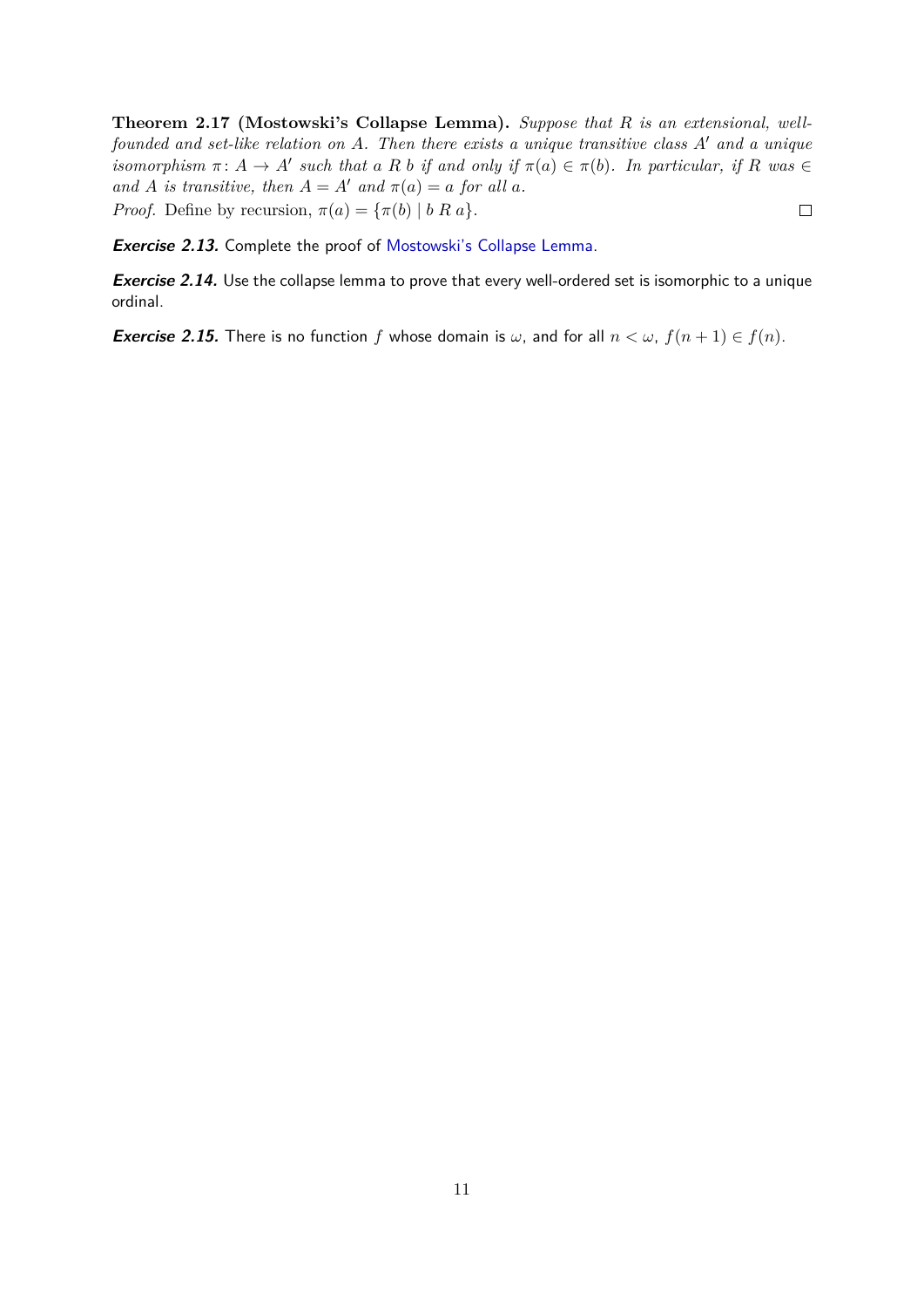# <span id="page-12-0"></span>**The relative consistency of the Axiom of Foundation**

So far we have taken the Axiom of Foundation for granted. And while the previous chapter should have given us sufficient motivation, we still would like to know that if  $ZF_0$  does not prove any false statement, then ZF will not prove false statement either.

In this section we only assume  $\mathsf{ZF}_0$ . The definition of ordinals, mind you, stays the same, although the proofs of the equivalent definitions will no longer work. Transfinite induction and recursion also stay the same, although ∈-induction fails.

**Definition 3.1.** We say that *a* is a well-founded set, if  $\{\langle x, y \rangle \in a \times a \mid x \in y\}$  is a well-founded relation on *a*.

**Exercise 3.1.** The following are equivalent over  $ZF_0$ :

- 1. The Axiom of Foundation.
- 2. Every set is well-founded.
- 3. Every transitive set is well-founded.
- 4. Every set is a subset of a well-founded set.

**Definition 3.2.** The *von Neumann hierarchy* is defined by recursion on the ordinals:

1.  $V_0 = \varnothing$ .

$$
2. V_{\alpha+1} = \mathcal{P}(V_{\alpha}).
$$

3.  $V_{\alpha} = \bigcup \{ V_{\beta} \mid \beta < \alpha \}$  for  $\alpha \in \text{Lim.}$ 

We define  $V = \bigcup \{V_\alpha \mid \alpha \in \text{Ord}\}$  and call *V* the *von Neumann universe*.

Note that if we write  $x \in V$ , what we write is really that  $\exists \alpha (x \in V_{\alpha})$ .

**Exercise 3.2.** Show that for every  $\alpha$ ,  $V_{\alpha}$  is a transitive set and conclude that V is a transitive class.

**Exercise 3.3.** Show that for every  $\alpha$ ,  $V_{\alpha}$  is a well-founded set.

*Exercise 3.4.* **Show that if**  $\alpha < \beta$ **, then**  $V_{\alpha} \subseteq V_{\beta}$ **.**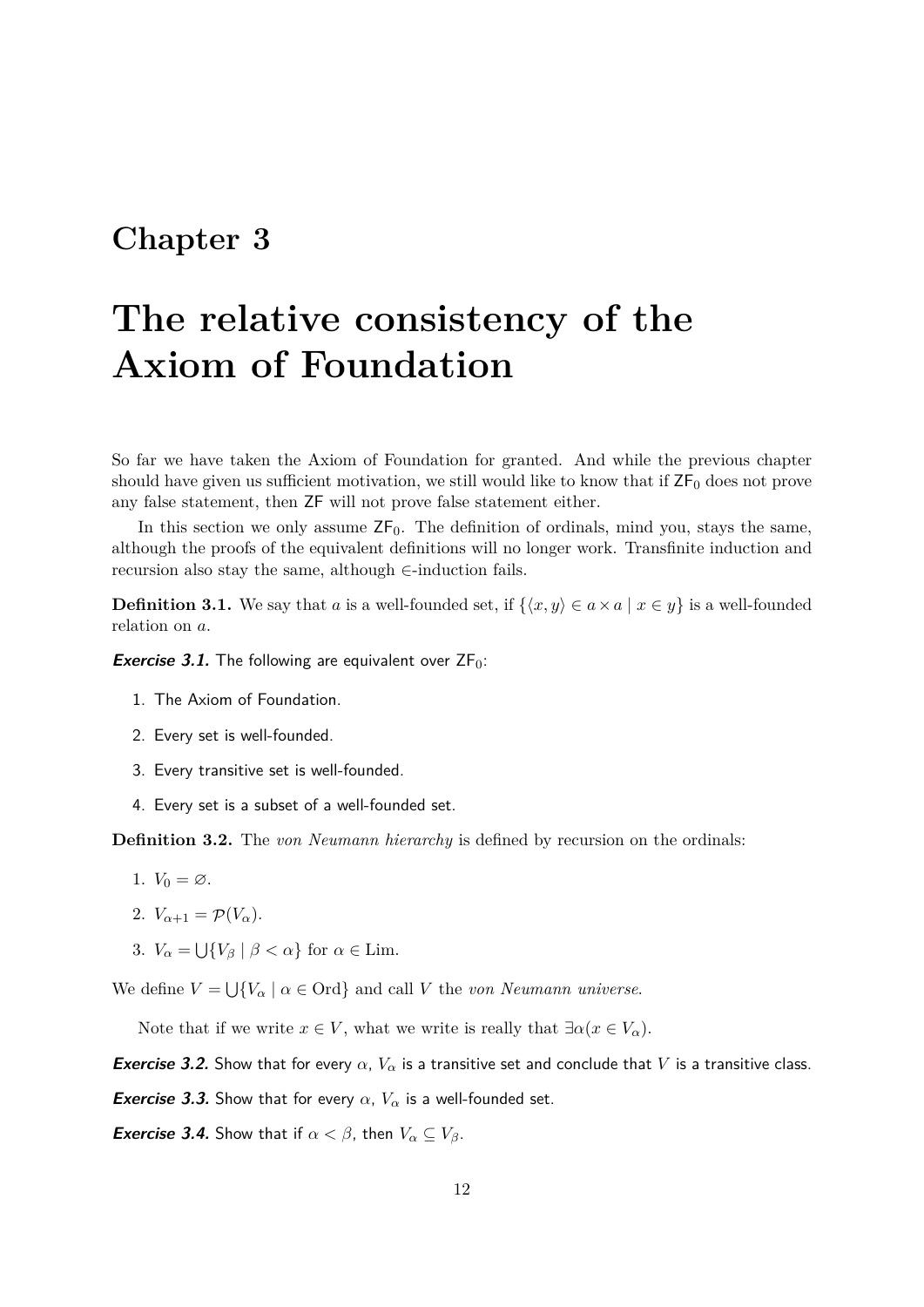**Definition 3.3 (Relativization).** Suppose that  $\theta(x,\bar{p})$  is a formula in the language of set theory. We define the relativization of a formula  $\varphi$  to  $\theta$  and  $\bar{p}$  by recursion on the structure of *ϕ*:

- If  $\varphi$  is atomic, e.g.  $x \in y$  or  $x = y$ , we define  $(x \in y)^{(\theta,\bar{p})}$  as  $x \in y \wedge \theta(x,\bar{p}) \wedge \theta(y,\bar{p})$ , and  $\text{similarity } (x = y)^{(\theta, \bar{p})} \text{ as } x = y \wedge \theta(x, \bar{p}) \wedge \theta(y, \bar{p}).$
- If  $\varphi = \varphi_1 * \varphi_2$  for some connective, we define  $\varphi^{(\theta,\bar{p})}$  as  $(\varphi_0)^{(\theta,\bar{p})} * (\varphi_2)^{(\theta,\bar{p})}$ .
- If  $\varphi = \neg \psi$ , we define  $\varphi^{(\theta,\bar{p})}$  as  $\neg(\psi^{(\theta,\bar{p})})$ .
- If  $\varphi$  is  $\exists x \psi$ , we define  $\varphi^{(\theta,\bar{p})}$  as  $\exists x(\theta(x,\bar{p}) \wedge \psi^{(\theta,\bar{p})})$ .
- If  $\varphi$  is  $\forall x \psi$ , we define  $\varphi^{(\theta,\bar{p})}$  as  $\forall x (\theta(x,\bar{p}) \to \psi^{(\theta,\bar{p})})$ .

If  $\theta$  has no parameters, we will omit them, and write  $\varphi^{\theta}$ . Moreover, if we denote by *M* the class defined by  $\theta$  (and  $\bar{p}$ ), we will write  $\varphi^M$  for the relativization of  $\varphi$  to  $\theta$ .

<span id="page-13-1"></span>**Theorem 3.4.** If  $\varphi$  is an axiom of ZF, then  $\varphi^V$  holds. In other words, V satisfies ZF, that is ZF<sup>0</sup> *and the Axiom of Foundation.*

*Proof.* Extensionality is easy to verify, and Infinity holds since  $V_\omega \in V$  and it is a witness for the existence of an inductive set. Power set and Union can be proved by transfinite induction: if  $x \in V_\alpha$ , then  $\bigcup x \in V_\alpha$ , and  $\mathcal{P}(x) \in V_{\alpha+1}$  $\mathcal{P}(x) \in V_{\alpha+1}$  $\mathcal{P}(x) \in V_{\alpha+1}$ .<sup>1</sup>

For readability, we will prove Replacement without parameters. Suppose that  $\varphi^V(u, v)$  is a formula such that for  $x \in V$  it holds that  $(\forall u \in x) \exists! (v \in V) \varphi^{V}(u, v)$ . We want to show that there is some  $y \in V$  such that

$$
y = \{ v \in V \mid (\exists u \in x) \varphi(u, v) \}.
$$

Define  $\psi(u, v)$  as  $v \in V \wedge \varphi^V(u, v)$ . Then by the assumption,  $(\forall u \in x) \exists! v \psi(u, v)$ . Therefore, by Replacement we have that  $y = \{v \mid (\exists u \in x) \psi(u, v)\}\$ is a set in the universe. It remains to show that  $y \in V$ . Note that  $y \subseteq V$ , the function  $f(v) = \min\{\alpha \mid v \in V_\alpha\}$  is a well-defined function on *y*, and therefore there is a set of ordinals *A* such that  $\alpha \in A$  if and only if  $\alpha = f(v)$  for some  $v \in y$ . Let  $\alpha = \sup A$ , then for every  $v \in y$  we get that  $v \in V_\alpha$ , and therefore  $y \subseteq V_\alpha$ , which means that  $y \in V_{\alpha+1}$ , so  $y \in V$  as wanted.

Finally, the Axiom of Foundation holds because every  $V_\alpha$  is a well-founded set, and every  $x \in V$  satisfies that  $x \subseteq V_\alpha$  for some  $\alpha$ . Therefore, in *V* every set is a subset of a well-founded set and Foundation holds.  $\Box$ 

**Proposition 3.5.** *For every*  $\alpha$ ,  $\alpha \subseteq V_\alpha$  *and there is no*  $\beta < \alpha$  *such that*  $\alpha \subseteq V_\beta$ *.* 

*Proof.* We prove this by induction  $\alpha$ . For  $\alpha = 0$  this is true vacuously. Suppose that the assumption holds for all  $\beta < \alpha$ . It follows that if  $\beta < \alpha$ , then  $\beta \subseteq V_{\beta}$ , so  $\beta \in V_{\beta+1} \subseteq V_{\alpha}$ . Therefore  $\alpha \subseteq V_\alpha$ . Suppose that  $\beta$  was the least such that  $\alpha \subseteq V_\beta$ . If  $\beta < \alpha$ , then  $\beta + 1 \subseteq V_\beta$ , which is a contradiction to the induction hypothesis.  $\Box$ 

**Exercise 3.5 (\*).**  $a \in V$  if and only if  $\text{tcl}(a)$  is well-founded.

**Exercise 3.6.** The Axiom of Foundation is equivalent to the statement that every set lies in *V* .

In other words, if we started from ZF (rather than  $ZF_0$ ), then  $V = \{x \mid x = x\}$ . In other words, constructing *V* in a model of ZF gives us the model again. In other other words, every model of ZF is its own *V* .

<span id="page-13-0"></span><sup>&</sup>lt;sup>1</sup>In fact, we get more here: *V* "computes" power sets and unions correctly.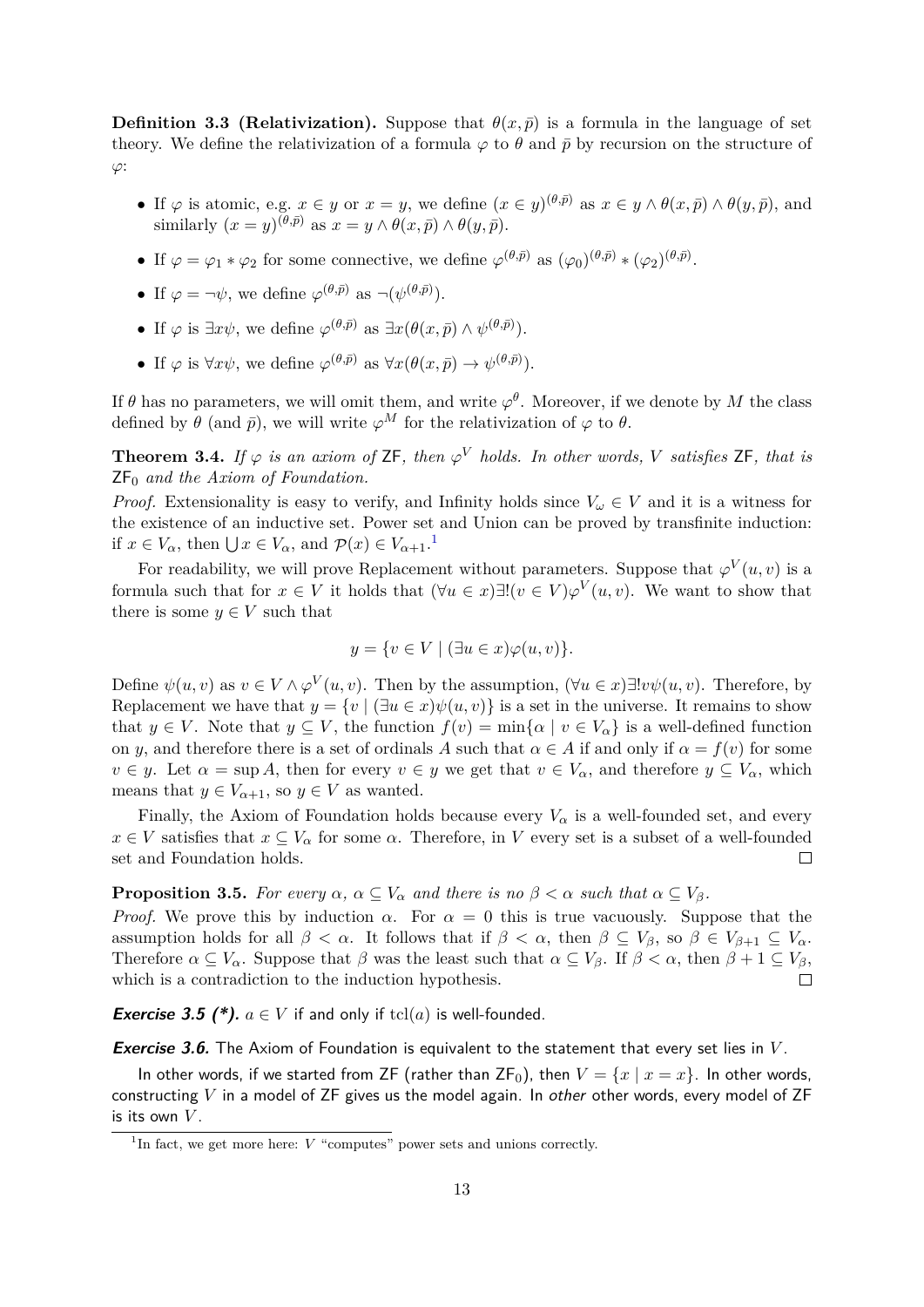**Exercise 3.7.** Give an alternative proof to the following statement: Every  $x \in V$  has a transitive closure.

**Exercise 3.8** (\*). Show that  $∈$ -Induction is equivalent to the Axiom of Foundation.

**Exercise 3.9.** Show that *W* is a transitive class satisfying Foundation, then  $W \subseteq V$ .

**Exercise 3.10.** Formulate and prove an analogous theorem for [Theorem 3.4](#page-13-1) for  $ZF_0$  without Infinity. Moreover, prove that in *V* as you defined it, Infinity holds if and only if it held in the outset of the theorem.

**Exercise 3.11.** Show that  $\langle V_\omega, \in \rangle$  is a model for ZF without Infinity. Therefore ZF<sub>0</sub> proves the consistency of ZF without Infinity.

**Exercise 3.12.** Show that if  $\delta$  is a limit ordinal, then  $V_{\delta}$  satisfies all the axioms of ZF without Replacement.

**Proposition 3.6.**  $V_{\omega+\omega}$  *does not satisfy Replacement.* 

*Proof.* Let  $\varphi(x, y)$  be the formula stating: *x* and *y* are ordinals and  $y = \omega + x$ . Then  $\varphi$  defines a function on  $\omega$  in  $V_{\omega+\omega}$ . However the image of this function is the set  $\{\omega+n \mid n < \omega\}$  which does not lie in  $V_{\omega+\omega}$ . Therefore Replacement fails. П

**Remark.** One of the consequences of Gödel's second incompleteness theorem is that ZF does not prove its own consistency. Therefore ZF cannot prove that there exists a set *M* and a relation *E* such that  $\langle M, E \rangle$  satisfy all the axioms of ZF. The last two exercises prove, therefore, that assuming Infinity or Replacement increases the power of our theory.

**Remark.** We have seen that the Axiom of Foundation is consistent. But maybe it is outright provable? It turns out that the answer is negative, but due to time constraints we will not see this in details. This idea has even been extended to "Anti-Foundation Axioms" which posits the existence of non-well founded sets in various ways.

From here on end, we shall denote by *V* the universe of set theory in which we are working.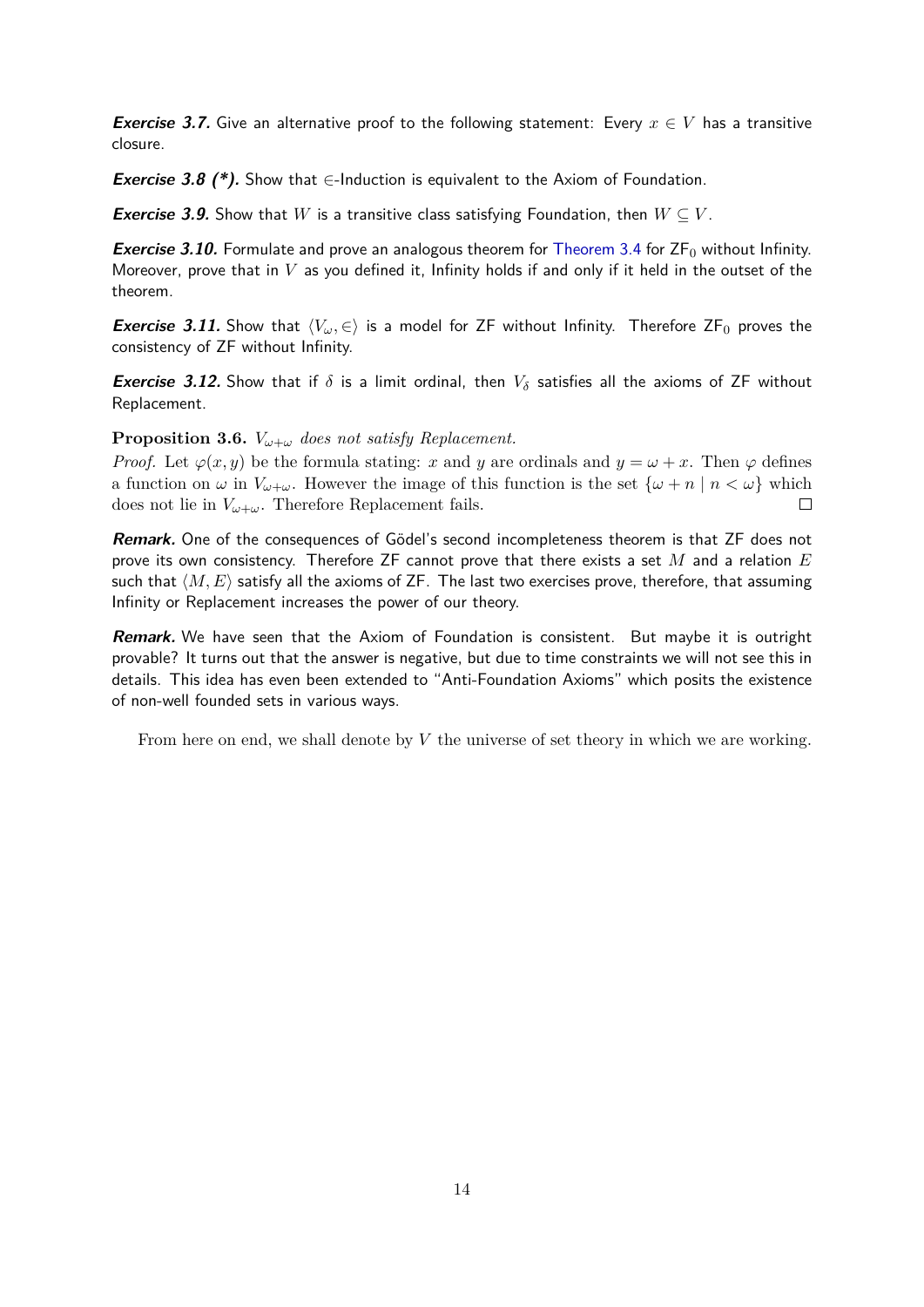## <span id="page-15-0"></span>**Cardinals and their arithmetic**

### <span id="page-15-1"></span>**4.1 The definition of cardinals**

As you may recall from the basic set theory course, we are interested in "measuring" the size of sets. For finite sets, we can just count their elements, but generally we need to devise a way that will work for infinite sets as well.

**Definition 4.1.** We say that two sets *x* and *y* are *equipotent* if there exists a bijection  $f: x \rightarrow y$ .

**Theorem 4.2 (Cantor–Bernstein theorem).** *If x is equipotent with a subset of y, and y is equipotent with a subset of x, then x and y are equipotent.*  $\Box$ 

**Theorem 4.3 (Cantor's theorem).** *There is no surjection from x onto*  $P(x)$ *.*  $\Box$ 

Equipotence gives rise to an equivalence relation on the sets, but this equivalence relation is such that with the exception of  $\varnothing$ , the class of sets equipotent with *x* is always a proper class. We would like to find objects which can be used to represent the equipotency classes.

**Definition 4.4 (Scott's trick).** Suppose that *E* is an equivalence relation on *V*. Let *x* be any set, and let  $\alpha$  be the least ordinal such that for some  $y \in V_\alpha$ ,  $\langle x, y \rangle \in E$ ; we define the *partial equivalence class*  $x/E$  to be  $\{y \in V_\alpha \mid \langle x, y \rangle \in E\}.$ 

**Proposition 4.5.** Let E be an equivalence relation on V, then x E y if and only if  $x/E =$ *y/E.*  $\Box$ 

**Exercise 4.1.** Show that Scott's trick always gives rise to sets namely *x/E* is a set, and show that  ${x/E \mid x \in V}$  is a class as well.

We can use Scott's trick to define the cardinals in  $\mathsf{ZF}$ . However, if we define  $|x|$  to be the Scott cardinal for  $x$ , namely  $x/E$  where  $E$  denotes the equipotence relation, then we will not have the property that  $||x|| = |x|$ . This is somewhat upsetting, since we do expect a finite set to have a cardinal number which is somewhat related to its actual size.

We digress from this discussion to recall a few facts about well-ordered sets.

**Definition 4.6.** We say that a set *x* is *well-orderable* if it is equipotent with an ordinal. Equivalently, if there is some linear order  $\langle$  on  $x$  which is a well-order.

**Theorem 4.7.** If x is well-orderable, then there is a least ordinal  $\alpha$  equipotent with x. *Proof.* By assumption, the class  $\{\alpha \mid \alpha \text{ is equipotent with } x\}$  is non-empty.

15

 $\Box$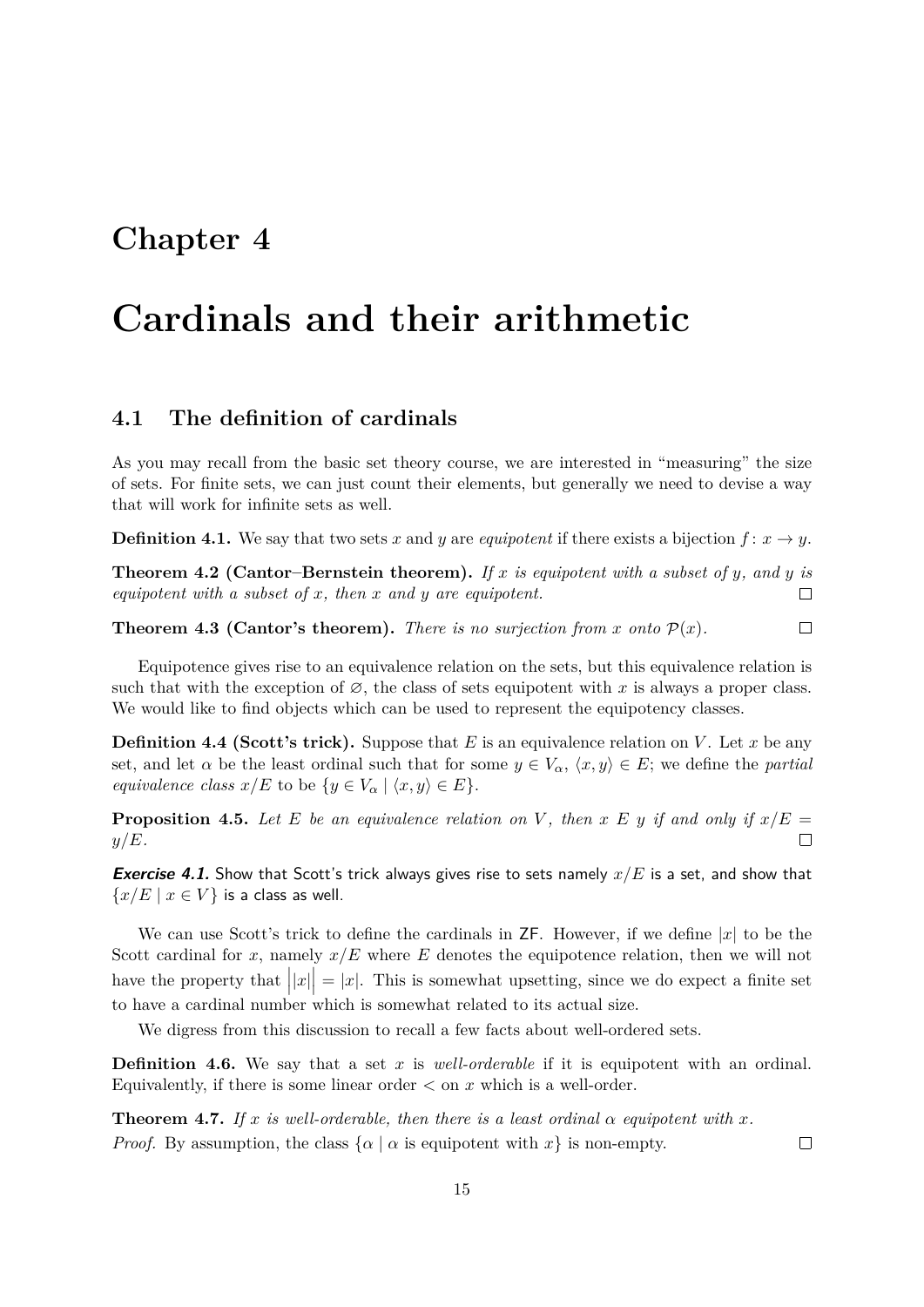**Definition 4.8.** We say that an ordinal  $\alpha$  is an initial ordinal, if there is no  $\beta < \alpha$  such that *α* and *β* are equipotent.

**Exercise 4.2.** Show that a well-ordering is isomorphic to an initial ordinal, if and only if every proper initial segment has a strictly smaller cardinality.

#### **Theorem 4.9.** *If*  $\alpha \leq \omega$ , then  $\alpha$  *is an initial ordinal.*

*Proof.* We prove by induction. For 0 this is trivial, as is the case  $n = 1$  (for the only smaller ordinal is empty, and there is no bijection between a non-empty set and an empty set); assume for  $n \geq 1$ , then if there is a bijection  $f: n + 1 \to n$ , then there is one such that  $f(n) = n - 1$ . Therefore by restricting  $f$  to  $n$  we obtain a bijection between  $n$  and  $n-1$ , contrary to the induction hypothesis.

The case  $\omega$  follows directly, if  $n < \omega$  is equipotent with  $\omega$ , then by the Cantor–Bernstein theorem,  $n + 1$  and  $n$  are equipotent which is a contradiction.  $\Box$ 

**Definition 4.10.** We say that *x* is *finite* if it is equipotent with a finite ordinal. By the previous theorem, it is a unique ordinal. We say that *x* is *countable*, if it is equipotent with a subset of *ω*.

**Exercise 4.3.** The ordinal  $\omega + \omega$  is equipotent with  $\omega$ , therefore not every limit ordinal is an initial ordinal.

**Definition 4.11.** Let  $x$  be a set. We define the *cardinal of*  $x$  to be either the unique initial ordinal equipotent with  $x$  in the case that  $x$  is well-orderable, or the Scott cardinal of  $x$  in case *x* cannot be well-ordered. We denote this as  $|x|$ .

Now we have that  $|x| = |y|$  if and only if x and y are equipotent. Moreover, if x can be well-ordered, then  $|x|$  is the least ordinal to which x is equipotent, and in particular if x is finite then |*x*| faithfully represents the number of elements in *x*. We will write  $|x| \le |y|$  to denote that *x* is equipotent with a subset of *y*, and  $|x| < |y|$  to mean that  $|x| \le |y|$  and  $|x| \ne |y|$ .

**Definition 4.12 (Cardinal arithmetic).** Suppose that *x* and *y* are two sets.

**Addition** We define  $|x| + |y|$  to be  $|x \times \{0\} \cup y \times \{1\}$ .

**Multiplication** We define  $|x| \cdot |y|$  to be  $|x \times y|$ .

**Exponentiation** We define  $|x|^{y}$  to be  $\{f : y \to x\}$ .

**Exercise 4.4.** Show that cardinal addition is commutative and associative. Moreover, show that if *n, m* are finite ordinals, then ordinal and cardinal arithmetic coincide.

**Exercise 4.5.** Show that  $|x| \cdot (|y| + |z|) = (|x| \cdot |y|) + (|x| \cdot |z|);$   $|x|^{|y|} \cdot |x|^{|z|} = |x|^{|y| + |z|};$  and  $(|x|^{|y|})^{|z|} = |x|^{|y| \cdot |z|}.$ 

**Exercise 4.6.** Show that  $|x| + |x| = |x| \cdot 2$  (by induction conclude for every finite ordinal in place of 2), and  $|x| \cdot |x| = |x|^2$  (again, conclude by induction for every finite ordinal in place of 2).

**Exercise 4.7.** Show that for every *x*, there is some *y* such that  $|x| \le |y|$ , and  $|y|^2 = |y|$ .

<span id="page-16-0"></span>**Exercise 4.8.** If  $\alpha$  is an infinite ordinal, then  $|\alpha| + |1| = |\alpha + 1| = |\alpha|$ .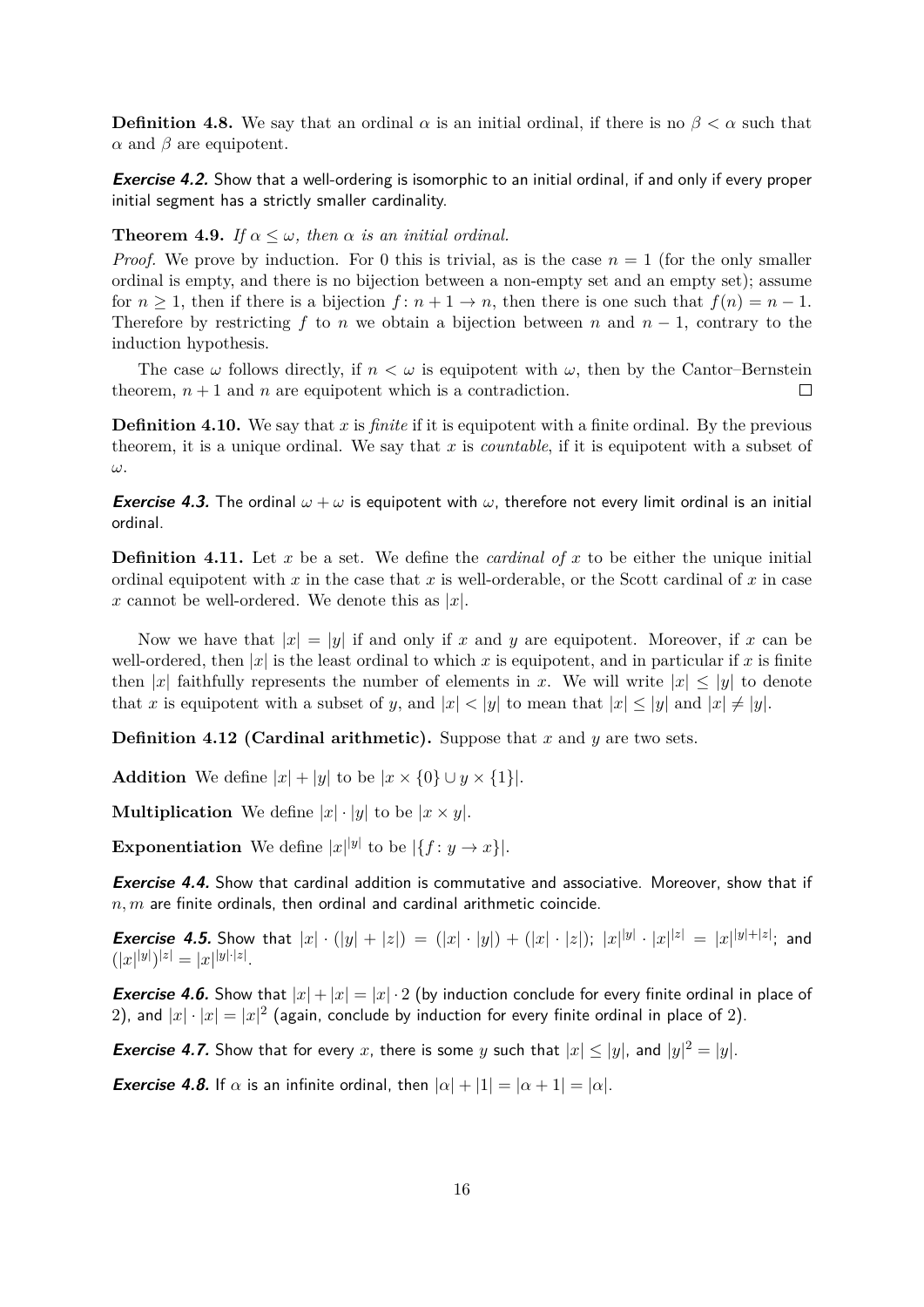### <span id="page-17-0"></span>**4.2 The Aleph numbers**

**Theorem 4.13 (Hartogs' theorem).** If x is a set, then there is some ordinal  $\alpha$  such that  $|\alpha| \nleq |x|.$ 

*Proof.* Let W denote the set  $\{A \subseteq \mathcal{P}(x) \mid \langle A, \subseteq \rangle \}$  is a well-ordered set}, consider the function defined on W such that  $F(A) = \alpha$  if and only if  $\langle A, \subseteq \rangle \cong \alpha$ , this is a well-defined function, since a well-ordered set is isomorphic to a unique ordinal. Note that if an ordinal *β* is in the range of *F*, then every  $\gamma < \beta$  is also in the range of *F*: if *A* has order type  $\beta$ , then it has an initial segment which have order type *γ*. Therefore rng *F* is an ordinal, denote it by  $\alpha$ . If  $f: \alpha \to x$  is an injection, define  $a_{\beta} = \text{rng } f \restriction \beta$  for  $\beta \leq \alpha$ . We get that  $A = \{a_{\beta} \mid \beta \leq \alpha\}$  is well-ordered by strict inclusion, and therefore  $A \in \mathcal{W}$ . But at the same time A is isomorphic to  $\alpha$ , and therefore  $\alpha \in \text{rng } F$  which is a contradiction since  $\text{rng } F = \alpha$  and  $\alpha \notin \alpha$ . Therefore  $|\alpha| \nleq |x|$ .  $\Box$ 

**Exercise 4.9.** Show that if  $\alpha$  is the least ordinal which does not inject into a set x, then  $\alpha$  is an initial ordinal (i.e. a cardinal).

**Definition 4.14 (Hartogs' number).** Let *x* be a set, we write  $\aleph(x)$  as the least initial ordinal *α* such that  $|a| \nleq |x|$ .

**Definition 4.15.** We define by recursion,  $\omega_0 = \omega$ ;  $\omega_{\alpha+1} = \aleph(\omega_\alpha)$  and if  $\omega_\beta$  were defined for all  $\beta < \alpha$  for  $\alpha \in \text{Lim}$ , then  $\omega_{\alpha} = \sup{\{\omega_{\beta} \mid \beta < \alpha\}}$ .

Note that by [Exercise 4.8](#page-16-0) every  $\omega_{\alpha}$  is a limit ordinal.

**Exercise 4.10.**  $\eta \geq \omega$  is an initial ordinal if and only if there is some  $\alpha$  such that  $\eta = \omega_{\alpha}$ .

In order to discern cardinality from order type, and to make it easier to understand the context in which arithmetic operations are interpreted, we write  $\aleph_{\alpha}$  as the cardinal of  $\omega_{\alpha}$ . While these are formally the same object, we will understand  $\omega_2 + \omega_1$  as ordinal addition, whereas  $\aleph_2 + \aleph_1$  as cardinal addition.

<span id="page-17-1"></span>**Theorem 4.16.** *For every*  $\alpha$ ,  $\aleph_{\alpha} \cdot \aleph_{\alpha} = \aleph_{\alpha}$ .

*Proof.* We will define a well-ordering on Ord  $\times$  Ord and show that restricting it to  $\omega_{\alpha} \times \omega_{\alpha}$  has order type  $\omega_{\alpha}$ . This will provide us with a bijection between the two sets, thus proving the theorem.

We define the following ordering on  $Ord \times Ord$ :

$$
\langle \beta, \gamma \rangle <_{gp} \langle \beta', \gamma' \rangle \iff\n\begin{cases}\n\max\{\beta, \gamma\} < \max\{\beta', \gamma'\} & \text{or} \\
\max\{\beta, \gamma\} = \max\{\beta', \gamma'\} \land \beta < \beta' \\
\max\{\beta, \gamma\} = \max\{\beta', \gamma'\} \land \beta = \beta' \land \gamma < \gamma'\n\end{cases}
$$

Easily this is an irreflexive order, and verifying transitivity and linearity is straightforward. To see that this is a well-ordering, suppose that *A* is a non-empty subset of Ord  $\times$  Ord. The set  $\{\max\{\beta, \gamma\} \mid \langle \beta, \gamma \rangle \in A\}$  is a non-empty set of ordinals, let  $A' \subseteq A$  be those pairs in A mapped to its minimum. Among the pairs in  $A'$ , let  $\beta$  be the least ordinal appearing in the left coordinate of an ordered pair in *A*<sup>'</sup>; and let  $\gamma$  be the least ordinal such that  $\langle \beta, \gamma \rangle \in A'$ . It is not hard to check that  $\langle \beta, \gamma \rangle$  is the minimum element of *A*.

Let  $\downarrow(\beta, \gamma)$  denote the set  $\{\langle \varepsilon, \delta \rangle | \langle \varepsilon, \delta \rangle \leq_{gp} \langle \beta, \gamma \rangle\}$  this is a set, since every such  $\langle \varepsilon, \delta \rangle$  must satisfy that  $\max{\{\epsilon, \delta\}} < \max{\{\beta, \gamma\}} + 1$ . By the fact that  $\langle q_p \rangle$  is a well-ordering, every proper initial segment of the form  $\downarrow (\beta, \gamma)$ . Moreover, note that if *η* is any ordinal, then  $\eta \times \eta = \downarrow (0, \eta)$ .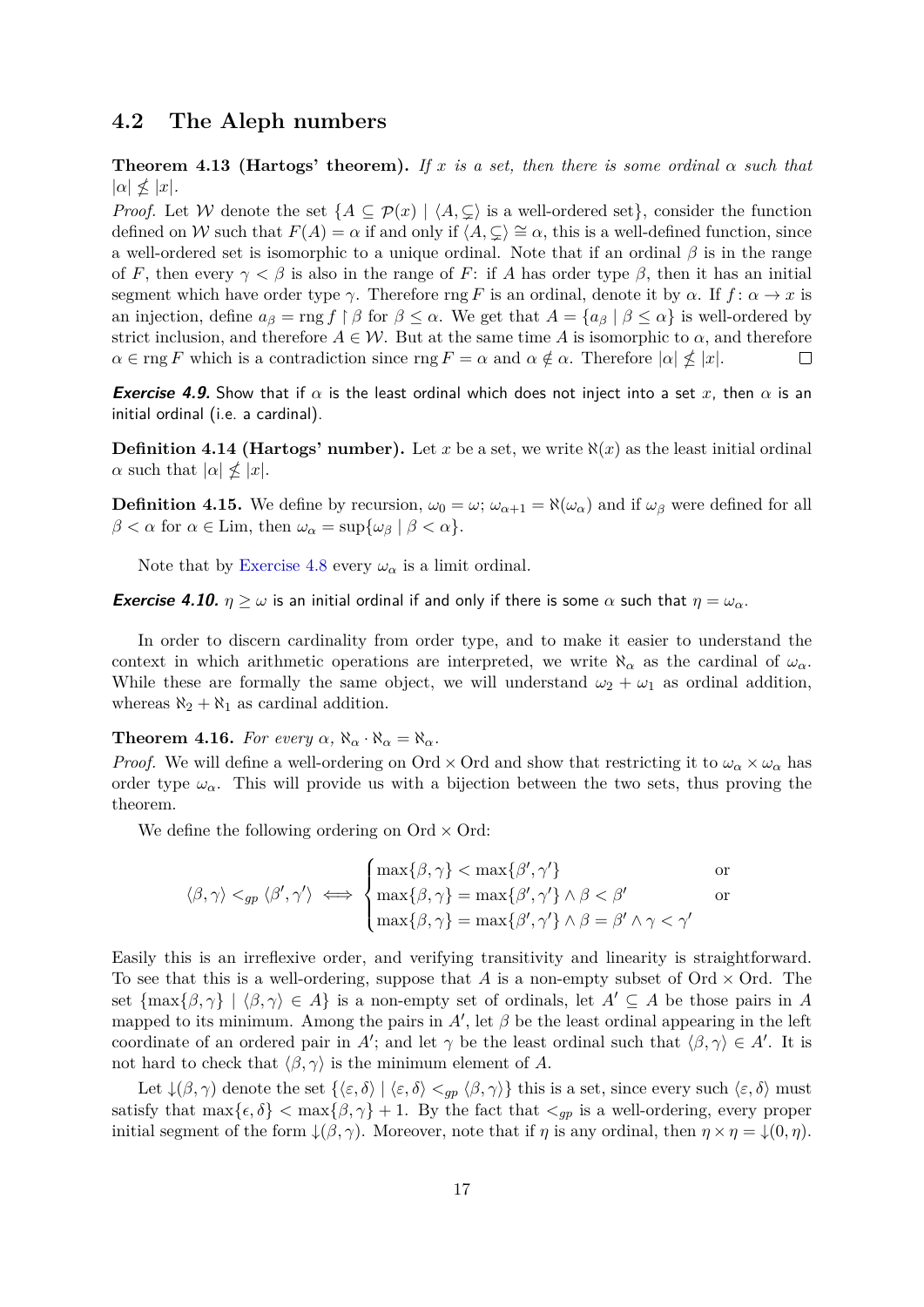We will now prove by induction that  $\downarrow(0, \omega_\alpha)$  has the same order type as  $\omega_\alpha$ . For  $\alpha = 0$ , we get that every proper initial segment is a subset of  $\downarrow(0,m)$  for some  $m < \omega$ . Since the underlying set of  $\downarrow$ (0*, m*) is  $m \times m$ , which is finite, we get that  $\lt_{gp}$  up to  $\omega \times \omega$  is of order type *ω* (note that this is the initial segment  $\downarrow$  (0*, ω*) as remarked above).

Suppose that  $\alpha$  is infinite and for all  $\alpha' < \alpha$  the order type of  $\downarrow (0, \omega_{\alpha'})$  is  $\omega_{\alpha'}$ . Let  $\eta < \omega_{\alpha}$ , and we may assume  $\eta \ge \omega$ , since  $\omega_{\alpha} \times \omega_{\alpha} = \bigcup \{\eta \times \eta \mid \eta < \omega_{\alpha}\}\$ it is enough to show that  $\downarrow(0, \eta)$ has cardinality strictly less than  $\aleph_{\alpha}$ . By the fact that  $\eta < \omega_{\alpha}$ ,  $|\eta| < \aleph_{\alpha}$ , then  $|\eta| = \aleph_{\alpha'}$  for some  $\alpha' < \alpha$ . By the induction hypothesis, then,  $|\eta \times \eta| = |\eta|$ , and therefore of  $\downarrow (0, \eta)$  has cardinality  $\aleph_{\alpha'}$ . In particular, every proper initial segment of  $\downarrow$ (0, ω<sub>α</sub>) has cardinality strictly less than  $\aleph_{\alpha}$ , so it means that  $\omega_{\alpha} \times \omega_{\alpha} = \downarrow (0, \omega_{\alpha})$  is isomorphic to  $\omega_{\alpha}$  as wanted.  $\Box$ 

**Corollary 4.17.** *If*  $\alpha \leq \beta$ *, then*  $\aleph_{\alpha} + \aleph_{\beta} = \aleph_{\alpha} \cdot \aleph_{\beta} = \aleph_{\beta}$ *.* 

**Exercise 4.11.** Let  $\alpha$  and  $\beta$  be ordinals such that at least one of them is infinite. Then  $\alpha + \beta, \alpha \cdot \beta$ and  $\alpha^{\beta}$  all have the same cardinality as  $\max\{|\alpha|, |\beta|\}.$ 

**Exercise 4.12.** There is no set *x* such that  $|\mathcal{P}(x)| = \aleph_0$ .

Let us define the following relation on cardinals  $|x| \leq^* |y|$  if and only if there is a surjective function from a subset of *y* onto *x* (alternatively, either  $x = \emptyset$ , or there is a surjection from *y* onto *x*). This relation is reflexive and transitive, but not provably anti-symmetric.

**Exercise 4.13 (Lindenbaum's theorem).** Prove that for every *x* there is some ordinal *α* such that  $|\alpha| \nleq^* |x|$ . Let  $\aleph^*(x)$  denote the least such ordinal, show that  $\aleph^*(x)$  is a cardinal and that  $\aleph(x) \leq \aleph^{*}(x)$ . We shall refer to  $\aleph^{*}(x)$  as the Lindenbaum number of  $x$ .

**Exercise 4.14.** Show that  $\aleph(x) < \aleph(\mathcal{P}(\mathcal{P}(\mathcal{P}(x))))$ .

<span id="page-18-1"></span>**Exercise 4.15.** Show that if  $|x| \leq^* |y|$ , then  $|\mathcal{P}(x)| \leq |\mathcal{P}(y)|$ .

**Exercise 4.16 (\*\*) (Specker trees).** For a set *x*, let us define the Specker tree on *x*,  $S(x)$  by recursion:  $\mathbf{S}(x)$  is  $\{|x|\} \cup \bigcup \{\mathbf{S}(y) \mid |\mathcal{P}(y)| = |x|\}$ , with  $|y| < \mathbf{s} |y'|$  if and only if  $|y'| = |\mathcal{P}(y)|$ . Prove that  $S(x)$  is a set, that  $\lt s$  is a well-founded partial order on  $S(x)$ . (Hint: Use the previous exercise to justify that  $\lt s$  is well-founded.)

### <span id="page-18-0"></span>**4.3 Finiteness**

We defined a set to be finite if it was in bijection with a finite ordinal, and that is certainly one way of defining finiteness. But we can examine what other properties finite ordinals have which "familiar infinite sets" do not, and try to extrapolate these for our definitions.

**Definition 4.18 (Finiteness).** Let *x* be a set.

- 1. We say that *x* is *finite* if it can be put in bijection with a finite ordinal.
- 2. We say that *x* is *amorphous* if it cannot be written as the disjoint union of two infinite sets.
- 3. We say that *x* is *Tarski-finite* if every  $\subseteq$ -chain in  $\mathcal{P}(x)$  is finite.
- 4. We say that *x* is *strongly*  $\ast$ -*finite* if there is no surjection from *x* onto  $\omega$ .
- 5. We say that *x* is  $\ast$ *-finite* if there is no surjection from *x* onto  $x \cup \{x\}$ .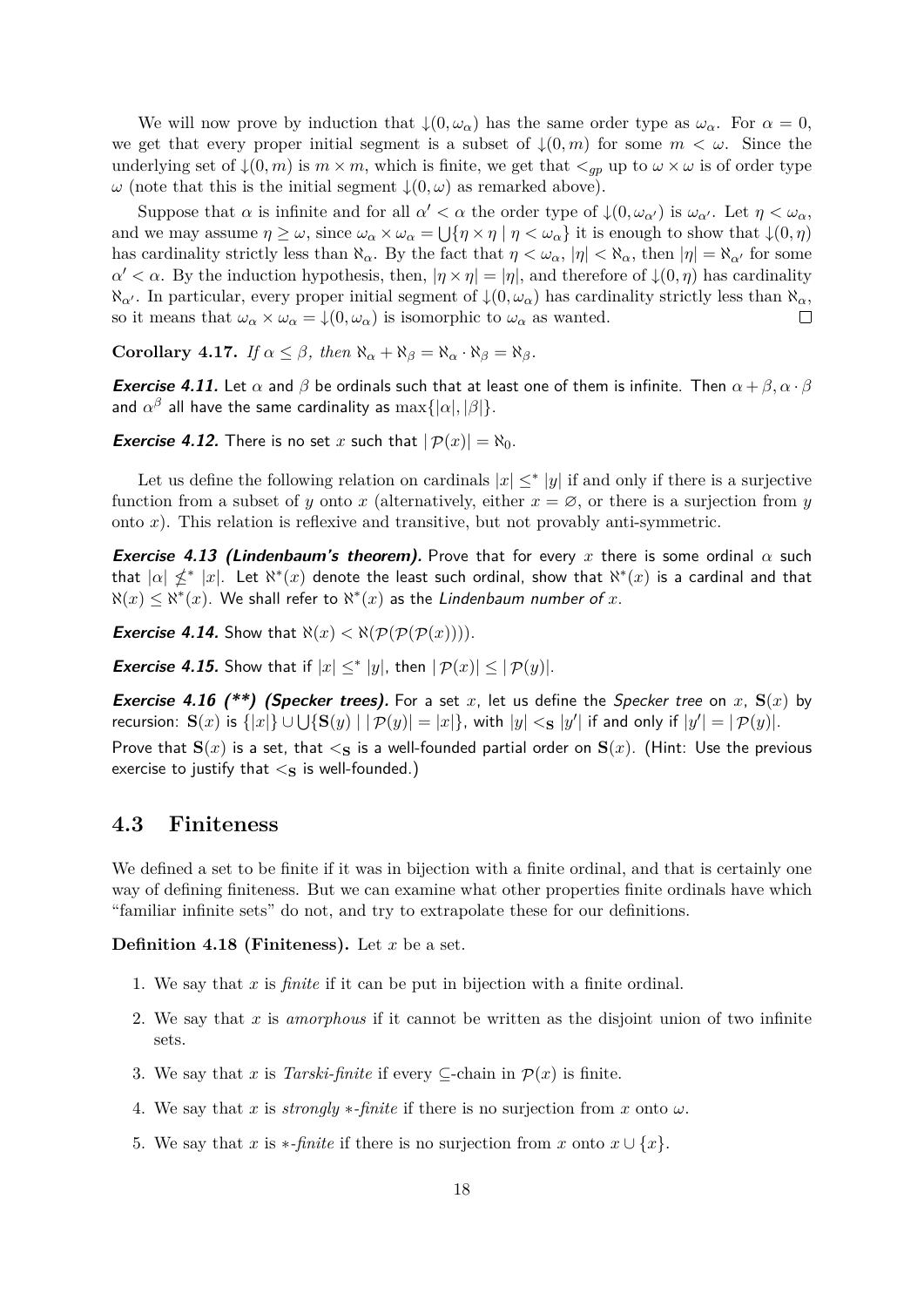6. We say that *x* is *Dedekind-finite* if every injection from *x* into *x* is a bijection.

**Remark.** The fourth definition is sometimes called by the terrible name "weakly Dedekind-finite" (which is probably due to the fact that its negation is a weakening of Dedekind-infinite sets), and the term Tarski-finite is sometimes squandered on a definition equivalent to (true) finiteness.

**Exercise 4.17 (\*).** Show that the above definitions form a hierarchy. Namely, if *x* satisfies a definition, it must satisfy all those that follow it.

**Exercise 4.18.** Show that if  $x$  is well-ordered, then being Dedekind-finite implies being finite.

**Exercise 4.19 (\*).** Show that the union and product of two strongly \*-finite sets is again a strongly ∗-finite set.

**Exercise 4.20.** Show that *x* is Dedekind-finite if and only if  $\aleph(x) \leq \aleph_0$ .

**Exercise 4.21 (\*).** Show that if there exists an infinite Dedekind-finite set x, then there is a Dedekind-finite set *y* which is not \*-finite. (Hint: show that the set  $I(x)$  of all finite injective sequences from x is Dedekind-finite, and then show that there is a surjection from  $I(x) \setminus \{\emptyset\}$  onto *I*(*x*).)

**Theorem 4.19 (Kuratowski).** *x is strongly*  $*$ -finite if and only if  $\mathcal{P}(x)$  *is Dedekind-finite.* In *other words,*

$$
\aleph_0 \leq^* |x| \iff \aleph_0 \leq |\mathcal{P}(x)|.
$$

*Proof.* In the one direction, by [Exercise 4.15](#page-18-1) if  $\aleph_0 \leq^* |x|$ , then  $\aleph_0 < 2^{\aleph_0} \leq |p(x)|$ . So if *x* is not strongly  $\ast$ -finite,  $\mathcal{P}(x)$  is Dedekind-infinite.

In the other direction, suppose that  $\mathcal{P}(x)$  is Dedekind-infinite and  $a_n$  is a sequence of sets in  $\mathcal{P}(x)$ . Our goal is to show that there is a sequence  $b_n$  of pairwise disjoint and non-empty sets, in which case we can define the following function:

$$
f(y) = \begin{cases} n & a \in b_n \\ 0 & a \notin \bigcup \{b_n \mid n < \omega \} \end{cases}
$$

which is easily a surjection onto *ω*.

If the  $a_n$ 's are pairwise disjoint, we finished the proof. And if there is a  $\subseteq$ -decreasing subsequence (without loss of generality, the sequence itself) we can define  $b_{n+1} = a_n \setminus a_{n+1}$  to obtain this. So we may assume that every  $\subseteq$ -decreasing subsequence is finite. We define  $b_n$  by induction. Let  $s_0 = \{a_n \mid n < \omega\}$ , and for simplicity we may also assume  $x = a_0$ . Suppose that  $b_m$  was defined for  $m < n$ , and suppose that

$$
\Big\{a_k\setminus\bigcup\{b_m\mid m
$$

is infinite. Define  $n^*$  to be the least *k*, if it exists, such that both  $a_k$  and  $x \setminus a_k$  do not cover  $\bigcup \{b_m \mid m \leq n\}$ . If  $n^*$  exists define  $b_n = a_{n^*} \setminus \bigcup \{b_m \mid m \leq n\}$  in the case where  ${a_k \setminus (\bigcup \{b_m \mid m < n\} \cup a_{n^*} \mid k \geq n^* \}$  is infinite; or  $b_n = x \setminus (a_{n^*} \setminus \bigcup \{b_m \mid m < n\})$  (in which case the set defined similarly must have infinite many elements).

In case that  $n^*$  does not exist, define  $s_{j+1} = \{a_k \setminus \bigcup \{b_m \mid m < n\} \mid k \geq n\}$  and restart the process described above. If for some *j*, we managed to define  $b_n$  for all  $n < \omega$  from  $s_j$ , then we finished because we have a sequence of pairwise disjoint non-empty sets. Otherwise, for every *j* we got stuck, then taking each finite sequence of  $b_n$ 's but by the definition of  $s_{j+1}$ , the next finite sequence is pairwise disjoint from it. Therefore in either case we end up with a sequence of pairwise disjoint sets, as wanted.  $\Box$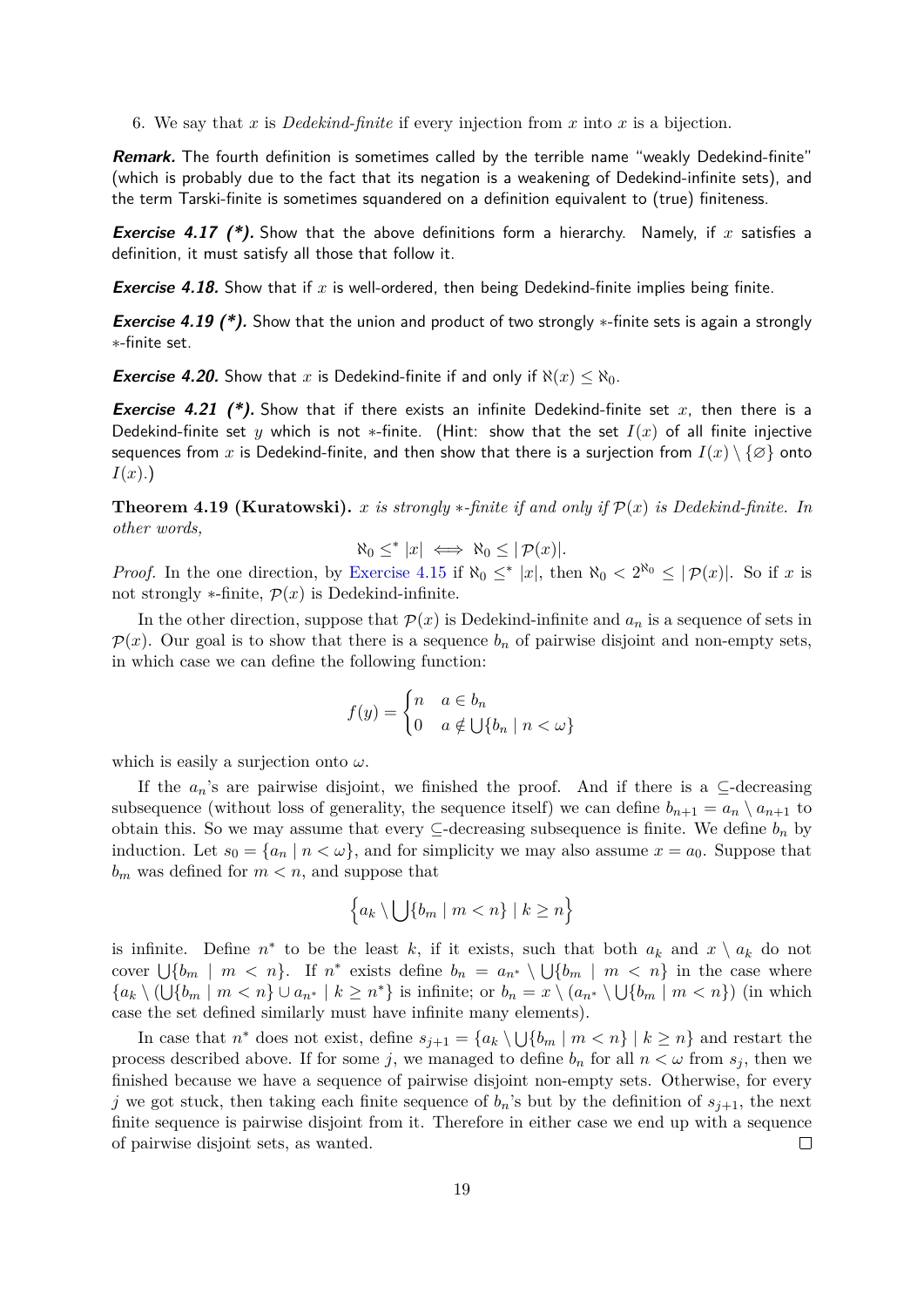The idea behind the proof, ultimately, is at each step take either a subset of some *a<sup>n</sup>* or a subset of its complement, which is never empty, and the union of everything we have thus far—including the new set—will not cover everything. If we happened to run into a dead-end, we refine the sequence of sets and continue the construction from those refined sets. In either case, this produces a sequence of pairwise disjoint sets, from which we can define a surjection as wanted.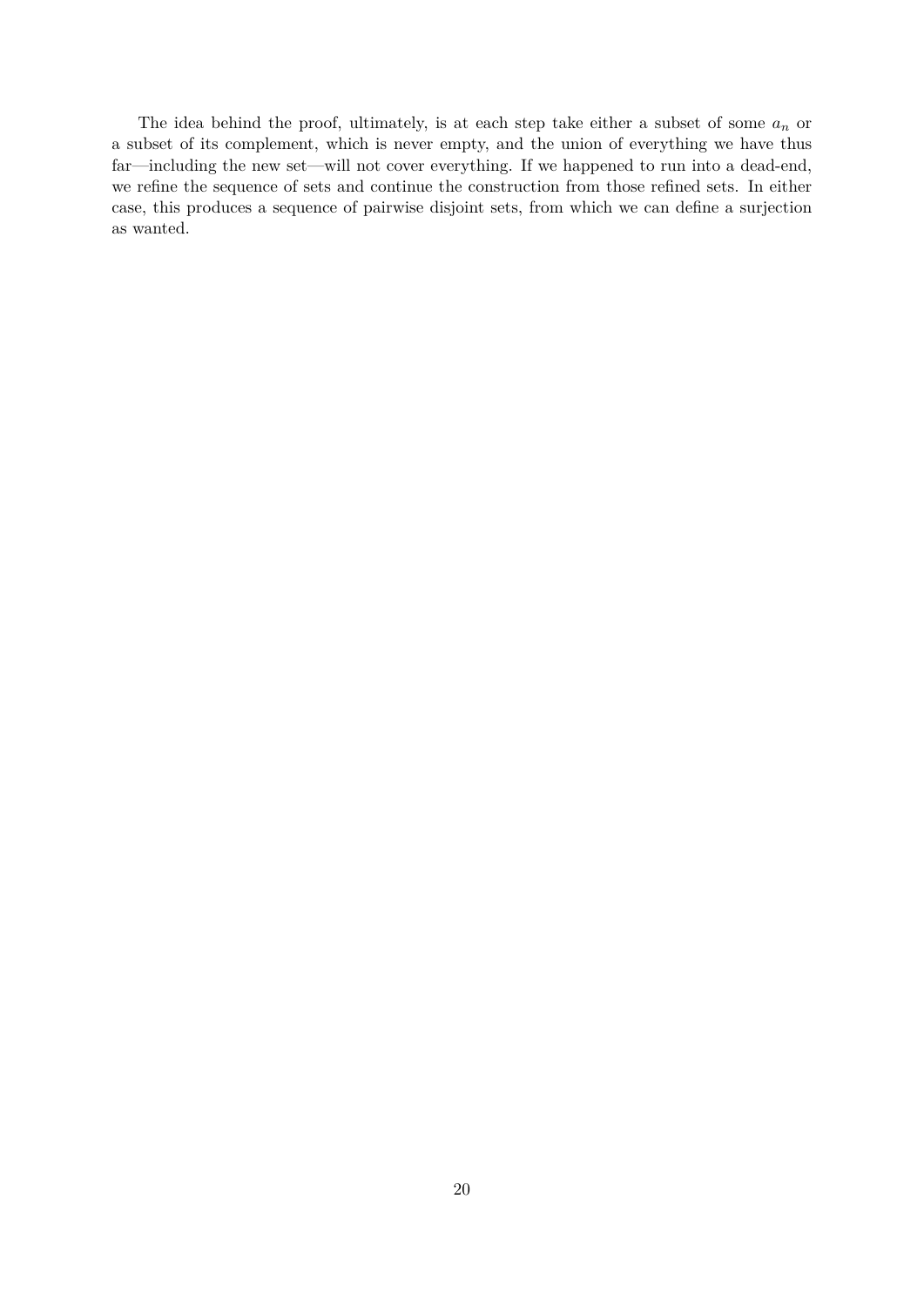## <span id="page-21-0"></span>**Absoluteness and reflection**

### <span id="page-21-1"></span>**5.1 Absoluteness**

**Definition 5.1.** If  $\varphi$  is a formula in the language of set theory, we say that it is a *bounded formula* if every quantifier appearing in  $\varphi$  is of the form  $(\exists x \in y)$  or  $(\forall x \in y)$ .

**Definition 5.2 (The Levy Hierarchy).** Let  $\varphi$  be a formula in the language of set theory.

- 1.  $\varphi$  is a  $\Sigma_0$  or  $\Pi_0$  if it is a bounded formula.
- 2.  $\varphi$  is a  $\Sigma_{n+1}$  if there is a  $\Pi_n$  formula  $\psi$  such that  $\varphi = \exists x \psi$ .
- 3.  $\varphi$  is a  $\Pi_{n+1}$  if there is a  $\Sigma_n$  formula  $\psi$  such that  $\varphi = \forall x \psi$ .

We say that  $\varphi$  is a  $\Sigma_n^{\mathsf{ZF}}$  ( $\Pi_n^{\mathsf{ZF}}$ ) if ZF proves that  $\varphi$  is equivalent to a  $\Sigma_n$  ( $\Pi_n$ ) formula, and we say that  $\varphi$  is  $\Delta_n^{\mathsf{ZF}}$  if it is both  $\Sigma_n^{\mathsf{ZF}}$  and  $\Pi_n^{\mathsf{ZF}}$ .

From this point onward, we will omit the ZF superscript, and write just  $\Sigma_n$ ,  $\Pi_n$  and  $\Delta_n$ .

**Exercise 5.1.**  $\Sigma_n$  and  $\Pi_n$  are closed under conjunction, disjunction and bounded quantification; if  $n > 0$  then  $\Sigma_n$  formulas are closed under existential quantifiers and  $\Pi_n$  are closed under universal quantifiers. Finally, Π*<sup>n</sup>* formula is the negation of a Σ*<sup>n</sup>* formula (and therefore vice versa).

**Exercise 5.2.** Show that following statements are  $\Delta_0$ : "*x* is an ordinal", "*x* is transitive", "*x* is a function", "*x* is a finite ordinal", "*x* is  $\omega$ ", "*x* is a function and *y* is in the domain of *x*".

**Exercise 5.3.** Show that "x is a finite set" is a  $\Delta_1$  statement.

**Theorem 5.3.** Suppose that  $\varphi(u_1, \ldots, u_n)$  is a  $\Delta_0$  formula. Then for every  $x_1, \ldots, x_n$  and for *every transitive class A it holds that*  $\langle A, \in \rangle \models \varphi(x_1, \ldots, x_n)$  *if and only if*  $x_1, \ldots, x_n \in A$  *and*  $\varphi(x_1, \ldots, x_n)$  *holds in V*.

**Remark.** From here on end, we will write  $A \models \varphi$  to mean that  $\langle A, \in \rangle \models \varphi$ .

*Proof.* We prove this by structural induction on  $\varphi$ . For  $\varphi$  an atomic formula this is obviously true, and the proof for connectives is as usual. If  $\varphi$  is  $(\forall y \in x)\psi$  and  $x \in A$ , then by transitivity  $x \subseteq A$ . Therefore  $A \models \psi(y)$  if and only if  $\psi(y)$  holds in *V*, so  $A \models \varphi(x)$  if and only if  $\varphi(x)$ holds in *V*. The proof for  $(\exists y \in x)\psi$  is similar.  $\Box$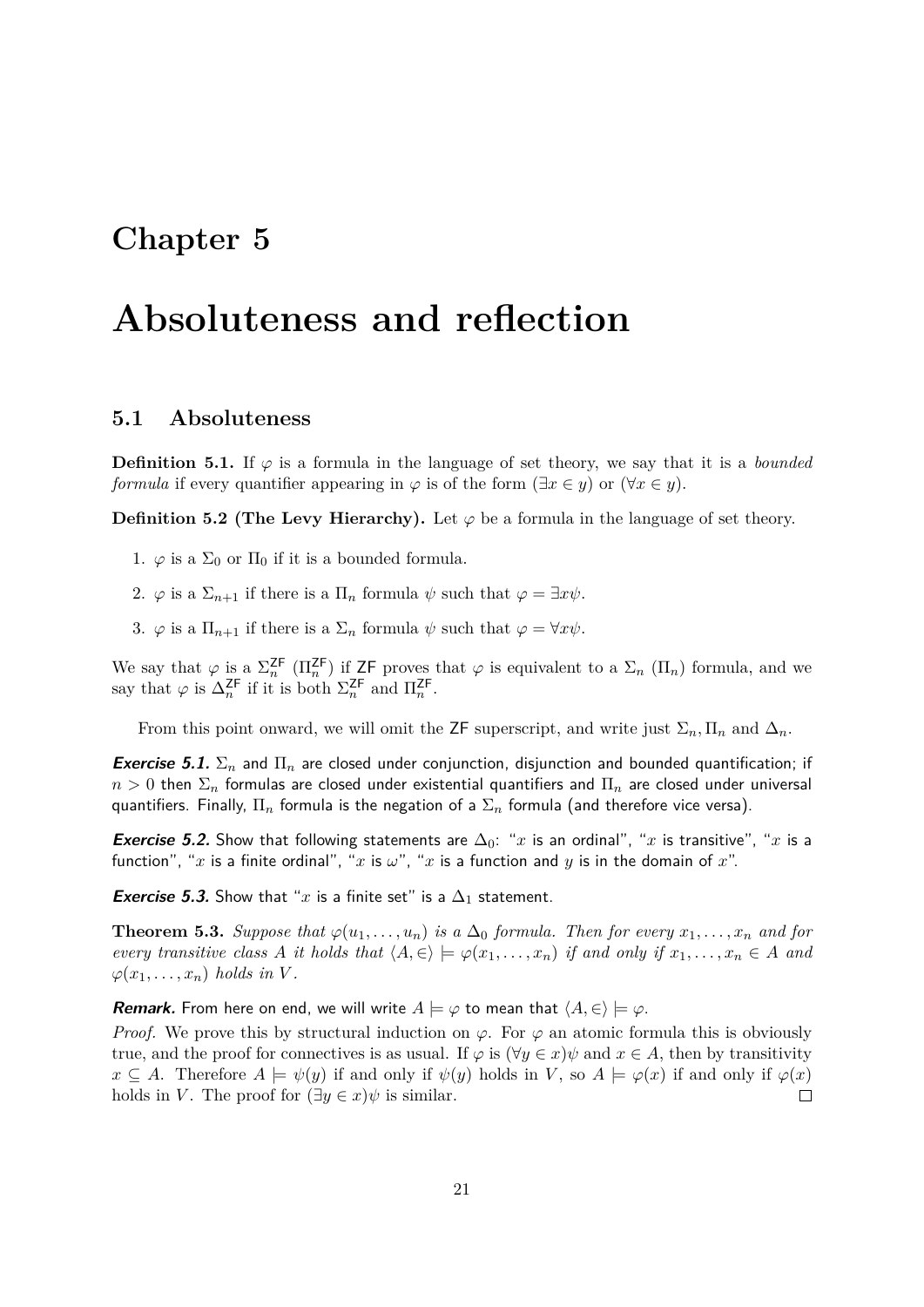**Definition 5.4.** We say that  $\varphi$  is *downwards absolute* if whenever *A* is a transitive class such that  $A \models \varphi$ , and *B* is a transitive subclass of *A* (possibly a set), then  $B \models \varphi$ . Similarly,  $\varphi$  is *upwards absolute* if whenever *A* is a transitive class such that  $A \models \varphi$ , then whenever *B* is a transitive class with  $A \subseteq B$ , then  $B \models \varphi$ . If  $\varphi$  is both upwards and downwards absolute, we just say it is absolute.

The above theorem, then, states that  $\Delta_0$  formulas are absolute between any two transitive [sets or] classes which include the relevant assignments.

<span id="page-22-0"></span>**Theorem 5.5.** *Every*  $\Sigma_1$  *formula is upwards absolute and every*  $\Pi_1$  *formula is downwards absolute. Consequently, every*  $\Delta_1$  *formula is absolute.* 

*Proof.* Let  $\exists x \varphi(x)$  be a  $\Sigma_1$  formula with  $\varphi$  a  $\Delta_0$  formula. Assume that  $A \models \exists x \varphi(x)$  and B is a transitive superclass of *A*. Then there is some  $a \in A$  such that  $A \models \varphi(a)$ , by the previous theorem  $B \models \varphi(a)$  and therefore  $B \models \exists x \varphi(x)$ .

The proof for the  $\Pi_1$  case is similar: if  $A \models \forall x \psi(x)$  with  $\psi$  a  $\Delta_0$  formula, and  $B \subseteq A$ is a transitive class, then for every  $b \in B$  we get that  $A \models \psi(b)$ , so  $B \models \psi(b)$ . Therefore  $B \models \forall x \psi(x)$ . The consequence for  $\Delta_1$  now follows.  $\Box$ 

**Exercise 5.4.** Show that  $\varphi$  is upwards absolute if and only if  $\neg \varphi$  is downwards absolute.

**Definition 5.6 (Elementary submodel).** Suppose that *A* is a structure in a language *L*. We say that *B* is an *elementary substructure* of *A* if it is a substructure, and the following holds: For every formula  $\varphi(u_1, \ldots, u_n)$  in  $\mathfrak{L}$ , and for every  $b_1, \ldots, b_n$ :  $A \models \varphi(b_1, \ldots, b_n)$  if and only if  $B \models \varphi(b_1, \ldots, b_n).$ 

We denote this by  $B \preccurlyeq A$ . If  $\mathfrak L$  is the language of set theory, we write  $\prec_{\Sigma_1}, \prec_{\Pi_n}$ , etc. to mean that the above definition holds for the specified class of formulas.

As we have seen, every transitive class is a  $\Delta_1$ -elementary submodel of *V*.

**Theorem 5.7 (Tarski–Vaught criterion).** *Let A be a structure in the language* L *and let B be a substructure of A. Then*  $B \preccurlyeq A$  *if and only if for every formula*  $\varphi(x, u_1, \ldots, u_n)$  *and*  $b_1, \ldots, b_n \in B$ , if  $A \models \exists x \varphi(x, b_1, \ldots, b_n)$  then there is  $b \in B$  such that  $A \models \varphi(b, b_1, \ldots, b_n)$ .  $\Box$ 

**Theorem 5.8.** *Suppose*  $\{M_\alpha \mid \alpha < \beta\}$  *is a sequence of structures in some fixed language*  $\mathfrak{L}$ *, and for*  $\alpha < \alpha'$ ,  $M_{\alpha} \preccurlyeq M_{\alpha'}$ . Then  $M_{\beta}$  defined as  $\bigcup \{M_{\alpha} \mid \alpha < \beta\}$  is an L-structure and for all  $\alpha < \beta, M_{\alpha} \preccurlyeq M_{\beta}.$  $\Box$ 

**Theorem 5.9.** *If M is a well-orderable structure, and*  $A \subseteq M$ *, then there is an elementary submodel*  $N \preccurlyeq M$  *such that*  $A \subseteq N$  *and*  $|N| = |A| + \aleph_0$ *.*  $\Box$ 

**Exercise 5.5.** Verify that "x is countable" is a  $\Sigma_1$  formula.

**Definition 5.10.** We say that *x* is  $\Sigma_n$ *-definable* ( $\Pi_n$ *-definable*) in a transitive class *A*, if there is a  $\Sigma_n(\Pi_n)$  formula  $\varphi(u)$  such that  $A \models \varphi(u) \leftrightarrow u = x$ . If we allow parameters in the formula, in which case we say that *x* is  $\Sigma_n$ -definable  $(\Pi_n$ -definable) in  $p_1, \ldots, p_n$  (and require them to be in *A*).

**Exercise 5.6.** Show that " $\alpha$  is an initial ordinal" is a  $\Pi_1$  formula. Show that  $\omega_1$  is  $\Pi_2$ -definable.

**Exercise 5.7.** If  $M \preccurlyeq N$  then every member of N which is definable, is an element of M.

**Theorem 5.11.** Let  $H(\omega_1)$  denote the set  $\{x \mid \text{tcl}(x) \text{ is countable} \}$ . If M is a countable ele*mentary submodel of*  $H(\omega_1)$ *, then M is transitive.*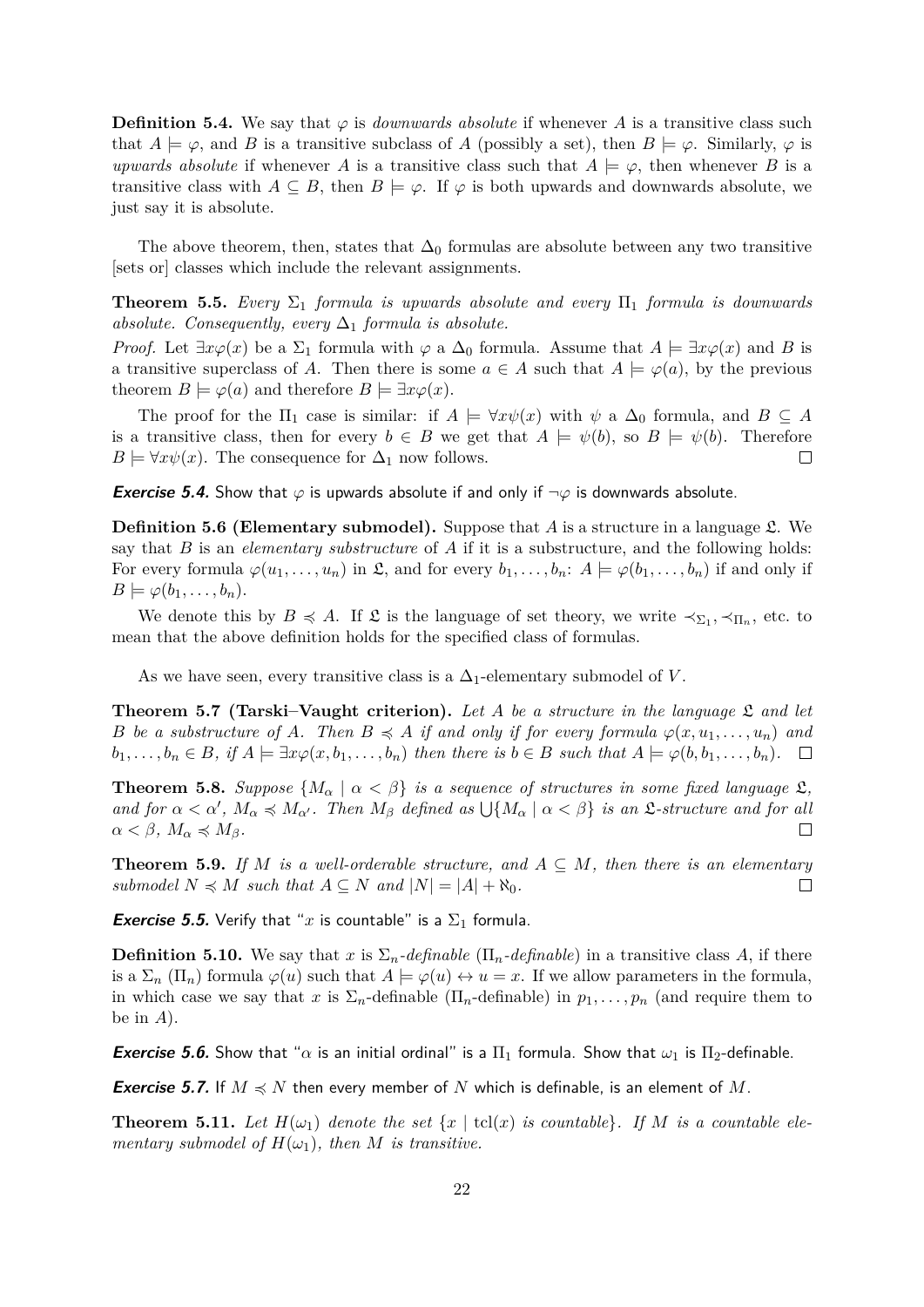*Proof.* Suppose that *M* is a countable elementary submodel of  $H(\omega_1)$ . Let  $x \in M$ , then in  $H(\omega_1)$  there exists a bijection between *x* and a subset of  $\omega$ . By elementarity the same must hold in *M*. However,  $\omega$  is  $\Delta_0$ -definable, so  $\omega \in M$  and  $\omega \subseteq M$  by similar arguments. Let  $f \in M$ be an injective function  $f: x \to \omega$ , then every member of the range of f is in M and therefore every member of the domain of *M* must also be in *M*. In other words,  $x \subseteq M$ .  $\Box$ 

**Exercise 5.8 (\*).** Let  $H(\omega_2)$  denote the set  $\{x \mid |\text{tcl}(x)| \leq \aleph_1\}$  and assume that M is a countable elementary submodel of  $H(\omega_2)$ . Prove that M cannot be transitive, and use Mostowski's collapse lemma to prove that  $\omega_1$  is not  $\Sigma_1$ -definable. (Hint: Assume by contradiction, collapse M and use [Theorem 5.5.](#page-22-0))

### <span id="page-23-0"></span>**5.2 Reflection**

We saw in the previous section that the  $V_\alpha$ 's which are transitive satisfy that they are  $\Delta_1$ elementary submodels of *V*. But what about formulas which are not  $\Delta_1$ ? Can we find a way to reflect them in some transitive set?

<span id="page-23-3"></span>**Theorem 5.12 (The Reflection Theorem).** Let  $\varphi(u_1, \ldots, u_n)$  be a formula in the language of *set theory. Then*  $\mathsf{ZF}$  *proves that for every*  $\alpha$  *there exists*  $\beta > \alpha$  *such that for all*  $x_1, \ldots, x_n \in V_\beta$ ,  $\varphi(x_1, \ldots, x_n) \leftrightarrow \varphi^{V_\beta}(x_1, \ldots, x_n).$ 

In this case, we say that  $V_\beta$  *reflects*  $\varphi$ . Note that  $\varphi^{V_\beta}$  holds if and only if  $V_\beta \models \varphi$ . We will first prove two lemmas; and for readability we will assume that  $\varphi$  has one free variable.

<span id="page-23-1"></span>**Lemma 5.13.** Let  $\varphi(x, u)$  be a formula in the language of set theory, then for every  $\alpha$  there is *some*  $\beta \geq \alpha$  *such that for all*  $a \in V_{\beta}$ ,  $\exists x \varphi(x, a) \rightarrow (\exists x \in V_{\beta}) \varphi(x, a)$ .

*Proof of [Lemma 5.13.](#page-23-1)* We define by recursion a sequence  $\beta_n$ . Take  $\beta_0 = \alpha$ . Suppose that  $\beta_n$ was defined, then the function *f* be defined on  $V_{\beta_n}$  as follows  $f(a) = \min\{\gamma \mid \exists x \varphi(x, a) \to a \}$  $(\exists x \in V_\gamma)\varphi(x, a)$ , by Replacement rng *f* is a set of ordinals, let  $\beta_{n+1} = \sup \text{rng } f$ . Finally, let  $\beta = \sup\{\beta_n \mid n < \omega\}.$ 

If  $a \in V_\beta$ , then there is some  $n < \omega$  such that  $a \in V_{\beta_n}$ , then if there exists x such that  $\varphi(x, a)$ , then by definition there is such *x* in  $V_{\beta_{n+1}}$  and therefore in  $V_{\beta}$ .  $\Box$ 

<span id="page-23-2"></span>**Lemma 5.14.** *Suppose that*  $\{\alpha_n \mid n < \omega\}$  *is a set of ordinals such that for each n,*  $V_{\alpha_n}$  reflects  $\varphi$ *. Let*  $\alpha = \sup\{\alpha_n \mid n < \omega\}$ , then  $V_\alpha$  reflects  $\varphi$ .

*Proof of [Lemma 5.14.](#page-23-2)* We prove this by induction on the structure of  $\varphi$ . If  $\varphi$  is atomic, then absoluteness implies that every  $V_\gamma$  reflects  $\varphi$ . Connectives and negations are easily verified using truth tables.

Suppose that  $\varphi$  has the form  $\exists x \psi(x, u)$  and let  $a \in V_\alpha$ . There is some *n* such that  $a \in V_{\alpha_n}$ , and therefore  $V \models \exists x \psi(x, a)$  if and only if  $(\exists x \in V_{\alpha_n}) \psi^{V_{\alpha_n}}(x, a)$ , by the induction hypothesis *V*<sup>*a*</sup> reflects  $\psi$  and therefore  $V \models \exists x \psi(x, a)$  if and only if  $(\exists x \in V_a) \psi^{V_a}(x, a)$ .  $\Box$ 

*Proof of [Theorem 5.12.](#page-23-3)* We prove this by induction on the structure of  $\varphi$ . For atomic formulas this follows from absoluteness. Negation and connectives follow by verifying truth tables. For  $\varphi(u)$  defined as  $\exists x \psi(x, u)$ , we recursively define an intertwined sequence:  $\beta_0 = \alpha + 1$ ; for odd indices,  $\beta_{2n+1}$  is the least ordinal obtained from [Lemma 5.13](#page-23-1) such that  $V_{\beta_{2n+1}}$  is closed under  $\exists x \psi$ ; for even indices, we take  $\beta_{2n+2}$  to be the least ordinal above  $\beta_{2n+1}$  such that  $V_{\beta_{2n+2}}$  reflects  $\psi$ , such ordinal exists by the inductive hypothesis on  $\psi$ .

Let  $\beta$  be sup $\{\beta_n \mid n < \omega\}$ , and let  $a \in V_\beta$ . If  $V \models \exists x \psi(x, a)$ , then by the same argument as [Lemma 5.13](#page-23-1) we get that  $(\exists x \in V_\beta)\psi(x, a)$ , but since  $V_\beta$  is the limit of points which reflects  $\psi$ ,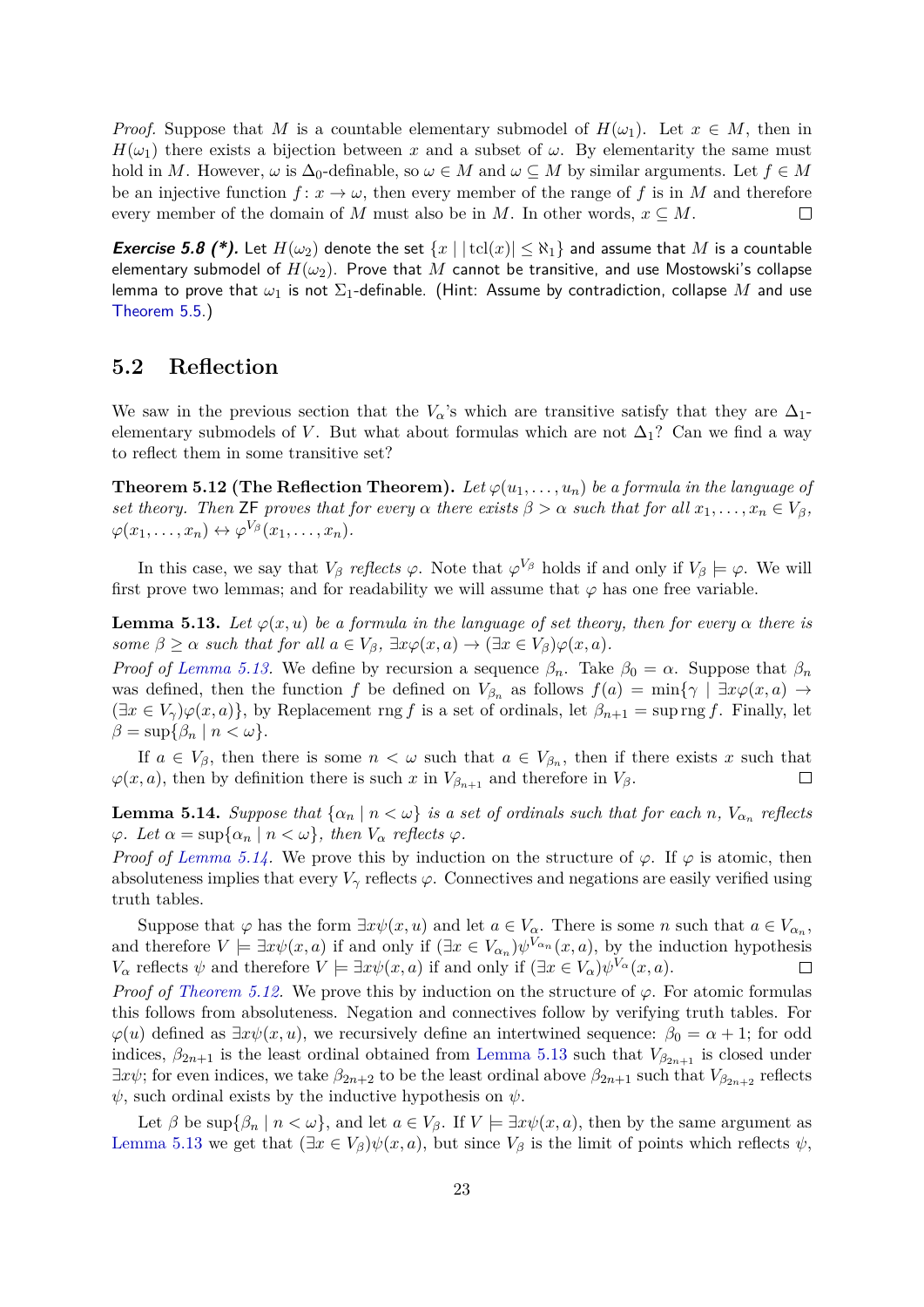this is the same as saying that  $(\exists x \in V_\beta)\psi^{V_\beta}(x, a)$ , or  $\varphi^{V_\beta}(a)$ . In the other direction, if  $\varphi^{V_\beta}(a)$ holds, then there is some  $x \in V_\beta$  such that  $\psi^{V_\beta}(x, a)$  holds, but again by reflection  $\psi(x, a)$  holds so  $\exists x \psi(x, a)$  holds. Therefore  $V_\beta$  reflects  $\varphi$  as wanted.  $\Box$ 

**Remark.** For  $n > 0$  we can prove there exists a  $\Sigma_n$ -truth predicate. Reflecting it means that there is a proper class of ordinals which are Σ*n*-elementary submodels of *V* ; and moreover that ZF cannot be given a finite axiomatization, as we could reflect such finite list of axioms and obtain that ZF proves its own consistency. This would be a contradiction to Gödel's second incompleteness theorem.

Question: why do compactness and reflection not prove the consistency of ZF?

**Exercise 5.9 (\*).** The axiom schema of Replacement is equivalent to the Reflection theorem over Z with the assumption that every set belongs to some *Vα*.

**Exercise 5.10 (\*).** Suppose that  $\{D_\alpha \mid \alpha \in \text{Ord}\}$  is a sequence of transitive sets such that ZF proves that:  $D_α ⊆ D_β$  for all  $α < β;$  for  $α ∈ \mathrm{Lim}$ ,  $D_α = \bigcup \{D_β \mid β < α\}$ ; and every set lies inside some  $D_{\alpha}$ . Then for every  $\varphi$  in the language of set theory, ZF proves that for every  $\alpha$  there is some  $\beta > \alpha$  for which  $\varphi \leftrightarrow \varphi^{D_{\beta}}$ .

Namely, every continuous filtration of *V* satisfies Reflection.

**Exercise 5.11.** *x* is  $\Sigma_n$ -definable if and only if there is an ordinal  $\alpha$  such that *x* is  $\Sigma_n$ -definable in *Vα*.

**Exercise 5.12.** Let  $\varphi$  be a formula in the language of set theory. Show that the class of ordinals *β* such that  $V_\beta$  reflects  $\varphi$  is closed. Namely, if  $\{\beta < \delta \mid V_\beta \}$  reflects  $\varphi\}$  is unbounded in  $\delta$ , then  $V_\delta$ reflects *ϕ*.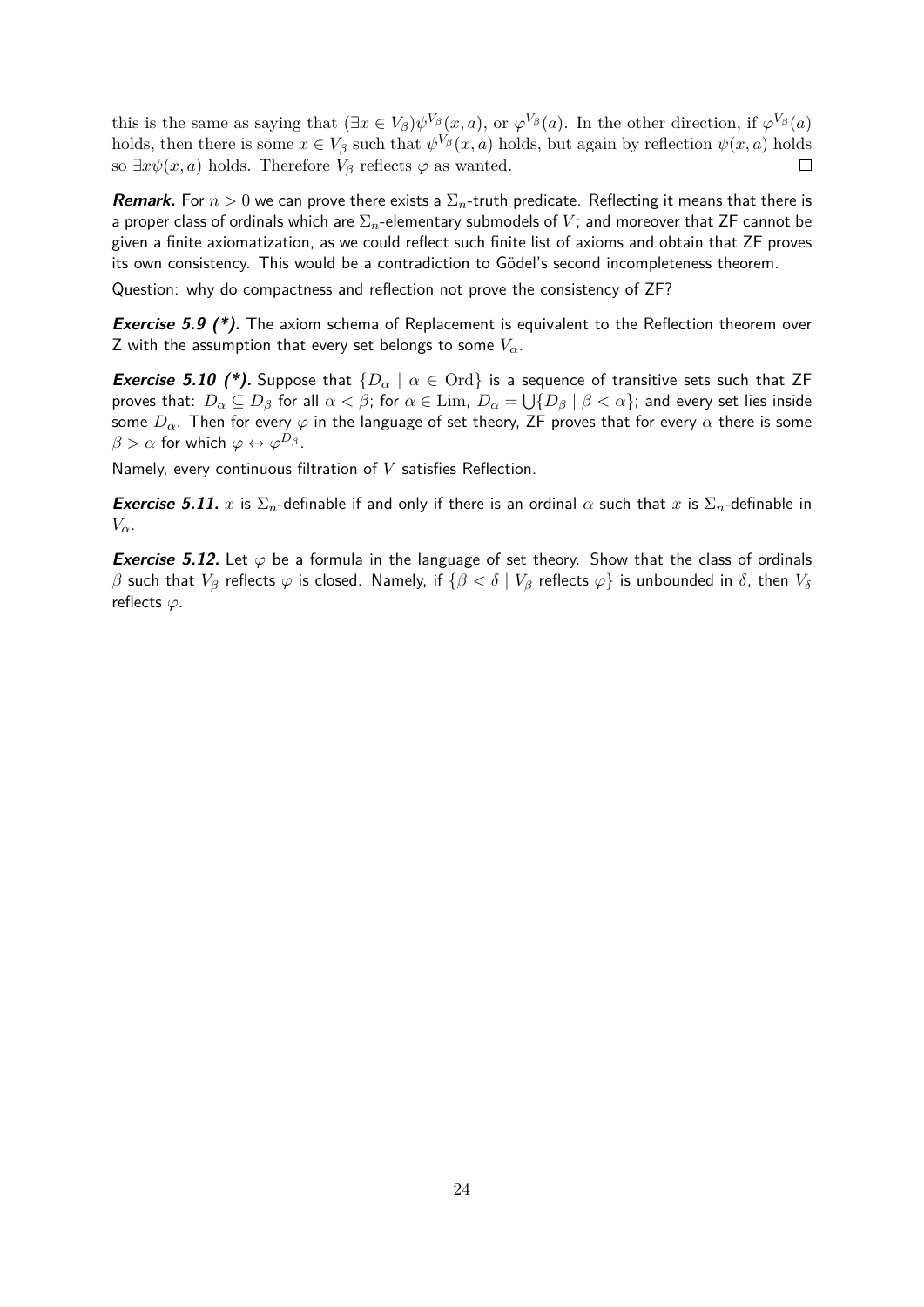## <span id="page-25-0"></span>**The Axiom of Choice**

### <span id="page-25-1"></span>**6.1 The Axiom of Choice**

**Definition 6.1.** We say that a function *f* is a *choice function* if for all  $x \in \text{dom } f$ ,  $f(x) \in x$ . We say that *x admits a choice function* if there is a choice function on  $x \setminus \{ \varnothing \}.$ 

**Exercise 6.1.** Show that "f is a choice function" is a  $\Delta_0$  statement, and "x admits a choice function" is a  $\Sigma_1$  statement.

**Theorem 6.2.** *If x is finite, then x admits a choice function.*

*Proof.* Suppose that  $|x| = n$ , then for  $n = 0$  the statement is trivially true. Suppose that for  $|x| = n$  there is a choice function, let  $|x \cup \{x_n\}|$  be a set of size  $n + 1$ , then  $|x|$  admits a choice function *f*, and either  $x_n = \emptyset$  in which case *f* is a choice function on  $x \cup \{x_n\}$ , or  $x_n$ is non-empty, in which case let  $y_n \in x_n$  be some element and then  $f \cup \{\langle x_n, y_n \rangle\}$  is a choice function on  $x \cup \{x_n\}$ .

**Remark.** The proof seems as though it should work for  $|x| = \aleph_0$ . However, when removing one element from a set of size  $\aleph_0$ , we remain with a set of size  $\aleph_0$  so there is no way we can appeal to an induction hypothesis. It is true, however, that if x and y admit a choice function, then  $x \cup y$ admits a choice function as well.

**Definition 6.3.** *The Axiom of Choice* is the axiom stating that for every *x* admits a choice function.

**Definition 6.4.** If *X* is a set,  $\prod X$  is the set of all choice functions that *X* admits.

**Exercise 6.2.** Suppose that  $X = \{x_i \mid i \in I\}$ , then  $\{f: I \to \bigcup X \mid f(i) \in x_i\}$  is non-empty if and only if  $\prod X$  is non-empty.

**Theorem 6.5 (Zermelo's theorem).** *The Axiom of Choice holds if and only if for every x is well-orderable.*  $\Box$ 

In other words, the Axiom of Choice is equivalent to stating that every cardinal is an ordinal.

**Exercise 6.3.** Let  $\alpha$  be an initial ordinal. Show that if  $x \leq \alpha$  or  $x \leq^* \alpha$ , then x is well-orderable.

**Theorem 6.6.** *The following are equivalent:*

*1.* AC*.*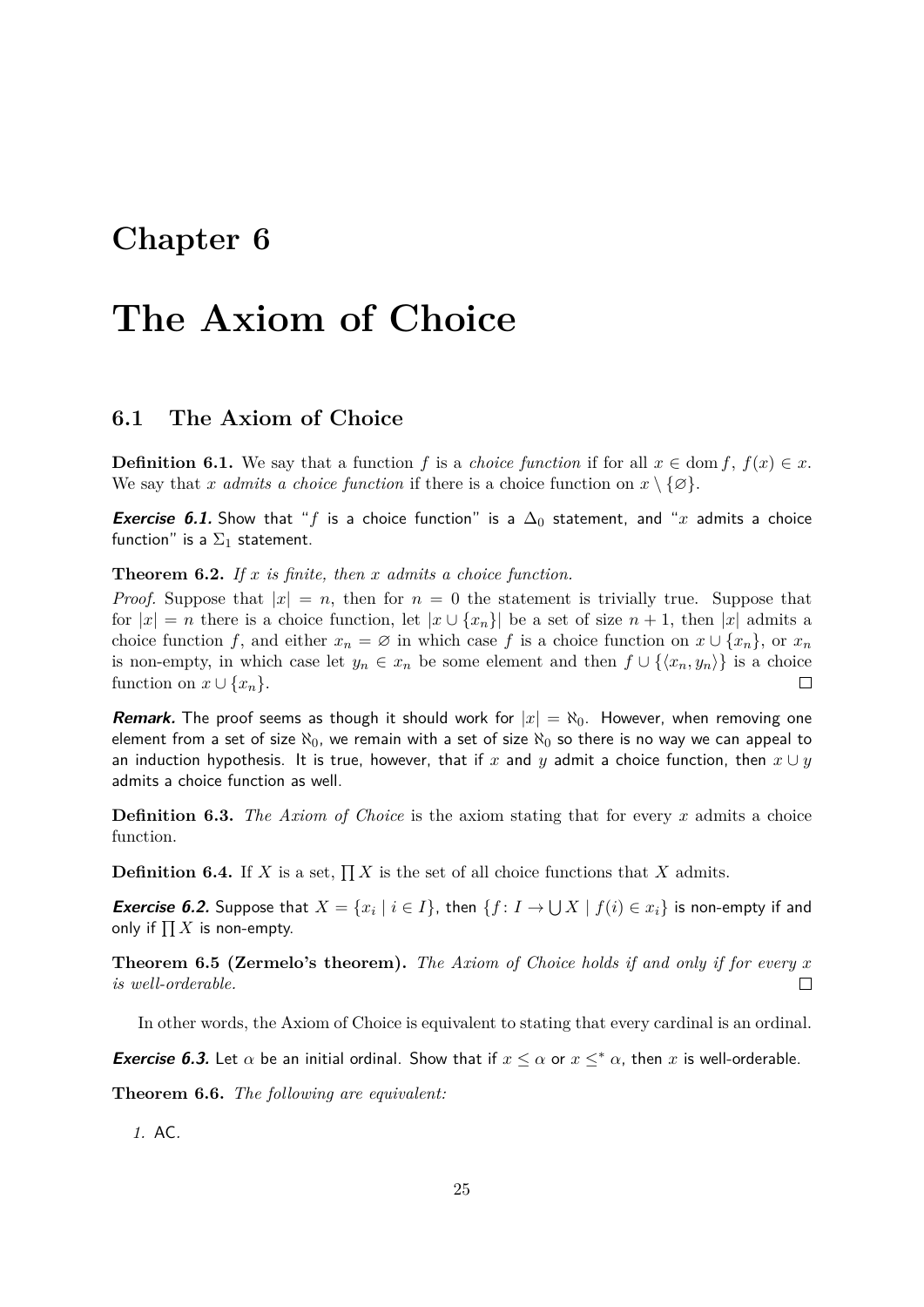- *2. (Zorn's lemma)* If  $\langle P, \langle \rangle$  *is a partial order where every chain*  $C \subseteq P$  *has an upper bound, then there is a maximal element in P.*
- *3. (Weak Zorn's lemma)* If  $\langle P, \langle \rangle$  *is a partial order where every well-ordered chain*  $C \subseteq P$ *has an upper bound, then there is a maximal element in P.*
- 4. *(Hausdorff's Maximality Principle)* If  $\langle P, \langle \rangle$  is a partial order, then there is a max*imal chain*  $C \subseteq P$ *.*
- 5. For every  $x$ ,  $\mathcal{P}(x)$  admits a choice function.
- *6.* For every *x* whose members are pairwise disjoint with  $\emptyset \notin x$ , there is C such that for *every*  $y \in x$ ,  $C \cap y$  *is a singleton.*
- $7. \leq$  *is a linear ordering of the cardinals.*
- 8.  $\leq^*$  *is a linear ordering of the cardinals.*

**Exercise 6.4.** If  $\langle P, \leq \rangle$  is a partial order satisfying the conditions of the Zorn's lemma, if *P* is well-orderable, then *P* has a maximal element.

**Exercise 6.5 (\*).** The Axiom of Choice is equivalent to the statement "There is some *n < ω*, such that given any  $n$  cardinals, at least two of them are comparable by  $\leq$  or by  $\leq^*$  ".

**Remark.** If we change the above to be "Given any infinitely many cardinals, two of them are comparable [in either order]" is not known to imply the axiom of choice, or even the fact that any Dedekind-finite set is finite, which means we do not even know if this is equivalent to "Given any countably infinite set of cardinals, two of them are comparable".

**Theorem 6.7.** AC *is equivalent to the statement "If x is well-orderable, then*  $\mathcal{P}(x)$  *is wellorderable".*

*Proof.* One direction follows from Zermelo's theorem. We shall prove the second direction. It is enough, of course, to show that every  $V_\alpha$  is well-orderable.

We prove by induction that for every  $\alpha$ ,  $V_{\alpha}$  can be well-ordered. We proved that  $V_{\omega}$  is countable, so for  $\alpha \leq \omega$  the claim is true. If  $V_{\alpha}$  can be well-ordered, by the assumption  $\mathcal{P}(V_\alpha) = V_{\alpha+1}$  can be well-ordered.

Suppose that  $\alpha$  is a limit ordinal, and for every  $\beta < \alpha$ ,  $V_{\beta}$  can be well-ordered. Let  $\lambda$ be  $\aleph(V_\alpha)$ , then  $\lambda \times \lambda$  can be well-ordered, and therefore  $\mathcal{P}(\lambda \times \lambda)$  can be well-ordered, fix a well-ordering  $\triangleleft$  of  $\mathcal{P}(\lambda \times \lambda)$ . Since every  $\beta < \alpha$  satisfies that  $V_{\beta}$  can be well-ordered, it has to be the case that  $|V_\beta| < \lambda$ . Therefore, for every  $\beta < \alpha$  there is some  $R_\beta \subseteq \lambda \times \lambda$  such that *R<sup>β</sup>* is an extensional and well-founded relation on its domain, and the Mostowski collapse of  $\langle \text{dom } R_{\beta}, R_{\beta} \rangle$  is exactly  $V_{\beta}$ . Moreover, by the fact that  $\lhd$  is a well-ordering of  $\mathcal{P}(\lambda \times \lambda)$  we can choose the least such relation. Note that the isomorphism between  $R_\beta$  and  $V_\beta$  is unique, so once  $R_\beta$  was chosen (using  $\triangleleft$ ) there is no choice when we identify between  $V_\beta$  and dom  $R_\beta$ . Let  $\pi_{\beta}$ :  $V_{\beta} \rightarrow$  dom  $R_{\beta}$  be that unique isomorphism.

Finally, we define a well-ordering on  $V_\alpha$  as follows:  $x \prec y$  if and only if  $\text{rank}(x) < \text{rank}(y)$ ,<sup>[1](#page-26-0)</sup> or  $rank(x) = rank(y) = \beta$  and  $\pi_{\beta}(x) < \pi_{\beta}(y)$ . Easily,  $\prec$  is a well-order of  $V_{\alpha}$  as wanted.  $\Box$ 

**Exercise 6.6.** The naive proof that *V<sup>α</sup>* is well-orderable, without considering well-ordering of previous steps, fails. Why? Moreover, the proof does not imply that there is a class well-ordering of *V* . Why?

 $\Box$ 

<span id="page-26-0"></span><sup>&</sup>lt;sup>1</sup>Note that rank $(x) = \alpha$  if and only if  $\alpha = \min\{\beta \mid x \in V_{\beta+1}\} = \min\{\beta \mid x \subseteq V_{\beta}\}\$ is the rank function which exists from Replacement and Foundation.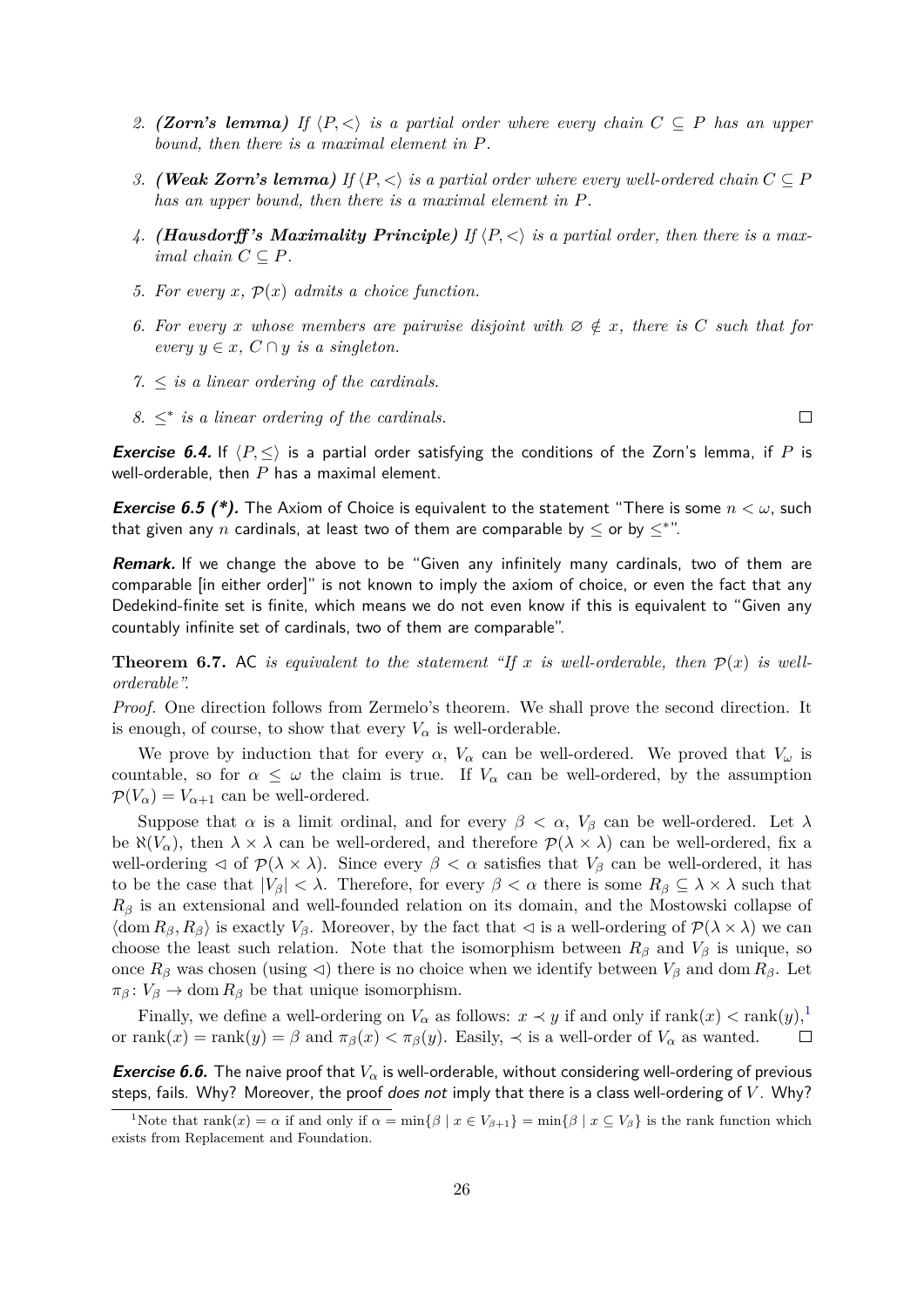#### **Exercise 6.7.** Show that if AC holds, then for every  $\delta \in \text{Lim}$ ,  $V_{\delta} \models \text{AC}$ .

**Theorem 6.8 (Tarski).** The Axiom of Choice holds if and only if for every infinite  $x$ ,  $|x|^2 =$ |*x*|*.*

*Proof.* In the one direction, if the Axiom of Choice holds and *x* is infinite, then  $|x| = \aleph_{\alpha}$  for some  $\alpha$ , and therefore  $|x|^2 = \aleph_{\alpha} \cdot \aleph_{\alpha} = \aleph_{\alpha} = |x|$ .

In the other direction, let  $\lambda$  be  $\aleph(x)$ , and without loss of generality  $x \cap \lambda = \emptyset$ . Then the following holds:

$$
|x| + \lambda = (|x| + \lambda)^2 = |x|^2 + \lambda^2 + |x| \cdot \lambda \cdot 2 = |x| + \lambda + |x| \cdot \lambda.
$$

Therefore it has to be the case that  $|x| \cdot \lambda \leq |x| + \lambda$ , and since the other inequality is trivial we get  $|x| + \lambda = |x| \cdot \lambda$ . Using [Lemma 6.9,](#page-27-1) we get that  $|x|$  and  $\lambda$  are comparable, but by taking  $\lambda = \aleph(x)$  we get that it is necessarily the case that  $|x| \leq \lambda$ , so *x* can be well-ordered. Since every finite set is well-orderable by definition, we have concluded that every set is well-orderable, so the Axiom of Choice holds.  $\Box$ 

<span id="page-27-1"></span>**Lemma 6.9.** *If a is a set* and  $\lambda$  *is* an *initial ordinal, then*  $|a| + \lambda = |a| \cdot \lambda$  *implies that*  $|a|$  *is comparable with λ.*

*Proof.* Without loss of generality we can assume that  $a \cap \lambda = \emptyset$  and that  $\lambda$  is infinite (if  $\lambda$  is finite then it is comparable with |*a*| already). Let  $f: a \times \lambda \to a \cup \lambda$  be a bijection. If there exists some  $b \in a$  such that  $f''\{b\} \times \lambda \subseteq a$ , then *f* defines an injection from  $\lambda$  into  $a$  by  $\alpha \mapsto f(b, \alpha)$ . Assume otherwise, then for every  $b \in a$  there is some  $\alpha$  such that  $f(b, \alpha) \in \lambda$ . This defines an injection from *a* into  $\lambda \times \lambda$  given by  $b \mapsto \langle \alpha, f(b, \alpha) \rangle$  where  $\alpha$  is the least ordinal for which  $f(b, \alpha) \in \lambda$ . Since  $\lambda$  is infinite,  $|\lambda \times \lambda| = \lambda$ , and therefore  $|a| \leq |\lambda|$ .  $\Box$ 

**Exercise 6.8 (\*) (Abraham's Lemma).** If there is a surjection  $f: a \cup b \rightarrow a \times b$  then either  $|b| \leq^* |a|$  or  $|a| \leq^* |b|.$ 

**Theorem 6.10.** Suppose that for every infinite set G there is a binary operation  $\odot$  such that  $\langle G, \odot \rangle$  *is a group. Then the Axiom of Choice holds.* 

*Proof.* Let *x* be an infinite set, and let  $\lambda$  be an ordinal such that  $\lambda \geq \aleph(x)$ . Without loss of generality,  $x \cap \lambda = \emptyset$ . Let  $G = x \cup \lambda$  and fix  $\odot$  to be a binary operation on *G* which makes it into a group. Note that by the group axioms, if  $a \odot b = c \odot b$ , then  $a = c$ .

If there is some  $y \in x$  such that for all  $\alpha < \lambda$ ,  $\alpha \odot y \in x$ , then  $\alpha \mapsto \alpha \odot y$  is an injective function from  $\lambda$  into x. By the choice of  $\lambda$ , this is of course impossible. Therefore for every  $y \in \mathcal{X}$  there is some  $\alpha < \lambda$  such that  $\alpha \odot y \in \lambda$ . Then  $y \mapsto \langle \alpha, \beta \rangle$  such that  $\alpha$  is the least ordinal for which  $\alpha \odot y = \beta$  is an injective function from *x* into  $\lambda \times \lambda$ . Therefore *x* is well-orderable, and therefore the axiom of choice holds.  $\Box$ 

### <span id="page-27-0"></span>**6.2 Weak version of the Axiom of Choice**

**Definition 6.11.** Let *x*, *y* be sets, we shall write  $[x]|y|$  as  $\{a \subseteq x \mid |a| = |y|\}, |x| \le |y|$  and  $[x] \le |y|$ are defined similarly by replacing  $|a| = |y|$  by the suitable inequality.

**Definition 6.12.** Let  $AC_x^y(z)$  denote the statement: Every  $a \subseteq [z]^{\leq |y|}$  such that  $|a| \leq |x|$  admits a choice function. If we omit one (or more) of the parameters, then we replace it by a universal quantifier. So  $AC_{\aleph_0}$  is the same as  $\forall x \forall y AC_{\aleph_0}^{|y|}(x)$ , or "Every countable family admits a choice function".

We also define versions with  $\leq |x|$  and  $\leq |x|$  for the parameters x and y above.

<span id="page-27-2"></span><sup>&</sup>lt;sup>2</sup>We will use  $f''X$  to denote the direct image of *X*, namely  $\{f(x) | x \in X\}$ .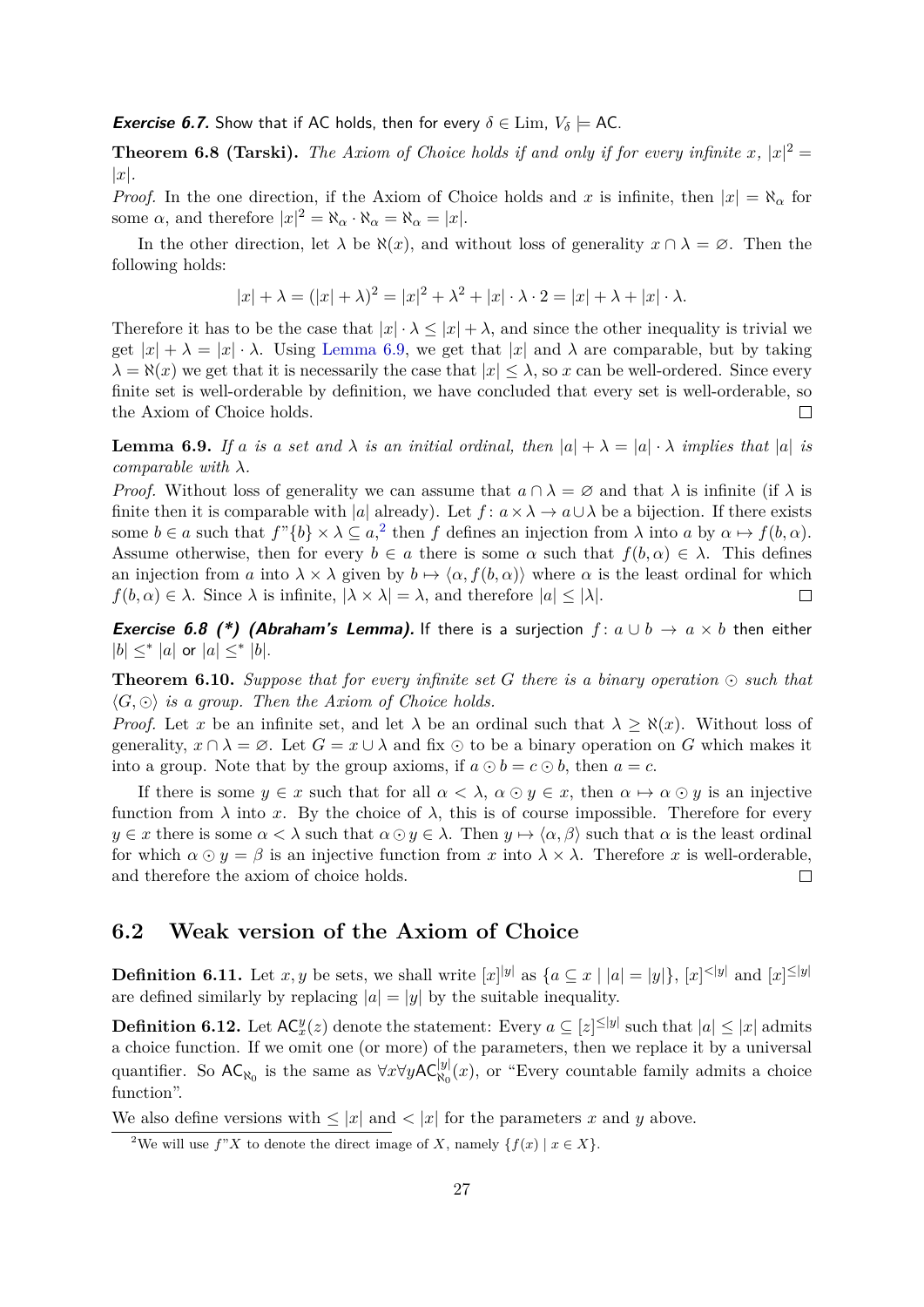$\bm{Exercise}\;\bm{6.9}.$  For all  $\alpha<\beta$ , AC $_{\aleph_{\beta}}\to$  AC $_{\aleph_{\alpha}}.$ 

**Exercise 6.10 (\*).**  $AC_{N_0}$  implies that every Dedekind-finite set is finite.

**Theorem 6.13.**  $\forall \alpha \in A\mathbb{C}_{\aleph_{\alpha}}$  *if and only if for every x*,  $\aleph(x) = \aleph^*(x)$ *.* 

*Proof.* Suppose that every well-orderable family admits a choice function. We saw that  $\aleph(x) \leq$  $\aleph^{*}(x)$ ; suppose that  $\eta < \aleph^{*}(x)$ , then there is a surjection  $f: x \to \eta$ , but now  $A_{\alpha} = \{y \in x \mid x \in \mathbb{R} \mid y \in \mathbb{R} \mid x \in \mathbb{R} \mid y \in \mathbb{R} \mid y \in \mathbb{R} \mid y \in \mathbb{R} \mid y \in \mathbb{R} \mid y \in \mathbb{R} \mid y \in \mathbb{R} \mid y \in \mathbb{R} \mid y \in \mathbb{R} \$  $f(y) = \alpha$  is a family of non-empty sets, and by assumption admits a choice function. It is not hard to verify that such a choice function implies that  $\eta < \aleph(x)$  and so equality follows.

In the other direction, suppose that  $\aleph(x) = \aleph^*(x)$  for every *x*. We will prove by induction that  $AC_{\aleph \alpha}$  holds. Suppose that  $\alpha$  is an ordinal, such that  $AC_{\aleph \alpha}$  holds. Note that for  $\alpha = 0$  this is a theorem of ZF. Let  $\{a_n \mid \eta < \omega_\alpha\}$  be a family of non-empty sets. For each  $\gamma < \omega_\alpha$ , let  $x_\gamma$ be the set  $\prod_{\eta\leq\gamma}a_{\eta}$ , then by our induction hypothesis  $x_{\gamma}$  is non-empty. We define by induction two sequences:

- $\blacklozenge$   $\lambda_{\gamma} = \aleph \left( \bigcup \{ D_{\eta} \mid \eta < \gamma \} \right) + \sup \{ \aleph(\lambda_{\eta}) \mid \eta < \gamma \}.$
- $D_{\gamma} = x_{\gamma} \times \lambda_{\gamma}$ .

Finally, let  $\lambda = \sup\{\lambda_\gamma \mid \gamma < \omega_\alpha\}$  and  $D = \bigcup\{D_\gamma \mid \gamma < \omega_\alpha\}$ . There is a natural surjection from *D* onto  $\lambda$ , so  $\lambda < \aleph^*(D)$  and therefore  $\lambda < \aleph(D)$ . Fix an injection  $F: \lambda \to D$ , then *F* cannot be injective into any fixed  $D_{\gamma}$ , as  $\lambda \geq \aleph(D_{\gamma})$ . This means that for every  $\gamma < \omega_{\alpha}$  there is some  $\beta < \lambda$  such that  $F(\beta) \in D_{\gamma'}$  for some  $\gamma' > \gamma$ . Define  $\beta_{\gamma}$  to be the least such  $\beta$  (this might not be an injective assignment).

Finally, note that if  $F(\beta_\gamma) = \langle f_\gamma, \xi_\gamma \rangle$ , then  $f_\gamma$  is a choice function whose domain includes *a*<sub>*γ*</sub>. Which therefore defines a choice function from the entire family:  $h(a_{\gamma}) = f_{\gamma}(a_{\gamma})$ .  $\Box$ 

<span id="page-28-0"></span>**Exercise 6.11 (\*).** AC $_{\aleph_0}$  holds if and only if for every countable family  $\{a_n \mid n < \omega\}$  there is an infinite  $I\subseteq\omega$  such that  $\{a_i\mid i\in I\}$  admits a choice function.

**Theorem 6.14.** AC<sub> $x_0$ </sub> holds if and only if whenever *X* is a metric space and  $A \subseteq X$ , then  $x \in \overline{A}$  *if and only if there is a sequence*  $\langle a_n | n \langle \omega \rangle \subseteq A$  *such that*  $\lim a_n = x$ *.* 

*Proof.* Let  $A = \{A_n \mid n < \omega\}$  be a family of non-empty sets. Without loss of generality,  $A_n \cap A_m = \emptyset$  for  $n \neq m$ . Let  $X = \bigcup A \cup \{\infty\}$ , with  $\infty$  some set not in  $\bigcup A$ . We define the following metric on *X*:

$$
d(x,y) = \begin{cases} 0 & x = y \\ \left|\frac{1}{n} - \frac{1}{m}\right| & x \in A_n, y \in A_m, n \neq m \\ \frac{1}{n} & x, y \in A_n \\ \frac{1}{n} & x \in A_n, y = \infty \text{ or } x = \infty, y \in A_n \end{cases}
$$

We leave the reader with the task of verifying the definitions of a metric on *X*. Moreover, *A* is dense in *X*: if  $\varepsilon > 0$ , then for some  $n < \omega$ ,  $\frac{1}{n} < \varepsilon$ , then  $A \cap B_{\varepsilon}(\infty)$  contains  $A_m$  for all  $m > n$ .

By the assumption, there is some sequence  $x_n \in X$  such that  $x_n \in A$  and  $\lim x_n = \infty$ . This defines a choice function on  $\{A_m \mid \exists n (x_n \in A_m)\}\$  by taking the least such  $x_n$  for each  $m$ . Moreover, this family of sets has to be infinite, otherwise  $\inf \{d(x_n,\infty) \mid n < \omega\} > \frac{1}{n}$  $\frac{1}{m}$  for some m, in contradiction to the convergence assumption. By [Exercise 6.11](#page-28-0) we get  $AC_{\aleph_0}$  as wanted.

In the other direction, assume  $AC_{\aleph_0}$  holds and *X* is an arbitrary metric space. Let  $A \subseteq X$  be some non-empty subset, and  $a \in \overline{A}$ . Then for every  $n < \omega$ ,  $A \cap B_{\frac{1}{n}}(a)$  is non-empty. Using  $AC_{\aleph_0}$ we can choose some  $x_n \in A$  such that  $d(a, x_n) < 1/n$ , and it is clear now that  $\lim x_n = a$ .  $\Box$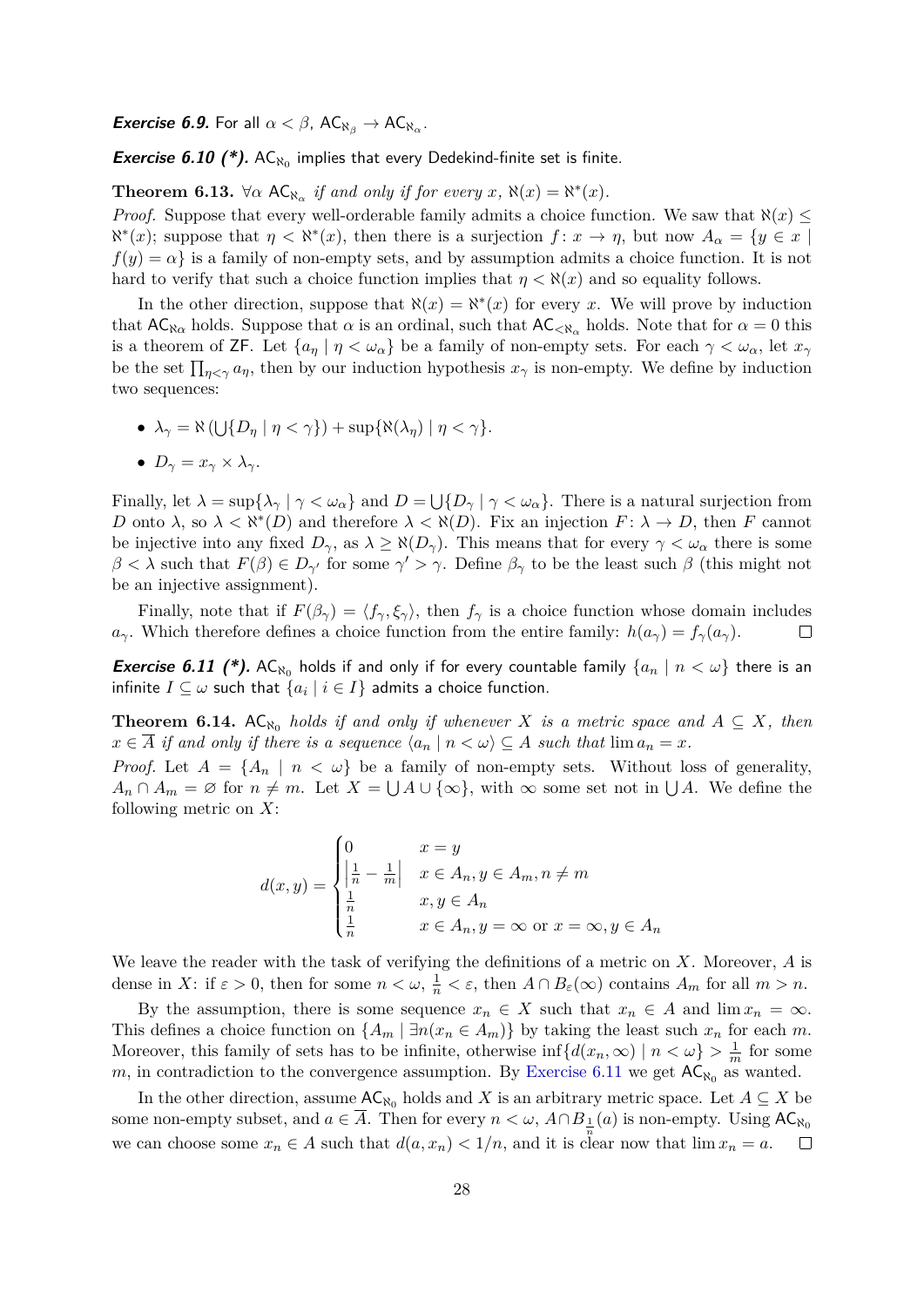**Definition 6.15.** We say that  $\langle T, \langle T \rangle$  is a *tree* if  $\langle T \rangle$  is a well-founded partial order on *T*, such that for every  $t \in T$ ,  $\{s \in T \mid s <_T t\}$  is linearly ordered by  $\leq_T$ . We write  $T_\alpha$  as the elements of *T* whose rank in  $\leq_T$  is  $\alpha$ , and the height of *T* is sup $\{\alpha + 1 \mid T_\alpha \neq \emptyset\}$ . We say that  $B \subseteq T$  is a *branch* if it is a maximal chain; and it is a *cofinal branch* if it is a branch such that for every  $\alpha, B \cap T_{\alpha} \neq \emptyset$ .

**Definition 6.16.** Let  $DC_{\aleph_{\alpha}}(y)$  denote the statement that whenever  $T \subseteq y$  is a tree of height  $\omega_{\alpha}$  in which every chain of length less than  $\omega_{\alpha}$  has an upper bound not in the chain, then *T* has a cofinal branch. If we omit *y*, we do not restrict *T* to being a subset of any particular *y*; and  $DC_{< \aleph_{\alpha}}$  denotes  $\forall \beta (\beta < \alpha \rightarrow DC_{\aleph_{\beta}})$ . If we omit the  $\aleph_{\alpha}$  subscript we will **always** mean  $DC_{\aleph_0}$ .

<span id="page-29-0"></span>*Exercise 6.12.* Show that if  $|X| = \aleph_\alpha$ , then  $\mathsf{DC}_{\aleph_\alpha}(X)$  holds. In other words, if  $T$  is a well-orderable tree satisfying the assumptions of  $\mathsf{DC}_{\aleph_\alpha}$ , then  $T$  has a cofinal branch.

*Exercise 6.13.* **For every**  $\alpha$  **and**  $x$ **, DC<sub>N<sub>α</sub></sub>** $(x) \rightarrow$  **AC<sub>N<sub>α</sub></sub>** $(x)$ **.** 

**Exercise 6.14 (\*\*).**  $\forall \alpha \; AC_{\aleph_{\alpha}} \rightarrow DC$ .

**Remark.** It was proved by Azriel Levy that the above implication cannot be extended even to  $DC_{\aleph_1}$ .

**Theorem 6.17.** *The following are equivalent:*

- *1.* DC*.*
- 2. Every structure in a countable language has an elementary submodel of size  $\aleph_0$ .
- *3. For every*  $\alpha > \omega$ ,  $V_{\alpha}$  *has a countable elementary submodel.*

The implication of  $(1) \implies (2)$  is beyond the scope of this course, but it can be proved by tracing the usual proof of the Downwards Löwenheim-Skolem theorem and checking that we only need DC to prove it for the countable case.

*Proof.* Clearly (2)  $\implies$  (3). It remains to show that (3)  $\implies$  (1). Let  $\alpha$  be an arbitrary infinite ordinal, we will show that if  $T \in V_\alpha$  is a tree satisfying the conditions of DC, then *T* has a branch. Consider the structure  $\langle V_\alpha, \in, T, \langle T \rangle$  with *T* and  $\langle T \rangle$  being constant symbols with the axioms satisfying that  $\leq_T$  is a tree order on *T* (as far as  $V_\alpha$  is concerned) and *T* has height *ω* and no maximal elements.

Let  $M \prec V_\alpha$  be a countable elementary submodel. Then  $\langle T, \leq_T \rangle \in M$  and  $M \models ``\langle T, \leq_T \rangle$ is a tree satisfying the conditions of DC". Let  $T'$  be  $M \cap T$ . Then  $T'$  is a countable subtree of *T*, moreover by elementarity, if  $t \in T'$ , then  $V_\alpha \models "t$  is not maximal" and therefore *M* satisfies the same, so *t* is not maximal in  $T'$ . In other words,  $T'$  has height at least  $\omega$  and no maximal elements. But if  $t \in T$ , then it is impossible that *t* lies in  $T_\omega$ , since  $T_\omega = \emptyset$ , so  $T_\omega \cap M = \emptyset$ . Therefore  $T'$  is a countable subtree of  $T$  which also satisfies the assumptions of DC.

By [Exercise 6.12](#page-29-0) we get that  $T'$  has a branch  $B$ . But now  $B$  is also a branch in  $T$ , since it meets every  $T_n$ , thus proving DC.  $\Box$ 

**Definition 6.18.** We say that  $W_{|x|}$  holds if every cardinal is comparable with |x|. As before,  $W_{\leq |x|}$  means that for every *y* for which  $|y| \leq |x|$ ,  $W_{|y|}$  holds.

**Exercise 6.15.** Show that if  $W_{|x|}$  holds, then  $|x|$  is an initial ordinal. Namely, x can be well-ordered.

**Exercise 6.16.**  $W_{\aleph_0}$  holds if and only if every Dedekind-finite set is finite.

**Exercise 6.17.** Suppose that  $\alpha$  is a limit ordinal such that for some  $\eta < \alpha$ , there is a sequence  $\{\alpha_\gamma \mid \gamma < \eta\}$  for which  $\sup\{\alpha_\gamma \mid \gamma < \eta\} = \alpha$ . Then  $\mathsf{DC}_{<\aleph_\alpha}$  implies  $\mathsf{DC}_{\aleph_\alpha}$ ,  $\mathsf{AC}_{<\aleph_\alpha}$  implies  $\mathsf{AC}_{\aleph_\alpha}$ , and if  $\mathsf{AC}_{\aleph_{\beta}}$  holds and  $W_{<\aleph_{\alpha}}$  holds, then  $\mathsf{W}_{\aleph_{\alpha}}$  holds.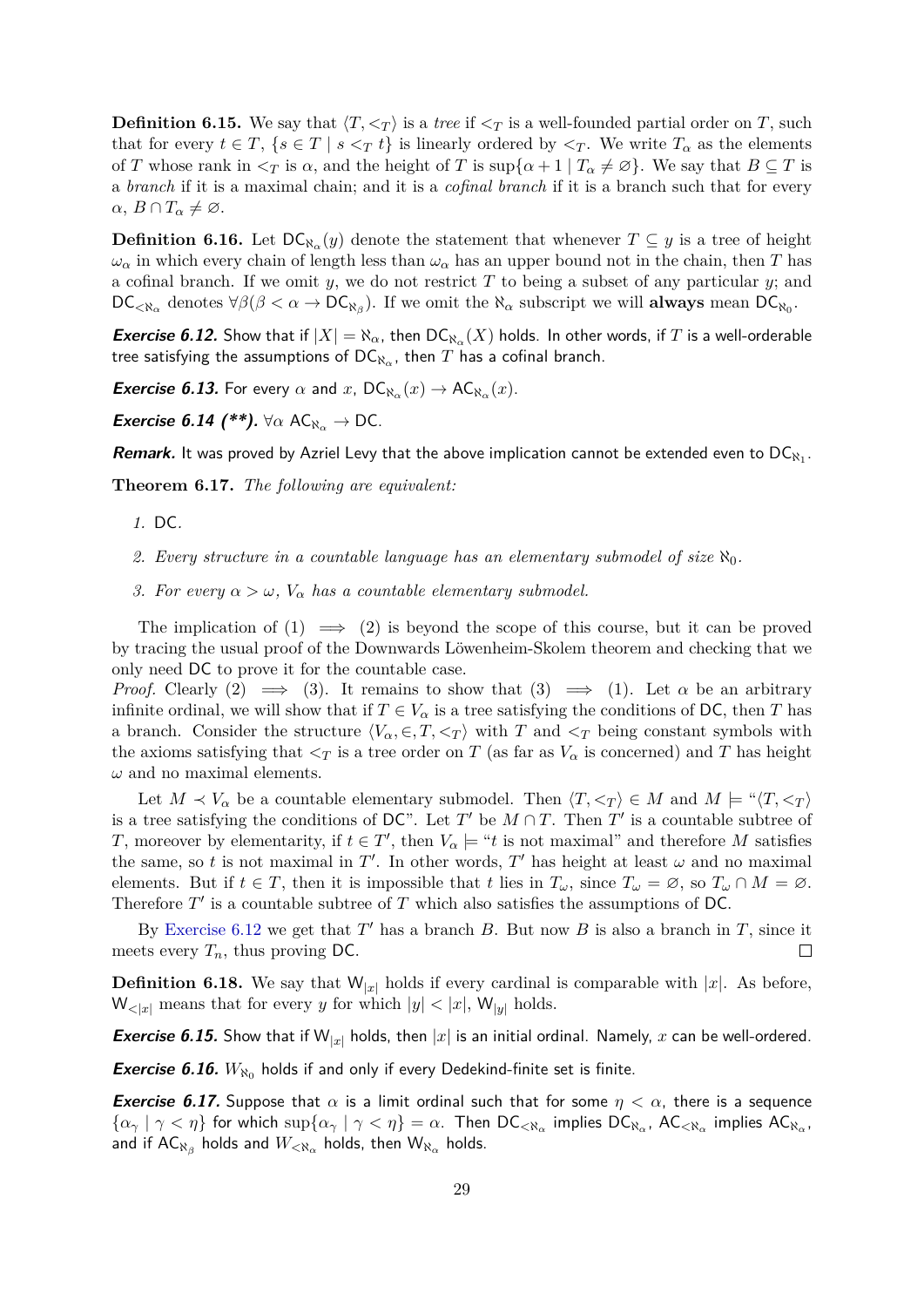**Definition 6.19.** Let *x* be a non-empty set. We say that F is a *filter* on *x*, if  $\mathcal{F} \subseteq \mathcal{P}(x)$ satisfying the following properties:

- 1.  $x \in \mathcal{F}$ ,
- 2. if  $a, b \in \mathcal{F}$ , then  $a \cap b \in \mathcal{F}$ ,
- 3. if  $a \in \mathcal{F}$  and  $a \subseteq b \subseteq x$ , then  $b \in \mathcal{F}$ .

We will usually require that  $\emptyset \notin \mathcal{F}$ . In the case that  $\emptyset \in \mathcal{F}$  we say that  $\mathcal{F}$  is the *improper filter*, and we will always mention explicitly when we allow the improper filter in a statement.

**Exercise 6.18.** Let *x* be a non-empty set, then  $\mathcal{F}_{fin} = \{a \subseteq x \mid x \setminus a \text{ is finite}\}\$ is a filter on *x* and it is the improper filter if and only if *x* is finite.

**Definition 6.20.** Let F be a filter on x. We say that F is *principal* if  $\bigcap \mathcal{F} \in \mathcal{F}$ . We say that F is an *ultrafilter* if for every  $a \subseteq x$  either  $a \in \mathcal{F}$  or  $x \setminus a \in \mathcal{F}$ .

**Exercise 6.19.** If F is a filter on x and  $a \subseteq x$ , then there is a filter F' such that  $\mathcal{F} \cup \{a\} \subseteq \mathcal{F}'$  if and only if for every  $b \in \mathcal{F}$ ,  $a \cap b$  is non-empty.

**Exercise 6.20.** The intersection of filters is a filter, and the union of a ⊆-increasing sequence of filters is also a filter. Deduce that if F is a filter on x, with  $a \subseteq x$  such that  $a \cap b \neq \emptyset$  for all  $b \in \mathcal{F}$ , then there is a smallest filter which contains  $\mathcal F$  and  $a$ .

**Exercise 6.21.** F is an ultrafilter x if and only if there is no filter F' on x such that  $\mathcal{F} \subsetneq \mathcal{F}'$ .

**Theorem 6.21.** *If*  $p(x)$  *is well-orderable, then every filter on x can be extended to an ultrafilter. Proof.* Fix a filter F on x. Enumerate  $\mathcal{P}(x)$  as  $\{a_{\alpha} \mid \alpha < \eta\}$ , and by recursion define a  $\subseteq$ increasing sequence of filters:  $\mathcal{F}_0 = \mathcal{F}$ , and  $\mathcal{F}_{\alpha} + 1$  is the smallest filter such that  $\mathcal{F}_{\alpha} \cup \{a_{\alpha}\}\$ if there is such filter, or  $\mathcal{F}_{\alpha}$  otherwise. Then  $\mathcal{F}_{\eta}$  is the increasing union of filters on *x*, therefore itself is a filter on *x*, and given any  $a \subseteq x$ , there is some  $\alpha$  such that  $a = a_{\alpha}$ , and therefore either  $a_{\alpha} \in \mathcal{F}_{\alpha+1}$  or its complement is there. Therefore  $\mathcal{F}_{\eta}$  is indeed an ultrafilter.  $\Box$ 

**Exercise 6.22 (\*).** If every filter can be extended to an ultrafilter, then every set can be linearly ordered.

**Exercise 6.23 (\*).** If *A* is an infinite amorphous set, then *A* cannot be linearly ordered.

**Definition 6.22.** *The Partition Principle*, abbreviated as PP states that  $|x| \leq^* |y|$  if and only if  $|x| \le |y|$ . In other words, if there is a surjective function from *y* onto *x*, then there is an injective function from *x* into *y*.

**Exercise 6.24.** Show that PP implies that for every  $x$ ,  $\aleph(x) = \aleph^*(x)$ .

**Exercise 6.25.** Show that PP implies that ≤\* is anti-symmetric. Namely, there is a Cantor–Bernstein theorem for the  $\leq^*$  relation on the cardinal. Use this to prove there are no infinite Dedekind-finite sets.

**Remark.** It is open whether or not PP implies the Axiom of Choice. As of 2016, this is the oldest open problem in set theory.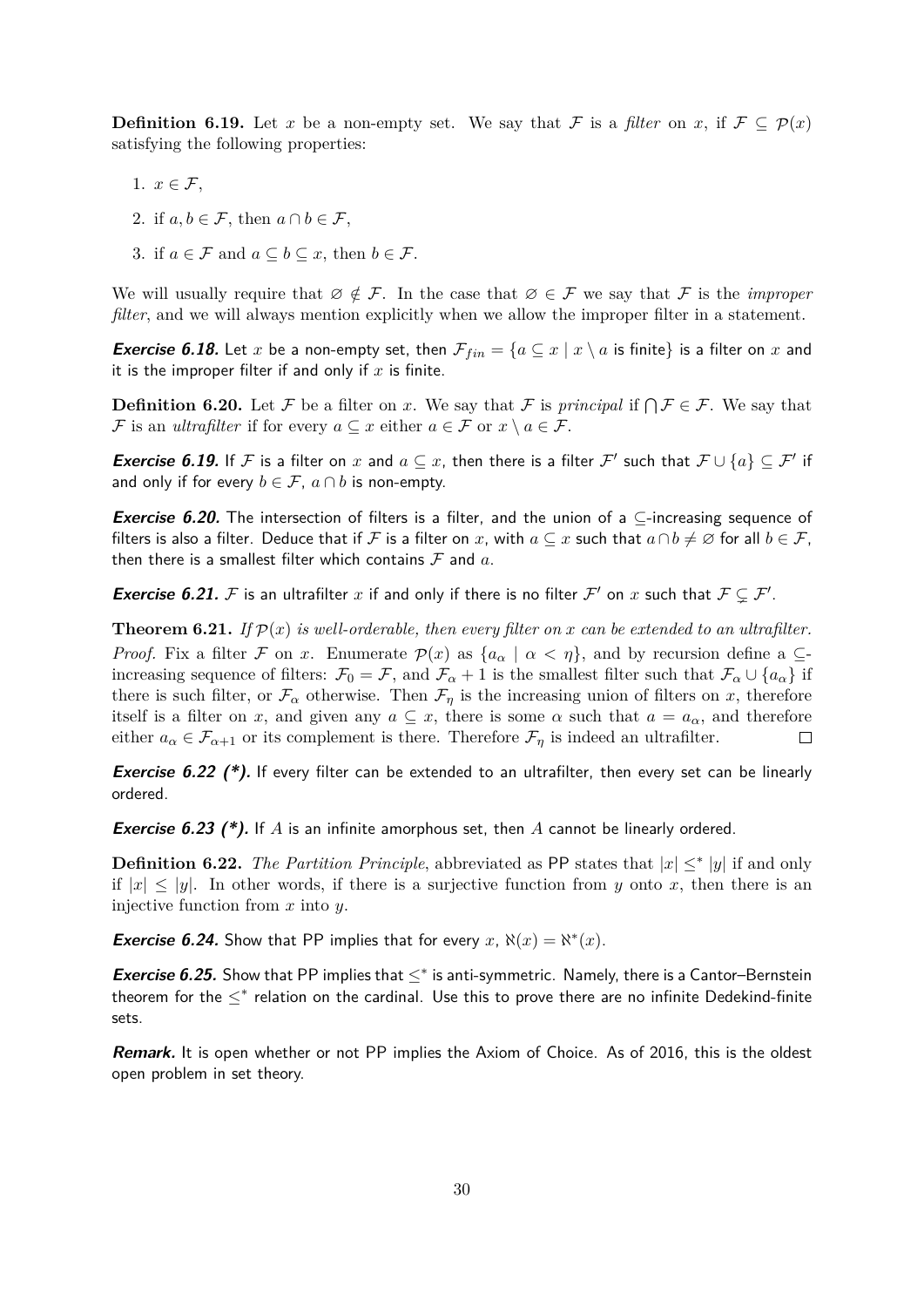## <span id="page-31-0"></span>**Sets of Ordinals**

In this chapter we work in  $ZFC$ , that is  $ZF + AC$ . Unless stated otherwise.

### <span id="page-31-1"></span>**7.1 Cofinality**

**Definition 7.1.** Let  $\alpha$  be an ordinal.  $A \subseteq \alpha$  is *cofinal* (in  $\alpha$ ) if sup  $A = \alpha$ . The *cofinality* of  $\alpha$ is the least ordinal  $\delta$  such that there is a cofinal  $A \subseteq \alpha$  such that  $\text{otp}(A) = \delta$ . We denote this as  $cf(\alpha) = \delta$ .

Using the Mostowski collapse, or rather its inverse,  $cf(\alpha) = \delta$  if and only if  $\delta$  is the least ordinal such that there is an increasing function from  $\delta$  into  $\alpha$  whose range is cofinal in  $\alpha$ .

**Definition 7.2.** We say that  $\alpha$  is a *regular* ordinal if  $cf(\alpha) = \alpha$ , and otherwise it is a *singular* ordinal.

**Exercise 7.1.** cf(cf( $\alpha$ )) = cf( $\alpha$ ). Namely, cf( $\alpha$ ) is always regular.

*Exercise 7.2.*  $\alpha$  is regular if and only if for all  $A \subseteq \alpha$ , if  $|A| < |\alpha|$  then sup  $A < \alpha$ .

**Exercise 7.3 (\*).** If  $\alpha$  is regular, then  $\alpha$  is a cardinal. But not every cardinal is regular.

As the consequence of these two exercises,  $cf(\alpha)$  is always an infinite cardinal. We will sometimes be interested in this cardinal in the context of cardinal arithmetic, so we will write things like  $\aleph_{\alpha}^{\text{cf}(\aleph_{\alpha})}$  to hint that we are interested in the cardinal arithmetic of these sets, rather than their ordinal arithmetic.

**Exercise 7.4.** If there is a function  $f: \delta \to \alpha$  which is not decreasing and rng f is cofinal in  $\alpha$ , then  $cf(\alpha) = cf(\delta)$ . In other terms, if  $A \subseteq \alpha$  is cofinal, then  $cf(\text{otp}(A)) = cf(\alpha)$ .

**Theorem 7.3.** *Let*  $\alpha$  *be an ordinal. If*  $\alpha$  *is not a limit ordinal, then*  $\omega_{\alpha}$  *is regular; if*  $\alpha$  *is a limit ordinal, then*  $cf(\omega_{\alpha}) = cf(\alpha)$ *.* 

*Proof.* For  $\alpha = 0$  we get  $\omega_0 = \omega$ , and of course that every finite set of finite ordinals is bounded below  $\omega$ . If  $\alpha$  is a limit ordinal then  $\{\omega_{\beta} \mid \beta < \alpha\}$  is a cofinal subset of  $\omega_{\alpha}$ , so by the previous exercise cf( $\alpha$ ) = cf( $\omega_{\alpha}$ ).

Finally, if  $\alpha = \beta + 1$  and  $A \subseteq \omega_{\alpha}$  has order type  $\eta < \omega_{\alpha}$ , then  $|A| \leq \aleph_{\beta}$  and for every  $\gamma \in A$ ,  $\gamma \leq \omega_{\alpha}$ ,  $|\gamma| \leq \aleph_{\beta}$ . Therefore we can choose suitable injections and prove that  $|\sup A| \leq$  $\aleph_{\beta} \cdot \aleph_{\beta} = \aleph_{\beta}$ . And by the very definition of  $\omega_{\alpha}$  as  $\omega_{\beta+1}$  we get that sup  $A < \omega_{\alpha}$ .  $\Box$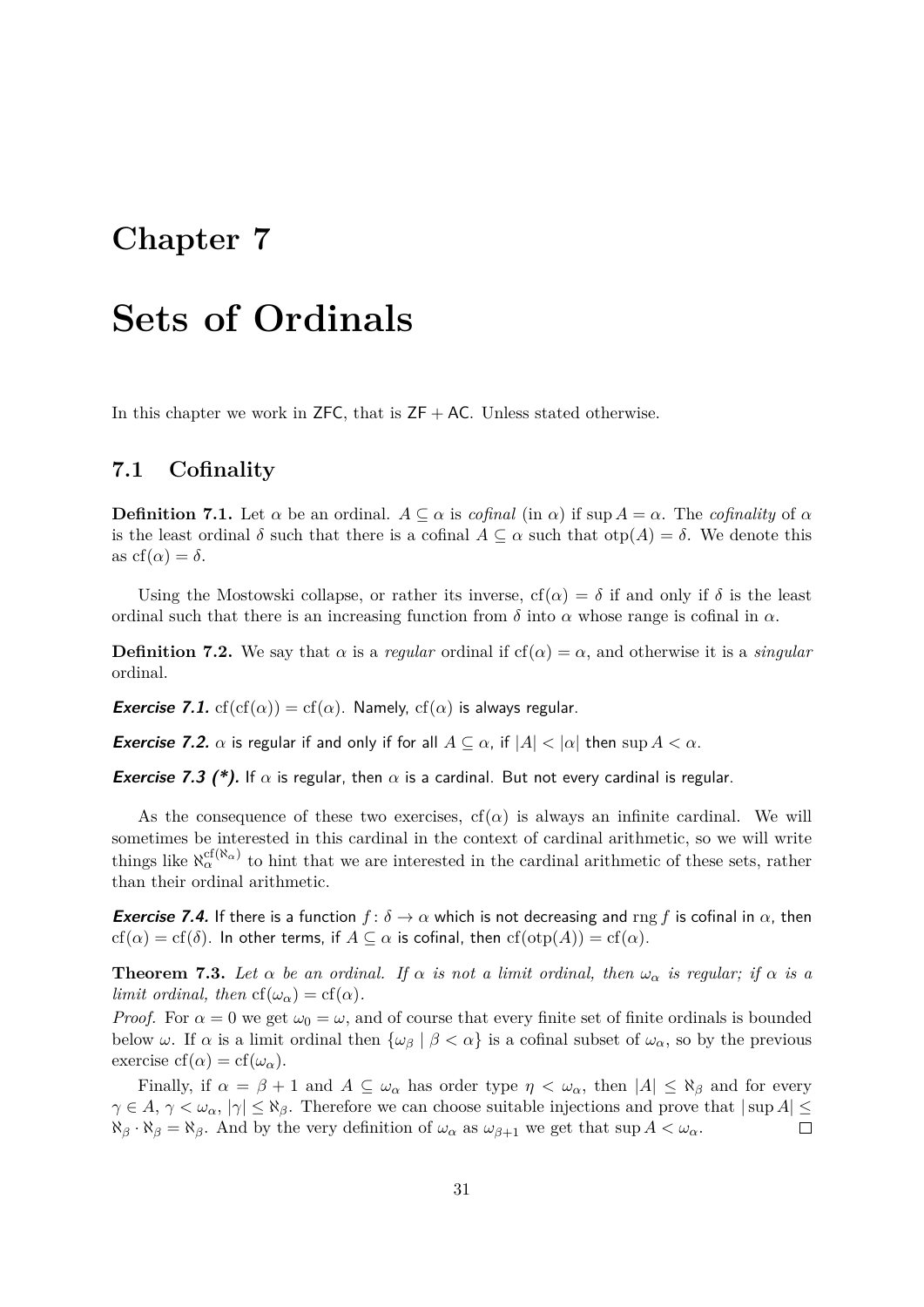**Remark.** It is consistent with ZF that *ω*1, and indeed that every limit ordinal, has cofinality *ω*.

**Definition 7.4.** We define  $H(\omega_\alpha)$  to be the set  $\{x \mid |\text{tcl}(x)| < \aleph_\alpha\}$ .

**Exercise 7.5.** Show that  $H(\omega_{\alpha})$  is a continuous filtration of V, and conclude that it satisfies a Reflection theorem.

**Exercise 7.6.** If  $\omega_{\alpha} > \omega$  is regular, then  $H(\omega_{\alpha})$  satisfies ZFC<sup>-</sup>, namely ZFC without Power Set.

### <span id="page-32-0"></span>**7.2 Some cardinal arithmetic**

As we have seen before, for  $\aleph$  numbers the basic cardinal arithmetic is fairly simple:

$$
\aleph_{\alpha} + \aleph_{\beta} = \aleph_{\alpha} \cdot \aleph_{\beta} = \aleph_{\max\{\alpha,\beta\}}.
$$

Using the axiom of choice, we can make infinite arithmetic well-defined. The reason choice is needed is that when we want to ensure two infinite unions have the same cardinality, we need to choose bijections between the sets we unify. If there are finitely many, this is not an issue, but for infinitely many this can become problematic.

**Definition 7.5.** We define  $\sum_{i \in I} |a_i|$  as  $|\bigcup \{\{i\} \times a_i | i \in I\}|$  and  $\prod_{i \in I} |a_i|$  as  $|\prod_{i \in I} a_i|$ .

**Exercise 7.7.** The definitions of infinite addition and multiplication are well-defined. Moreover, if  $|a_i| = |a|$  for all *i*, then  $\sum_{i \in I} |a_i| = |I| \cdot |a|$  and  $\prod_{i \in I} |a_i| = |a|^{|I|}$ .

**Exercise 7.8.**  $|a|^{\sum_{i \in I} |b_i|} = \prod_{i \in I} |a|^{|b_i|}$ .

**Exercise 7.9 (\*).** For every sequence of sets if  $|I| \geq \aleph_0$ , then  $\sum_{i \in I} |a_i| = |I| \cdot \sup\{|a_i| \mid i \in I\}$ .

**Exercise 7.10.**  $cf(\omega_\alpha) = \delta$  if and only if for all  $|I| < \delta$ , and for all  $i \in I$ ,  $|A_i| < \aleph_\alpha$ ,  $\sum_{i \in I} |A_i| < \aleph_\alpha$ .

**Proposition 7.6.** *If*  $\alpha \leq \beta$ *, then*  $\aleph_{\alpha}^{\aleph_{\beta}} = 2^{\aleph_{\beta}}$ *. Proof.*

$$
2^{\aleph_{\beta}} \leq \aleph_{\alpha}^{\aleph_{\beta}} \leq (2^{\aleph_{\beta}})^{\aleph_{\beta}} = 2^{\aleph_{\beta} \cdot \aleph_{\beta}} = 2^{\aleph_{\beta}}.
$$

**Theorem 7.7 (Hausdorff's formula).** For all  $\alpha$  and  $\beta$ ,  $\aleph_{\alpha+1}^{\aleph_{\beta}} = \aleph_{\alpha+1} \cdot \aleph_{\alpha}^{\aleph_{\beta}}$ . *Proof.* If  $\alpha \leq \beta$ , then

$$
\aleph_{\alpha}^{\aleph_{\beta}} \leq \aleph_{\alpha+1}^{\aleph_{\beta}} \leq (2^{\aleph_{\alpha}})^{\aleph_{\beta}} \leq 2^{\aleph_{\alpha} \cdot \aleph_{\beta}} = 2^{\aleph_{\beta}} = \aleph_{\alpha}^{\aleph_{\beta}}.
$$

If  $\alpha > \beta$ , then every function from  $\omega_{\beta}$  to  $\omega_{\alpha+1}$  is bounded, since  $\omega_{\alpha+1}$  is regular. For every  $\eta < \omega_{\alpha+1}$  there are at most  $\aleph_{\alpha}^{\aleph_{\beta}}$  functions from  $\omega_{\beta}$  into  $\eta$ , and there are  $\aleph_{\alpha+1}$  such  $\eta$ 's and so the calculation follows.  $\Box$ 

**Theorem 7.8 (König's lemma).** *If for all*  $i \in I$ ,  $\lambda_i < \kappa_i$  are cardinals. Then

$$
\sum_{i\in I}\lambda_i < \prod_{i\in I}\kappa_i.
$$

*Proof.* For each  $i \in I$ , let  $B_i$  be a set of size  $\kappa_i$  and  $A_i \subseteq B_i$  a subset of size  $\lambda_i$ , we may further assume that for  $i \neq j$ ,  $B_i \cap B_j = \emptyset$ . Take any  $F: \bigcup \{A_i \mid i \in I\} \to \prod_{i \in I} B_i$ , then for every *i*, the set  $X_i = \{F(a)(i) \mid a \in A_i\}$  has cardinality at most  $\lambda_i$ . Therefore  $\{B_i \setminus X_i \mid i \in I\}$  is a family of non-empty sets. Let f be a choice function from this family, then for every  $i \in I$ , there is no  $a \in A_i$  such that  $F(a) = f$  as the two must differ on *i*. Therefore F is not surjective, and the conclusion follows.  $\Box$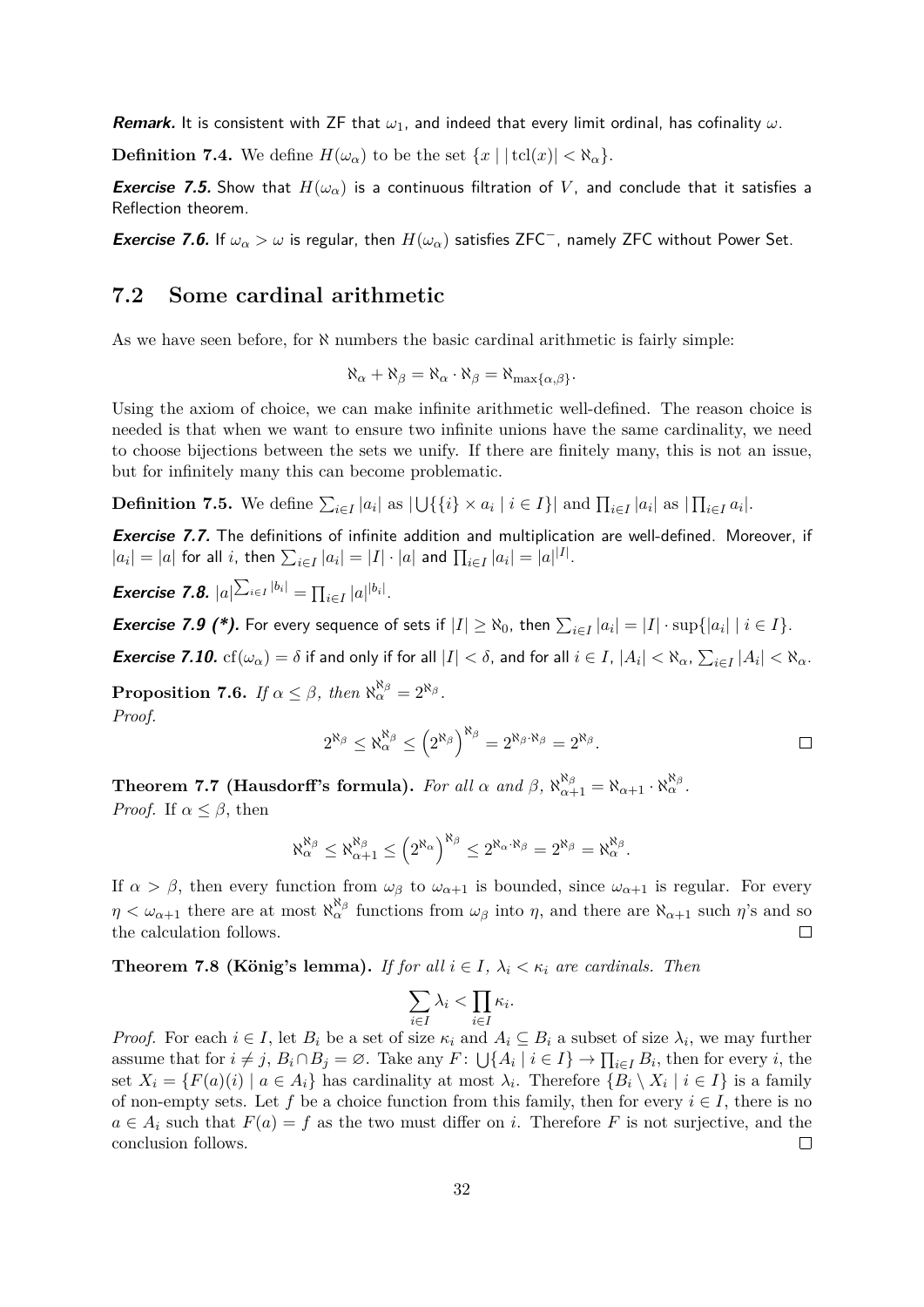**Remark.** It is consistent with ZF that  $\mathbb R$  is a countable union of countable sets. In such situation König's lemma fails as we can take  $\lambda_n = \aleph_0$  and  $\kappa_n = 2^{\aleph_0}$  (which is not well-orderable!). Of course the problem is deeper there: infinite summation and products of cardinals are not well-defined.

**Corollary 7.9.**  $\kappa < \kappa^{cf(\kappa)}$ .

*Proof.* If  $\kappa$  is some  $\aleph_{\alpha+1}$  or  $\omega$ , then this is just a consequence of Cantor's theorem and basic cardinal arithmetic. Otherwise,  $\kappa$  is a limit cardinal. Let  $\{\lambda_i \mid i < \text{cf}(\kappa)\}\)$  be a strictly increasing sequence of cardinals such that  $\sup\{\lambda_i \mid i < \text{cf}(\kappa)\} = \kappa$ . Let  $\kappa_i = \lambda_{i+1}$ , then for all  $i < \text{cf}(\kappa)$ ,  $\lambda_i < \kappa_i$ . Therefore

$$
\kappa = \sum_{i < \text{cf}(\kappa)} \lambda_i < \prod_{i < \text{cf}(\kappa)} \kappa_i \le \prod_{i < \text{cf}(\kappa)} \kappa = \kappa^{\text{cf}(\kappa)}.
$$

**Corollary 7.10.**  $cf(2^{\aleph_0}) > \aleph_0$ . In particular  $\aleph_\omega \neq 2^{\aleph_0}$ .

**Remark.** It was shown by Cohen and Solovay that this is in fact the only restriction on the continuum in ZFC.

**Exercise 7.11.** Prove that  $\aleph_{\omega}^{\aleph_1} = \aleph_{\omega}^{\aleph_0} \cdot 2^{\aleph_1}$ .

**Definition 7.11.** Let  $\kappa$  and  $\lambda$  be cardinals, we define the *weak power* as

$$
\kappa^{<\lambda} = \sup \{ \kappa^{\mu} \mid \mu < \lambda \}.
$$

**Definition 7.12.** We say that an infinite cardinal  $\kappa$  is a *strong limit cardinal* if for all  $\lambda < \kappa$ , 2 *<sup>λ</sup> < κ*.

**Exercise 7.12.** Show that if *κ* is a strong limit cardinal, then it is a limit cardinal.

**Definition 7.13.** We say that  $\kappa$  is a *weakly inaccessible cardinal* if it is a regular limit cardinal. We say that  $\kappa$  is a (strongly) *inaccessible cardinal* if it is a strong limit and weakly inaccessible cardinal.

**Exercise 7.13.** Show that if  $\kappa^{\leq \kappa} = \kappa$ , then  $\kappa$  is a regular cardinal. Show that if  $\kappa$  is inaccessible, then  $\kappa^{<\kappa} = \kappa$ .

*Exercise 7.14.* **Show that if**  $\kappa$  **is a strong limit cardinal such that**  $\kappa = \aleph_{\kappa}$ **, then**  $|V_{\kappa}| = \kappa$ **.** 

**Exercise 7.15.** Show that if  $\kappa$  is inaccessible, then  $V_{\kappa} \models$  ZFC. In particular, show that ZFC does not prove the existence of inaccessible cardinals.

### <span id="page-33-0"></span>**7.3 Clubs and stationary sets**

**Definition 7.14.** Let  $\alpha$  be a limit ordinal, and let  $C \subseteq \alpha$ . We say that *C* is a *closed set* if whenever  $\beta < \alpha$  and  $\sup(C \cap \beta) = \beta$ , then  $\beta \in C$ . We say that *C* is unbounded if  $\sup C = \alpha$ . If  $C$  is both closed and unbounded we say that it is a club set.<sup>[2](#page-33-2)</sup>

**Definition 7.15.** We say that  $S \subseteq \alpha$  is a *stationary set* if whenever  $C \subseteq \alpha$  is a club, then  $S \cap C \neq \emptyset$ .

**Exercise 7.16.** If  $S \subseteq \alpha$  is a stationary set, then *S* is unbounded.

 $\Box$ 

<span id="page-33-1"></span><sup>&</sup>lt;sup>1</sup>Here  $\mu$  is a cardinal, of course, but we can replace it by  $\kappa^{|\mu|}$ .

<span id="page-33-2"></span><sup>2</sup>Club is an abbreviation for "CLosed and UnBounded". In some places this is abbreviated as "cub" instead.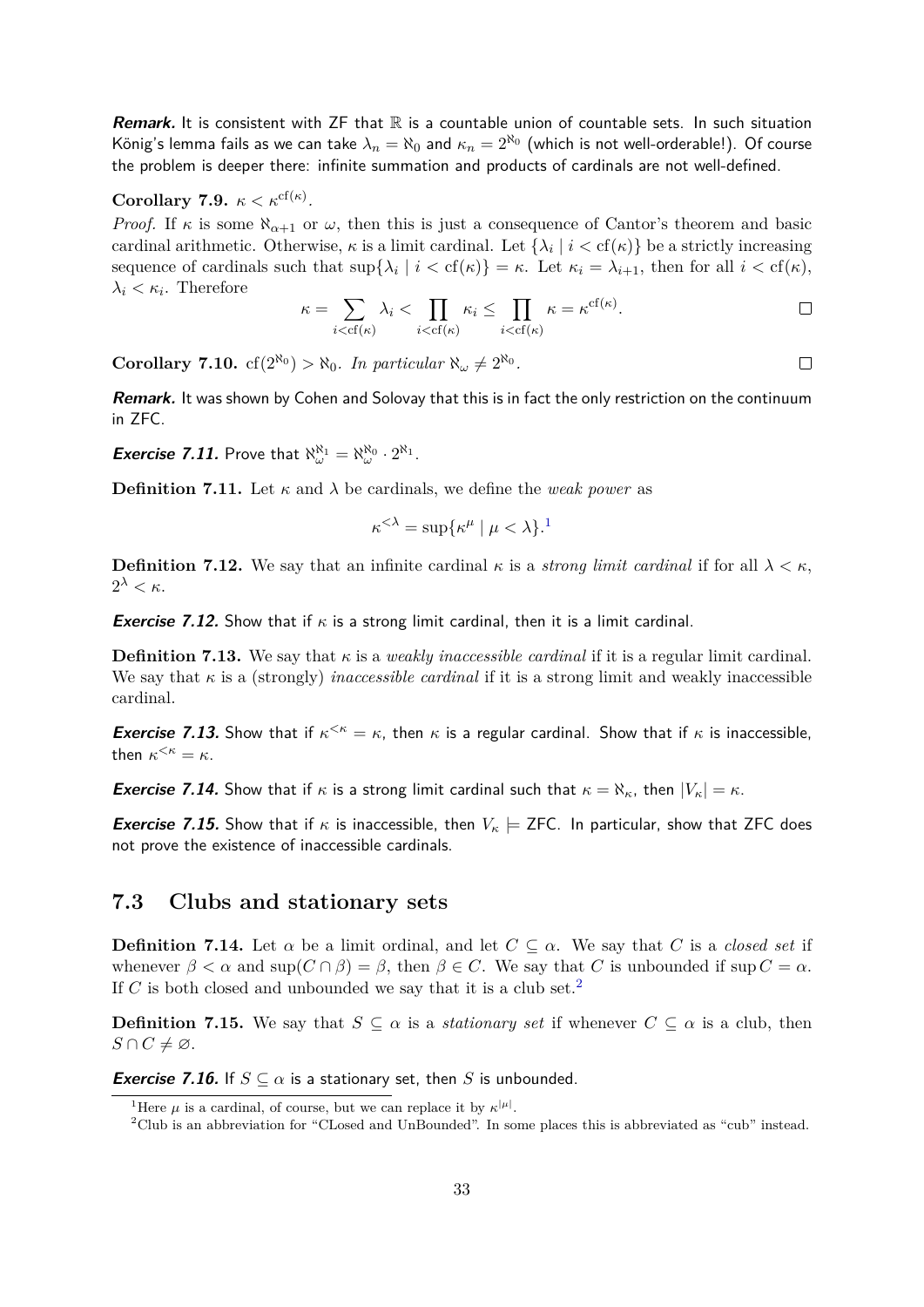**Exercise 7.17.** Show that if *C* is a club in a limit ordinal  $\alpha$  such that  $cf(\alpha) > \omega$ , then  $C \cap \text{Lim}$  is a club in  $\alpha$  as well. And show that if  $\lambda$  is a regular cardinal, then  $S_\lambda^\kappa=\{\alpha<\kappa\mid {\rm cf}(\alpha)=\lambda\}$  is stationary. In particular,  $S^{\omega_2}_{\omega}$  and  $S^{\omega_2}_{\omega_1}$  are two disjoint stationary subsets of  $\omega_2$ .

For the remainder of the section, we will always assume that  $\kappa$  is a regular uncountable cardinal. Whenever we say club or stationary set without qualifications, we will mean as a subset of *κ*.

**Definition 7.16.** We say that a function  $f: \kappa \to \kappa$  is a *normal function* if it is increasing and continuous. Namely,  $f(\alpha) < f(\beta)$  whenever  $\alpha < \beta$  and if  $\delta$  is a limit ordinal, then  $f(\delta) = \sup\{f(\alpha) \mid \alpha < \delta\}.$ 

Both the term "continuous" and "closed" that we use here are justified topologically when considering an ordinal as a topological space, using the order topology.

**Remark.** This definition also makes sense in the context of class functions from Ord to itself. For example, ordinal arithmetic, as well as the function  $\alpha \mapsto \omega_{\alpha}$ .

**Exercise 7.18.** *C* is a club if and only if there is a normal function f such that  $C = \text{rng } f$ .

<span id="page-34-1"></span>**Theorem 7.17.** *S is stationary if and only if for every normal function f, there is some*  $\alpha \in S$ *such that*  $f(\alpha) = \alpha$ *.* 

We first prove the following lemma.

<span id="page-34-0"></span>**Lemma 7.18.** *If f is a normal function, then*  $\{\alpha < \kappa \mid f(\alpha) = \alpha\}$  *is a club. Proof of [Lemma 7.18.](#page-34-0)* The fact that the set is closed is easy. To see it is unbounded, take any  $\alpha_0 < \kappa$ , and define  $\alpha_{n+1} = f(\alpha_n)$  and  $\alpha = \sup{\{\alpha_n \mid n < \omega\}}$ . Then

$$
f(\alpha) = \sup\{f(\alpha_n) \mid n < \omega\} = \sup\{\alpha_{n+1} \mid n < \omega\} = \alpha.
$$

Therefore there is some  $\alpha \geq \alpha_0$  such that  $f(\alpha) = \alpha$ .

*Proof of [Theorem 7.17.](#page-34-1)* If *S* is stationary, then by the lemma, the set of fixed points is a club so its intersection with *S* is non-empty. In the other direction, if *S* is a non-stationary set, then there is some normal function *f* such that rng  $f \cap S = \emptyset$ , and in particular *S* does not contain any fixed points for *f*.  $\Box$ 

**Exercise 7.19.** Prove there is a cardinal  $\mu$  such that  $\mu = \aleph_{\mu}$ . Moreover, show that there is one which is in fact a strong limit cardinal.

**Proposition 7.19.** *Suppose*  $cf(\alpha) = \kappa > \omega$ , *then there is a continuous function*  $f: \kappa \to \alpha$ *whose range is cofinal.*

*Proof.* Let  $g: \kappa \to \alpha$  be a function witnessing that  $cf(\alpha) = \kappa$ . Define f by recursion:

$$
f(\gamma) = \sup\{g(\beta) + 1, f(\beta) + 1 \mid \beta < \gamma\}.\tag{}
$$

Note that for  $cf(\alpha) = \omega$ , the above proposition is trivial, since any cofinal  $\omega$  sequence is automatically a continuous function from  $\omega$  into  $\alpha$ . But what this means for the case where  $cf(\alpha) > \omega$  is that we can translate statements about clubs in  $\alpha$  to statements about clubs in  $cf(\alpha)$ .

**Exercise 7.20.** Suppose that L is a countable first-order language, and let M be a structure in L whose universe is *κ*, an uncountable regular cardinal. Then there is a club *C* such that for all *α* ∈ *C* the substructure of M,  $M_{\alpha}$  whose universe is  $\alpha$ , satisfies  $M_{\alpha} \prec M$ .

 $\Box$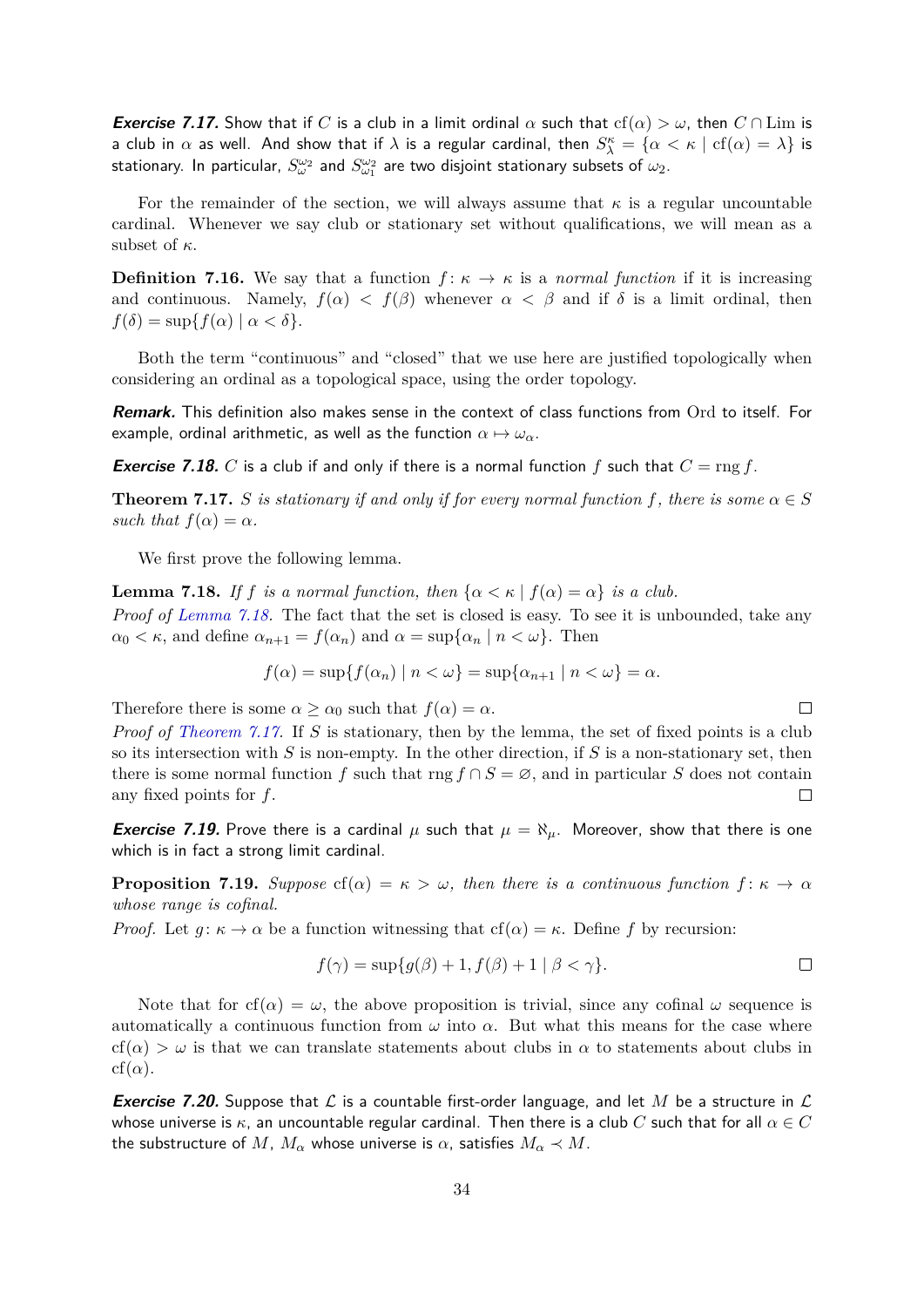### <span id="page-35-0"></span>**7.4 The Club filter**

**Proposition 7.20.** *The intersection of two clubs is a club.*

*Proof.* Suppose that *C* and *D* are clubs, if  $\eta < \kappa$  such that  $\sup(C \cap D \cap \eta) = \eta$ , then in particular  $\sup(C \cap \eta) = \eta = \sup(D \cap \eta)$ . Therefore  $\eta \in C$  and  $\eta \in D$ , so  $C \cap D$  is closed.

Suppose that  $\eta < \kappa$  is any ordinal, then we construct  $\alpha_0 = \eta$ ,  $\alpha_{2n+1}$  is the least ordinal in *C* such that  $\alpha_{2n} < \alpha_{2n+1}$  and  $\alpha_{2n+2}$  is the least ordinal in *D* such that  $\alpha_{2n+1} < \alpha_{2n+2}$ . These ordinals exist since neither *C* nor *D* is bounded. Let  $\alpha = \sup{\{\alpha_n \mid n < \omega\}}$ , then  $\alpha \in C \cap D$ . Therefore  $C \cap D$  is unbounded as wanted.  $\Box$ 

**Exercise 7.21.** If *S* is a stationary set and *C* is a club, then  $S \cap C$  is stationary.

**Theorem 7.21.** *If*  $\gamma < \kappa$ *, and*  $\{C_\alpha \mid \alpha < \kappa\}$  *is a family of clubs, then*  $C = \bigcap \{C_\alpha \mid \alpha < \gamma\}$  *is also a club.*

*Proof.* Suppose that  $\eta < \kappa$  is an ordinal, such that  $C \cap \eta$  is unbounded in  $\eta$ . Then for every *α* < γ,  $C_\alpha \cap \eta$  is unbounded in *η*. Therefore  $\eta \in C_\alpha$  for all *α* < γ, so  $\eta \in C$ .

Suppose that  $\eta < \kappa$ . Similar to the previous proof, we construct an increasing sequence of order-type  $\gamma \cdot \omega$  such that  $c_{\gamma \cdot n+\alpha} \in C_{\alpha}$ , and  $c_0 > \eta$ . If  $\beta = \sup\{c_{\gamma \cdot n+\alpha} \mid n < \omega, \alpha < \gamma\}$ , then easily  $\beta \in C_{\alpha}$  for all  $\alpha$  and therefore *C* is indeed unbounded.  $\Box$ 

**Corollary 7.22.** Let F be the filter generated by all the club sets, namely  $A \in \mathcal{F}$  if and only if *A contains a club. Then* F *is closed under <κ-intersections. Such filter is called a κ-complete filter.*

At the same time, it is clear that the intersection of  $\kappa$  clubs need not be a club itself, just consider  $C_{\alpha} = \kappa \setminus \alpha$  to see that  $\bigcap \{C_{\alpha} \mid \alpha < \kappa\} = \emptyset$ . However, we can somewhat correct for this problem.

**Definition 7.23.** Let  $\gamma \leq \kappa$ , the *diagonal intersection* of  $\{C_{\alpha} \mid \alpha < \gamma\}$  is the following set:

$$
\Delta\{C_{\alpha} \mid \alpha < \gamma\} = \{\beta < \kappa \mid \beta \in \bigcap \{C_{\alpha} \mid \alpha < \beta\}\}.
$$

Easily, if  $\gamma < \kappa$ , then the diagonal intersection is just the intersection, at least above  $\gamma$ itself. But for  $\gamma = \kappa$  this is no longer true. Nevertheless, the following theorem shows that the situation is still under control.

**Theorem 7.24.** *Suppose that*  $C_{\alpha}$  *is a club for*  $\alpha < \kappa$ *, then*  $C = \Delta \{C_{\alpha} \mid \alpha < \kappa\}$  *is a club. Proof.* Suppose that  $\eta < \kappa$  such that  $C \cap \eta$  is unbounded. Then for every  $\alpha < \eta$ , the set  ${\beta \in C \mid \alpha < \beta < \eta}$  is a subset of  $C_{\alpha}$ , therefore  $C_{\alpha} \cap \eta$  is unbounded for every  $\alpha < \eta$ . As each *C*<sup>*a*</sup> is a club,  $\eta \in C_\alpha$  for all  $\alpha < \eta$  and so  $\eta \in C$ .

Suppose that  $\eta < \kappa$  is any ordinal, pick  $\alpha_0 \in C_0$  such that  $\alpha_0 > \eta$ . Suppose  $\alpha_n$  was chosen, take  $\alpha_{n+1}$  to be an ordinal in  $\bigcap \{C_\beta \mid \beta < \alpha_n\}$  such that  $\alpha_{n+1} > \alpha_n$ . Let  $\alpha = \sup \{\alpha_n \mid n < \omega\}$ . Then for every  $\beta < \alpha$ ,  $C_{\beta} \cap \alpha$  is unbounded below  $\alpha$ , since for all large enough  $n, \alpha_n \in C_{\beta}$ . Therefore  $\alpha \in C$ , and therefore *C* is unbounded.  $\Box$ 

**Corollary 7.25 (Fodor's lemma).** *Suppose that S is a stationary set and*  $f: S \rightarrow \kappa$  *is regressive, i.e.*  $f(\alpha) < \alpha$  *for all*  $\alpha \in S$ *. Then there is some*  $\beta$  *such that*  $\{\alpha \mid f(\alpha) = \beta\}$  *is stationary.*

*Proof.* Suppose not, then for every  $\alpha < \kappa$ , there is some  $C_{\alpha}$  which is a club and disjoint from  $\{\beta \mid f(\beta) = \alpha\}$ . Let  $C = \Delta\{C_{\alpha} \mid \alpha < \kappa\}$ , by the theorem, *C* is a club and in particular non-empty. But if  $\alpha \in C \cap S$ , then for all  $\beta < \alpha$ ,  $f(\alpha) \neq \beta$ . This is impossible since f was regressive.  $\Box$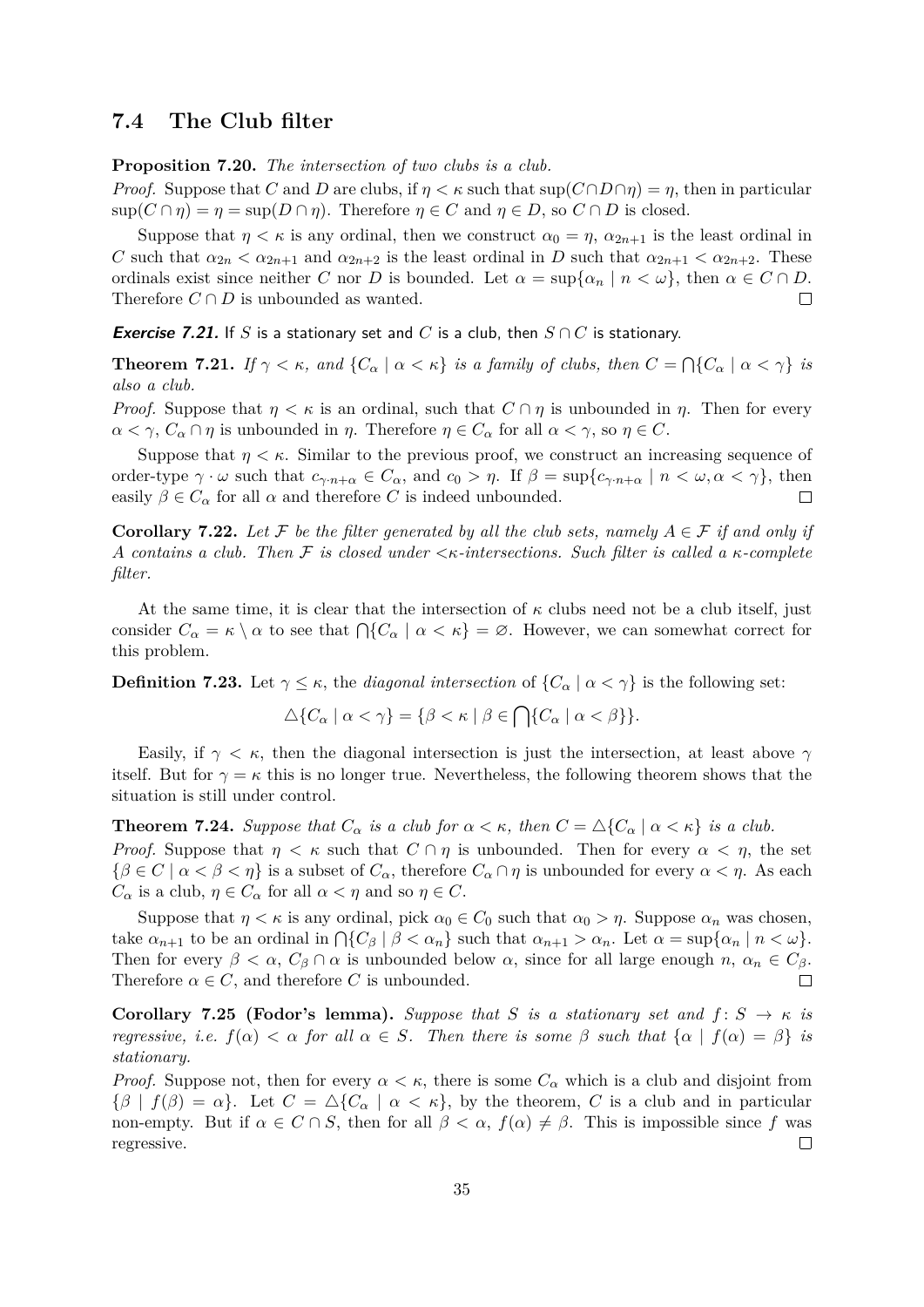**Definition 7.26.** We say that a filter  $\mathcal F$  on  $\kappa$  is *normal* if whenever  $f$  is a regressive function on  $\kappa$ , it is constant on some *S* such that  $\kappa \setminus S \notin \mathcal{F}$ .

**Exercise 7.22.** Let  $\kappa$  be a regular uncountable cardinal. If F is a normal filter such that for every *α*,  $κ$   $\setminus$  *α* ∈ *F*, then *F* contains the club filter.

**Exercise 7.23 (Solovay's theorem) (\*\*).** If *S* is a stationary subset of *κ*, then there is a partition of *S* into  $\{S_\alpha \mid \alpha < \kappa\}$  such that  $S_\alpha$  is stationary for all  $\alpha$ .

**Exercise 7.24.** (\*) Suppose that a train has  $\omega_1 + 1$  stations. It embarks from station 0 empty. When it stops at station  $\alpha$ , if it has any passengers, one of them will get off. Then countably many new passengers will get on the train, and it continues to the next station. How many passengers are on the train when it reaches its final destination, station *ω*1?

**Proposition 7.27.** *Suppose that*  $\kappa > \aleph_0$  *is weakly inaccessible, then*  $\kappa = \aleph_\kappa$ *.* 

*Proof.* Let  $\alpha$  be such that  $\kappa = \aleph_{\alpha}$ . Since  $\alpha$  is a limit ordinal, we have that  $cf(\kappa) = cf(\alpha) = \kappa$ . So  $\alpha \geq \kappa$ , but since there is a club in  $\kappa$  of order type  $\alpha$ , namely  $\{\omega_n | \eta < \alpha\}$ , we get equality.  $\square$ 

**Exercise 7.25.** Show that if  $\kappa > \aleph_0$  is weakly inaccessible, then the set  $\{\alpha \mid \alpha = \aleph_\alpha\}$  is a club below *κ*. Show that if *κ* is a strongly inaccessible cardinal, then the set  $\{\alpha \mid \alpha \}$  is a strong limit cardinal} is also a club below *κ*.

**Theorem 7.28.** Let  $\kappa$  be an ordinal such that  $cf(\kappa) > \aleph_0$ . Suppose that  $\{\alpha \mid cf(\alpha) = \alpha\}$  is *a stationary set of κ. Then κ is a weakly inaccessible cardinal, and it is not the first weakly inaccessible cardinal.*

*Proof.* First note that  $\kappa$  is a cardinal, since it is a limit of cardinals; and it is in fact a limit cardinal, since otherwise  $\kappa$  is the successor of some  $\lambda$ , and then  $\{\alpha \mid \lambda < \alpha < \kappa\}$  does not contain any cardinals, but it is a club in *κ*.

Since  $\kappa$  is a limit cardinal, the set of cardinals below  $\kappa$  is a club, therefore the set of limit cardinals is a club, and by the assumption, it contains a regular cardinal—in fact many regular cardinals—which is to say that there is some weakly inaccessible cardinal below  $\kappa$ . Finally, if  $\delta = \text{cf}(\kappa) < \kappa$ , then there is a function  $f: \delta \to \kappa$  which is continuous and unbounded, so rng *f* is a club. Look at the club  $C = \text{rng}(f \restriction \text{Lim})$ , if  $\alpha \in C$ , then  $cf(\alpha) < \delta$ . Therefore every regular cardinal in *C* must be at most  $\delta$ , so the set of regular cardinals is not stationary after all.  $\Box$ 

**Definition 7.29.** An uncountable cardinal with the property that regular cardinals (equivalently, inaccessible cardinals) below it form a stationary set is called a *weakly Mahlo cardinal*.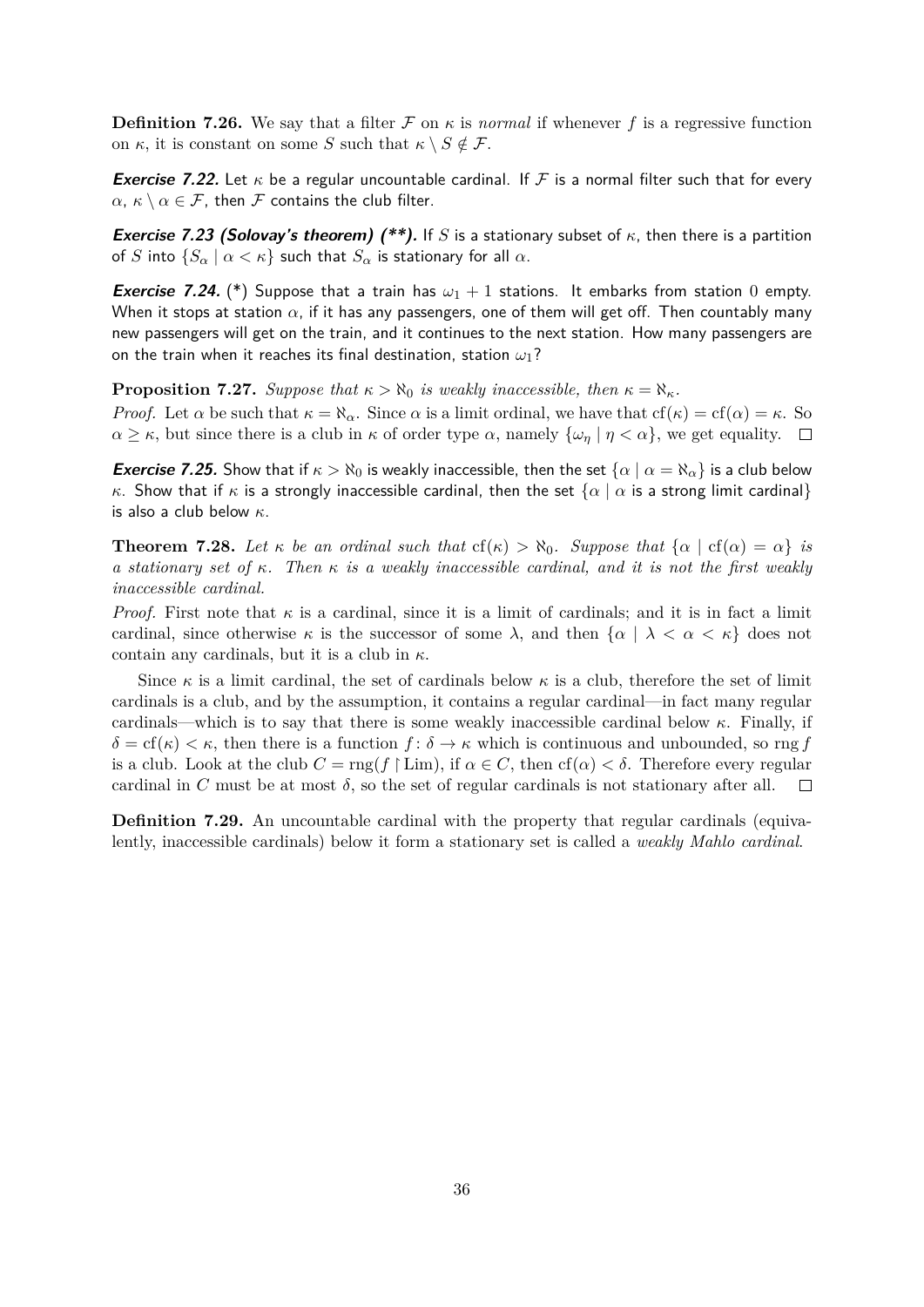## <span id="page-37-0"></span>**Inner models of** ZF

### <span id="page-37-1"></span>**8.1 Inner models**

**Definition 8.1.** We say that a class *M* is an *inner model* if it is transitive, Ord  $\subseteq M$  and for every axiom  $\varphi$  of ZF,  $\varphi^M$  holds.

**Definition 8.2.** A class *M* is called *almost universal* if whenever *x* is a set, and  $x \subseteq M$ , then there is some  $y \in M$  such that  $x \subseteq y$ .

**Proposition 8.3.** *If M is almost universal, then M is a proper class.*

*Proof.* Suppose otherwise, then  $M \subseteq M$ , and therefore for some  $y \in M$  we have that  $M \subseteq y$ . This means that  $y \in y$ , a contradiction to Foundation.  $\Box$ 

**Definition 8.4.** Bounded Separation, or  $\Delta_0$ -Separation, is the schema of Separation restricted only for  $\Delta_0$  formulas. Similar definitions can be made for Replacement as well as more complex classes of formulas (e.g.  $\Sigma_1$ -Replacement).

<span id="page-37-2"></span>**Theorem 8.5.** *If M is a transitive class which is almost universal and satisfies*  $\Delta_0$ -Separation, *then*  $M$  *is an inner model of*  $V$ *.* 

*Proof.* First we claim that Ord  $\subseteq M$ , to see this let  $\alpha$  be such that  $\alpha \subseteq M$ , then by almost universality there is some  $y \in M$  such that  $\alpha \subseteq y$ . By  $\Delta_0$ -Separation, and the fact that Ord is definable by a  $\Delta_0$  formula,  $y \cap \text{Ord} \in M$ . As  $\alpha \subseteq y$ , either  $y \cap \text{Ord} = \alpha$  in which case  $\alpha \in M$ or there is some  $\gamma \in y \cap$  Ord such that  $\alpha < \gamma$ , and then by the transitivity of M we get that  $\alpha \in M$ .

We start verifying the axioms: Extensionality, Empty Set, Infinity and Foundation follow from the fact that *M* is a transitive class and  $\omega \in M$ .

Next, we claim: If  $x \in M$ , then  $\mathcal{P}^M(x) = \mathcal{P}(x) \cap M \in M$ . Recall  $\mathcal{P}^M(x) = \{u \in M \mid u \subseteq x\}$ , so clearly  $\mathcal{P}^{M}(x) = \mathcal{P}(x) \cap M$ . Suppose now that  $x \in M$ , then by almost universality there is some  $y \in M$  such that  $\mathcal{P}^{M}(x) \subseteq y$ . Consider the  $\Delta_0$  formula,  $u \subseteq x$  (recall this is a shorthand for  $\forall v (v \in u \to v \in x)$ , then  $y' = \{u \in y \mid u \subseteq x\} \in M$  as it was obtained by  $\Delta_0$ -Separation from *y*, using *x* as a parameter. But as  $\mathcal{P}^{M}(x) \subseteq y$ , it means that  $y' = \mathcal{P}^{M}(x)$ . Therefore M satisfies the Power Set axiom.

It remains to prove that Replacement holds, which will imply that Separation holds as well. For this we first prove that for all  $\alpha$ ,  $V_{\alpha}^M = M \cap V_{\alpha}$ : for  $\alpha = 0$  this is just  $\emptyset$ ; for successor steps this holds from the Power Set axiom in *M*:

$$
V_{\alpha+1}^M = \mathcal{P}^M(V_{\alpha}^M) = \mathcal{P}(V_{\alpha}^M) \cap M = \mathcal{P}(V_{\alpha} \cap M) \cap M = \mathcal{P}(V_{\alpha}) \cap M = V_{\alpha+1} \cap M;
$$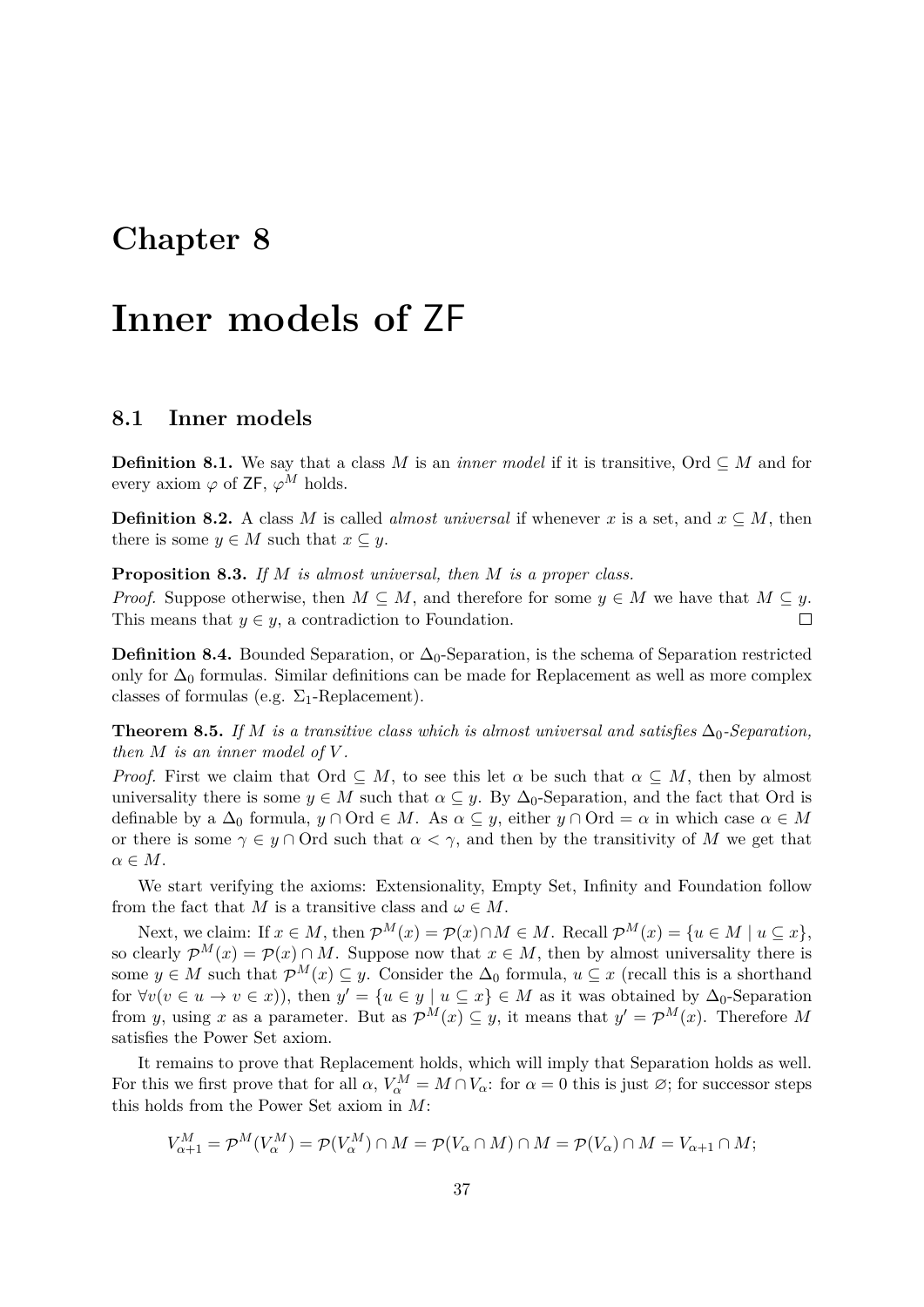and for limit cases this follows from the fact that  $\bigcup \{V_\beta \cap M \mid \beta < \alpha\} = \bigcup \{V_\beta \mid \beta < \alpha\} \cap M$ .

Let  $\varphi(u, v, \bar{p})$  be a formula such that for some  $\bar{p}, x \in M$ ,  $M \models (\forall u \in x) \exists ! v \varphi(u, v, \bar{p})$ . Then this means that  $V = ((\forall u \in x) \exists! v \varphi(u, v, \bar{p}))$ <sup>M</sup>. By the Reflection theorem there is some  $\beta$ large enough such that  $\bar{p}, x \in V_\beta$  and  $V \models \left( \left( (\forall u \in x) \exists! v \varphi(u, v, \bar{p}) \right)^M \right)^{V_\beta}$ .

It is not hard to check that if *A* and *B* are transitive classes, then  $(\psi^A)^B$  is equivalent to  $\psi^{A \cap B}$ . Therefore, the Reflection theorem gives us that  $V \models ((\forall u \in x) \exists! v \varphi(u, v, \bar{p}))^{V_{\beta}^M}$ . But being a  $\Delta_0$  sentence where all the parameters  $(\bar{p}, x$  and  $V_{\beta}^M$ ) are in *M*, removing the ∃!*v* gives us the following  $\Delta_0$  formula:

$$
\psi(v, x, \bar{p}, X) = x \in X \land \bar{p} \in X \land (\exists u \in x) \varphi^{X}(u, v, \bar{p}).
$$

Placing  $V_{\beta}^M$  as *X* gives us the set  $\{v \mid (\exists u \in x) \varphi(u, v, \bar{p})\} \in M$  as wanted.

**Proposition 8.6.** *If*  $\mathcal{P}^M(x) = \mathcal{P}(x)$  *for all*  $x \in M$ *, then*  $M = V$ *. Proof.* Since  $M \subseteq V$ , it is enough to prove that  $V \subseteq M$ , and for that it is enough to verify that for all  $\alpha$ ,  $V_{\alpha} \subseteq M$ . We will show that  $V_{\alpha} = V_{\alpha}^M$ , which is certainly enough.

For  $\alpha = 0$ , this is trivial. At successor steps,

$$
V_{\alpha+1}^M = \mathcal{P}^M(V_\alpha^M) = \mathcal{P}^M(V_\alpha) = \mathcal{P}(V_\alpha) = V_{\alpha+1}.
$$

Finally, for limit steps,  $V_{\alpha}^{M} = \bigcup \{ V_{\beta}^{M} \mid \beta < \alpha \} = \bigcup \{ V_{\beta} \mid \beta < \alpha \} = V_{\alpha}$ .

**Proposition 8.7.** *If*  $\alpha$  *is a cardinal in V*, *it is a cardinal in M*. And  $\omega_1^M \leq \omega_1$ .

*Proof.* Recall that  $\varphi(\alpha)$  stating that  $\alpha$  is cardinal is a  $\Pi_1$  formula, since  $\alpha \in M$ , and M is transitive, it is downwards absolute. In the other direction, if  $\alpha < \omega_1^M$ , then  $M \models \alpha$  is countable. But as we saw being a countable set is a  $\Sigma_1$  property, which is therefore upwards absolute, so  $\alpha$  is countable in *V*. So the least uncountable ordinal of *M* cannot be larger than the least uncountable ordinal in *V* .  $\Box$ 

**Theorem 8.8 (Balcar–Vopěnka).** *Suppose that M, N are two inner models such that for every*  $\alpha$ ,  $\mathcal{P}^M(\alpha) = \mathcal{P}^N(\alpha)$  *and*  $M \models \mathsf{AC}$ , *then*  $M = N$ *.* 

*Proof.* First note that having the same sets of ordinals means also having the same sets of pairs of ordinals. And so on. This is because we can define a bijection between pairs of ordinals and ordinals (using [Theorem 4.16\)](#page-17-1).

First we will show that  $M \subseteq N$ . For  $x \in M$ , first fix a bijection between  $\text{tcl}(\lbrace x \rbrace)$  and some ordinal  $\alpha$ . This bijection induces a binary relation *E* on  $\alpha$  which codes the  $\in$  relation on tcl( $\{x\}$ ). By the above remark,  $E \in N$ . Now  $\langle \alpha, E \rangle$  is a set-like, extensional and well-founded structure, so we can collapse it. But its Mostowski collapse must be equal to  $\text{tel}(\{x\})$ . Therefore  $tcl({x}) \in N$ , and so  $x \in N$ .

In the other direction, we prove by  $\in$ -induction that every  $x \in N$  also lies in *M*. Let  $x \in N$ such that  $x \subseteq M$ , let  $y \in M$  such that  $x \subseteq y$  (e.g.  $V^M_\alpha$  for a suitable  $\alpha$ ). Let  $f: y \to \beta$  be some bijection in *M*, then it is also in *N*. But now  $f''x$  is a set of ordinals in *N*, and therefore it lies in *M*. Since both *f* and  $f''x$  are in *M*, it follows that  $x \in M$  as well.  $\Box$ 

**Remark.** The Axiom of Choice plays a crucial role in this proof. It is consistent that there are two models of ZF with the same sets of ordinals, but not with the same sets of sets of ordinals.

 $\Box$ 

 $\Box$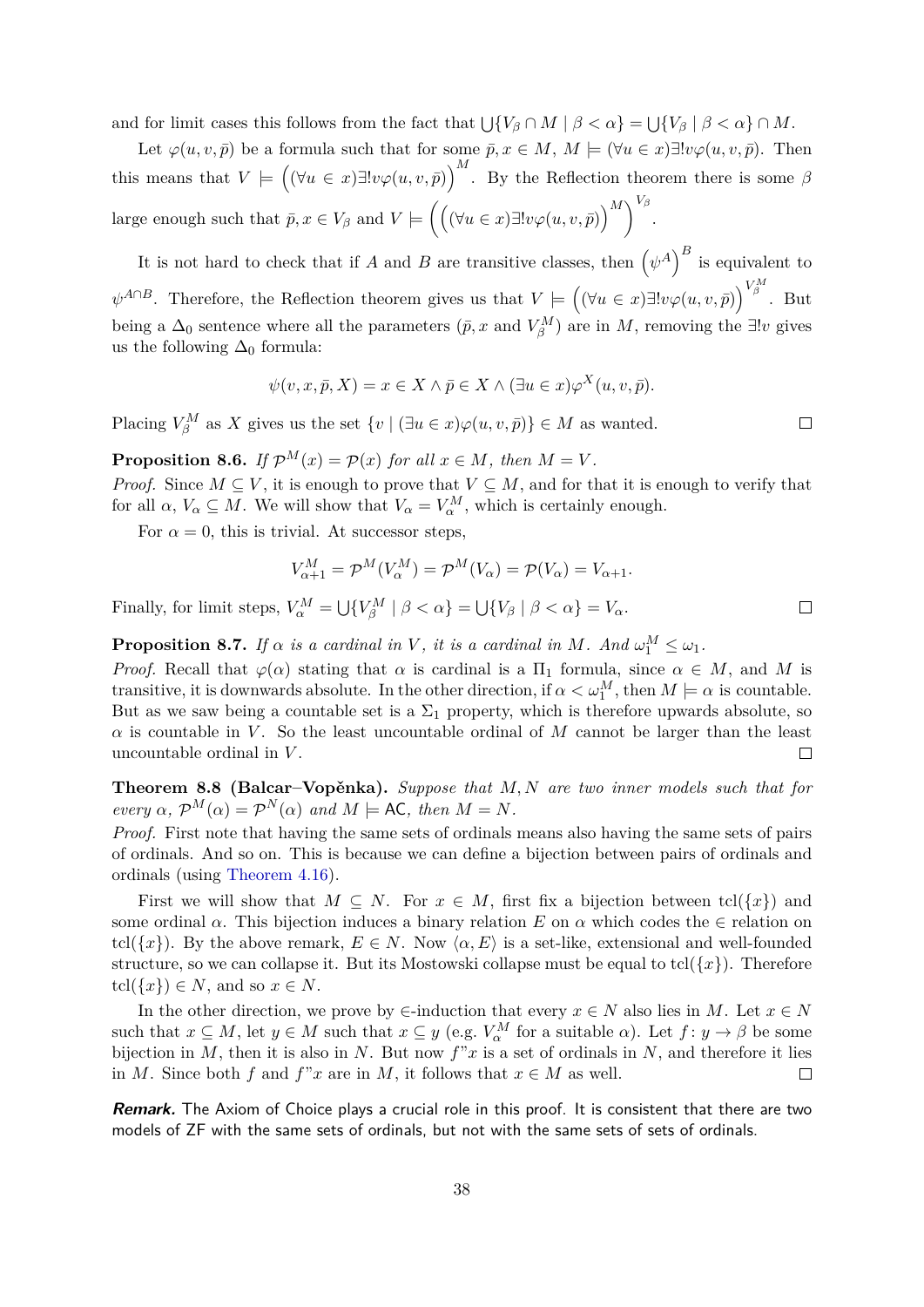**Theorem 8.9.** *Suppose that F is a function defined by recursion from a function G which was*  $\Sigma_n$  *for*  $n \geq 1$ *, then F is*  $\Sigma_n$  *as well.* 

*Proof.* Note that being an ordinal is a  $\Delta_0$  formula, and  $F(\alpha) = y$  if and only if there is a function *f* whose domain is  $\alpha$  coding the construction of  $F(\alpha)$ .  $\Box$ 

**Corollary 8.10.** Suppose that  $\mathcal L$  is a first order language, then the formula  $\varphi(x, \mathcal L)$  stating that *x is a term, a formula, or a sentence in the language*  $\mathcal{L}$  *is*  $\Delta_0$  *with parameters*  $\mathcal{L}$ *. In particular being a formula is absolute for infinite transitive classes. Moreover, if A is a structure for* L *and*  $\sigma$  *is an assignment, then*  $A \models_{\sigma} x$  *is a*  $\Delta_0$  *formula with parameters*  $A$  *and*  $\sigma$ *.* 

*Proof.* If a transitive class (or set) is infinite, then it contains all the finite ordinals. Note that  $\omega$  is  $\Delta_0$ -definable (it is either the set of ordinals, or an element). The proof above works for any recursive definition such as being a term, etc.  $\Box$ 

We can agree that if  $\mathcal L$  is a countable language, then we can code it using finite ordinals. This means that terms, etc. are just elements of  $V_\omega$ , being recursively constructed as sequences of sequences of sequences, etc.

**Remark.** This is an important place to make the distinction between the meta-theory and the theory. Namely, when we write  $V \models \varphi$ , this is a statement made in the meta-theory, whereas when A is an  $\mathcal L$ structure and  $\psi$  some sentence in  $\mathcal{L}$ , then  $A \models \psi$  is a statement about specific sets made *inside* V. This issue was also present in the Reflection theorem, where we make the move from the formulas in our meta-theory to formulas inside *V* , and the problem is that the meta-theory formulas (as well as the satisfaction relation) are not objects of *V* , instead they are objects of the meta-theory.

We can do that, however, because we can faithfully "recreate" the formal logic of the metatheory inside the theory. While it is possible that *V* disagrees with its meta-theory on what are the natural numbers, which may cause an excess of formulas, inference rules, and other objects which are effectively coded by formulas, we still get a faithful copy of the meta-language inside *V* .

This means that if *M* is a transitive class such that  $V_\omega \subseteq M$ , and  $\mathcal{L}, A \in M$  with A being an L structure, then  $M \models ``B$  is a definable subset of A" if and only if B is a definable subset of *A*.

### <span id="page-39-0"></span>**8.2 Gödel's constructible universe**

**Definition 8.11.** Let *M* be a transitive set,

 $Def(M) = \{ B \subseteq M \mid B \text{ is definable with parameters in } \langle M, \in \rangle \}.$ 

**Exercise 8.1.** If M is finite, then  $\text{Def}(M) = \mathcal{P}(M)$ .

**Exercise 8.2.** If M is infinite and well-orderable, then  $|M| = |\text{Def}(M)|$ .

**Exercise 8.3.** If *M* is transitive, then  $\mathrm{Def}(M)$  is transitive, and  $M \in \mathrm{Def}(M)$ .

**Theorem 8.12.** If M is a transitive set, then  $\text{Def}(M)$  is the smallest transitive set such that  $M \in \text{Def}(M)$  *and*  $\text{Def}(M)$  *satisfies*  $\Delta_0$ -*Separation.* 

*Proof.* It is clear that any transitive *N* satisfying  $\Delta_0$ -Separation with  $M \in N$  will also include very definable subset of  $M$ , so it is enough to show that  $Def(M)$  indeed satisfies this property. Suppose now that  $\varphi(x, p)$  is a  $\Delta_0$  formula and let  $A \in \text{Def}(M)$  and  $p \in \text{Def}(M)$ .<sup>[1](#page-39-1)</sup>

<span id="page-39-1"></span><sup>&</sup>lt;sup>1</sup>We want to show the proof for the case where parameters are allowed, as it gives better insight, but one parameter is plenty.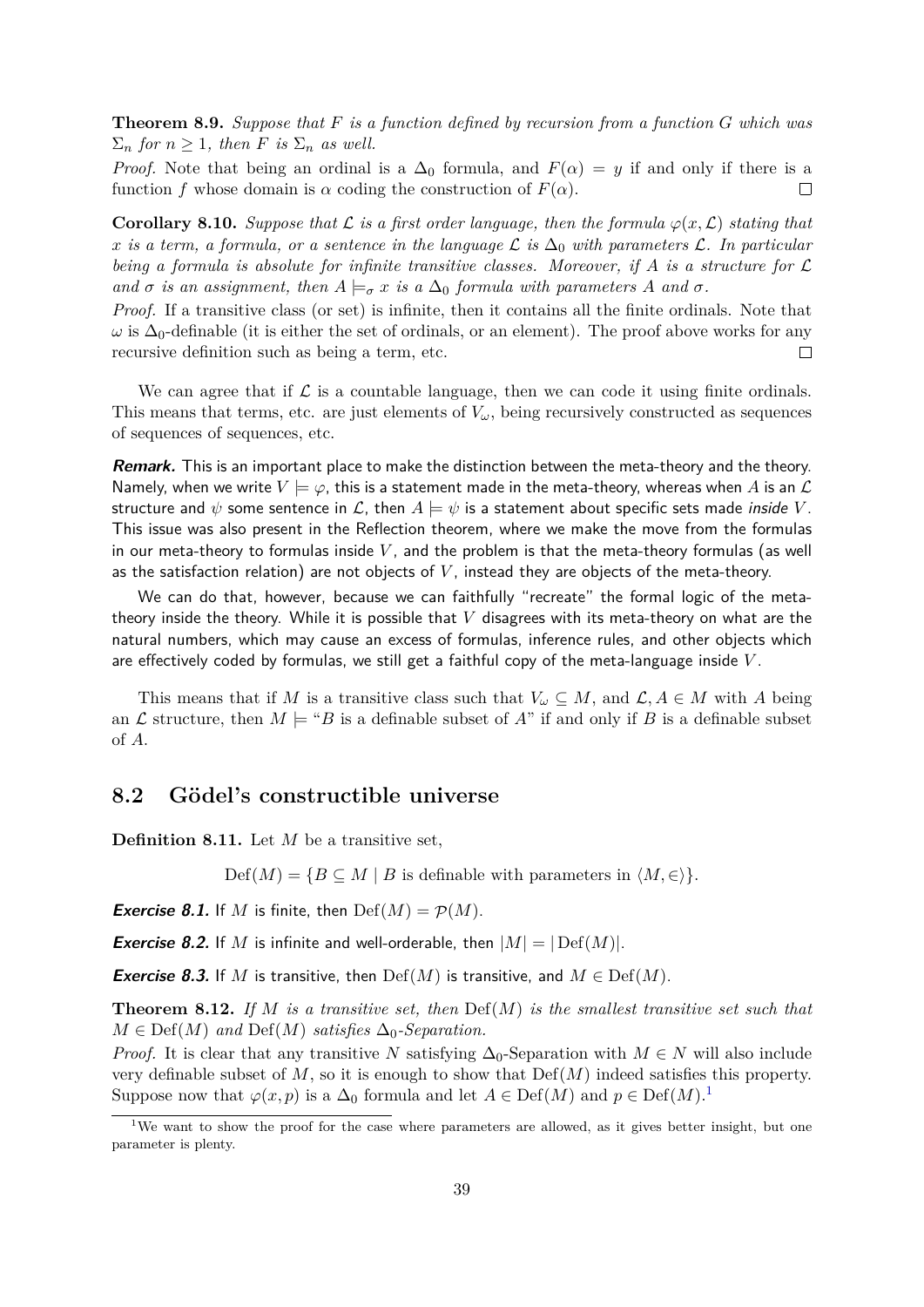Then there is some definition (over *M*) for *A*, say  $\varphi_A(x, \bar{q})$  with  $\bar{q} \in M$ , and a definition  $\varphi_p(x, \bar{q})$  for *p*, also with  $\bar{q} \in M$ . Note that we can assume that the parameters are the same by allowing repetition and ignoring unneeded parameters. We prove by induction on the complexity of  $\varphi$  that  $\{x \in A \mid \varphi(x, p)\} \in \text{Def}(M)$ .

- Suppose that  $\varphi$  is atomic, then it has the form  $x \in p$  or  $p \in x$  or  $x = p$ . All three are easily translated to formulas defining subsets of *M*.
- For negation, conjunction, disjunction and implication this is just complement, intersection, union and subsets, and  $Def(M)$  is clearly closed under all of these.
- Finally, for quantifiers we have  $(\forall u \in p) \varphi(u, x)$  or  $(\exists u \in p) \varphi(u, x, p)$  or  $(\forall u \in x) \varphi(u, x, p)$ or  $(\exists u \in x) \varphi(u, x, p)$ . Let  $\psi(u, x, \bar{y})$  denote the formula which defines the set definable from  $\varphi(u, x, p)$  (note that here *x* acts as a parameter). First we consider the case with ∃*u* ∈ *p*:

$$
\{x \in A \mid (\exists u \in p)\varphi(u,x)\} = \left\{x \in M \mid \varphi_A^M(x,\bar{q}) \wedge (\exists u(\varphi_p(u,\bar{q}) \wedge \psi^M(u,x,\bar{y}))\right\},\
$$

clearly this results in a definable subset of *M*, and the case for  $\forall u \in p$  is similar. The cases with *p* as a parameter of  $\varphi$  are proven using the induction hypothesis.

$$
\{x \in A \mid (\exists u \in x)\varphi(u,p)\} = \left\{x \in M \mid \varphi_A^M(x,\overline{q}) \land (\exists u \in x)\psi^M(u,x,\overline{y})\right\}.
$$

Again, the case for  $\forall u \in \mathcal{x}$  is proved similarly.

**Exercise 8.4 (\*\*).** The function  $Y = \mathrm{Def}(X)$  is a  $\Delta_1$  function.

**Definition 8.13.** We define by recursion Gödel's Constructible hierarchy.

1.  $L_0 = \emptyset$ .

2. 
$$
L_{\alpha+1} = \mathrm{Def}(L_{\alpha}).
$$

3. 
$$
L_{\alpha} = \bigcup \{ L_{\beta} \mid \beta < \alpha \}
$$
 for  $\alpha \in \text{Lim.}$ 

Let *L* be  $\bigcup \{L_\alpha \mid \alpha \in \text{Ord}\}.$  By  $x \in L$  we mean  $\exists \alpha (x \in L_\alpha)$ , and  $V = L$  to mean that  $\forall x (x \in L)$ .

*Exercise 8.5.* The function  $\alpha \mapsto L_\alpha$  is a  $\Delta_1$  function. And for all  $\alpha \geq \omega$ ,  $L_\alpha$  satisfies  $\Delta_0$ -Separation.

**Theorem 8.14.** *L satisfies* ZF*.*

*Proof.* It is enough to verify that the conditions of [Theorem 8.5](#page-37-2) hold. Easily Ord  $\subseteq L$ , and by the existence of the constructible hierarchy, *L* is an almost universal class. It remains to check that *L* satisfies  $\Delta_0$ -Separation.

For readability purposes, we will prove  $\Delta_0$ -Separation for formulas without parameters. Suppose that  $\varphi(u)$  is a  $\Delta_0$  formula, and let  $x \in L$ . Let  $y = \{u \in x \mid \varphi(u)\}\)$ , then  $y \subseteq L$ , so there is some  $\alpha$  such that  $x \in L_{\alpha}$  and  $y \subseteq L_{\alpha}$ . As  $L_{\alpha}$  is transitive and  $\varphi$  is a  $\Delta_0$  formula,  $\varphi(u)$  holds if and only if  $L_{\alpha} \models \varphi(u)$ . But this means that *y* is definable over  $L_{\alpha}$  using *x* as a parameter, so  $y \in L_{\alpha+1}$ . Therefore *L* satisfies all the axioms of **ZF**.  $\Box$ 

**Theorem 8.15.** If M is an inner model of V, then  $L^M = L$ . *Proof.* By induction we will show that  $L_{\alpha}^{M} = L_{\alpha}$ . For  $\alpha = 0$  this is clearly true; as is the case for  $\alpha \in \text{Lim}$ :

$$
L^M_\alpha = \bigcup \{ L^M_\beta \mid \beta < \alpha \} = \bigcup \{ L_\beta \mid \beta < \alpha \} = L_\alpha.
$$

Suppose that  $\alpha = \beta + 1$  and  $L_{\beta}^{M} = L_{\beta}$ , then by the absoluteness of the Def function, we get that  $\operatorname{Def}^M(L_\beta) = \operatorname{Def}(L_\beta)$ .  $\Box$ 

 $\Box$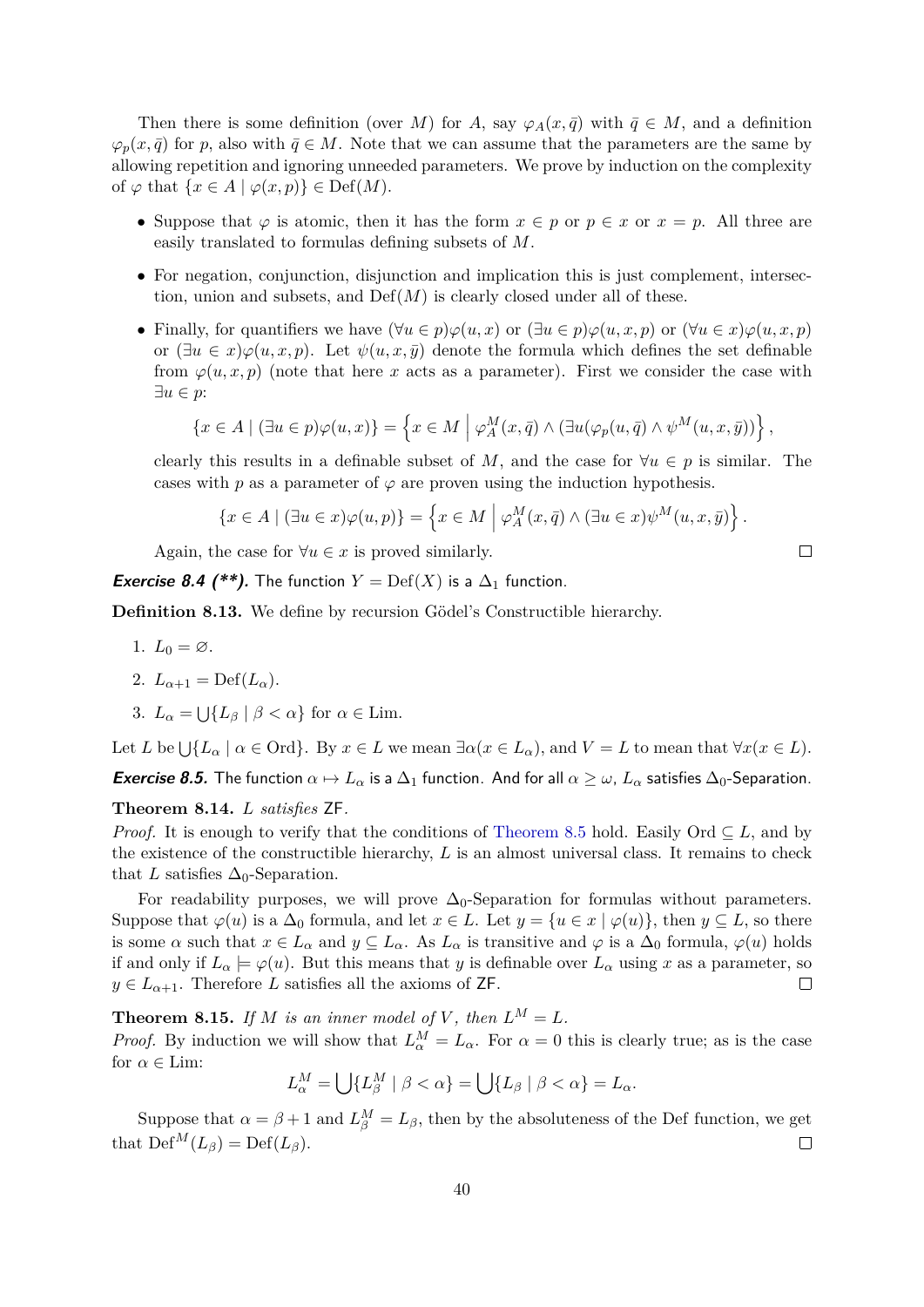**Corollary 8.16.** *The following are quick and important corollaries from the theorem.*

- *1.*  $L^{L} = L$ *.*
- $2. L \models V = L$ .
- *3. L is the smallest inner model.*
- 4. If an inner model M satisfies  $V = L$ , then  $M = L$ .

**Exercise 8.6.** If *M* is a transitive set satisfying  $\Delta_0$ -Separation, and  $V_\omega \in M$ , then  $L^M = L_{M \cap \text{Ord}}$ .

**Exercise 8.7.** For all  $\alpha \in \text{Lim}, (L_{\alpha})^L = L_{\alpha} = L^{L_{\alpha}}$ . So if  $\alpha \in \text{Lim},$  then  $L_{\alpha} \models V = L$ .

**Exercise 8.8.** Show that for an unbounded class of ordinals  $\alpha$ ,  $V_{\alpha} \neq L_{\alpha}$ . Prove that if  $V = L$ holds, then there is a closed and unbounded class of ordinals for which  $V_\alpha = L_\alpha$ .

### <span id="page-41-0"></span>**8.3 The properties of** *L*

We wish to investigate the construction of *L* and the properties of the sets inside *L*, known as *constructible sets*.

**Definition 8.17.** Let *x* be a set in *L*. We define  $\text{rank}_L(x) = \alpha$  if  $x \in L_{\alpha+1}$  but  $x \notin L_{\alpha}$ .

**Exercise 8.9.** Show that the formula  $\varphi(x, \alpha)$  meaning that  $\text{rank}_L(x) = \alpha$  is a  $\Delta_1$  formula.

### **Theorem 8.18.**  $AC<sup>L</sup>$ .

*Proof.* We first define by induction a well-ordering  $\prec_{\alpha}$  on  $L_{\alpha}$ . We begin by fixing a well-ordering of the formulas in the language of set theory of order type  $\omega$ , and let  $\varphi_n$  denote the *n*th formula in the enumeration. For  $x \in L_{\alpha+1}$ , let  $n(x)$  denote the least *n* such that  $\varphi_n$  can be used to define *x* over  $L_{\alpha}$ .

For  $\alpha + 1$  we define,  $x \prec_{\alpha+1} y$  if and only if  $n(x) < n(y)$ , or  $n(x) = n(y)$  and the parameters used to define *x* appear in the lexicographic ordering induced by  $\prec_{\alpha}$  before the parameters used to define *y*.

For  $\alpha \in \text{Lim}$ , define  $x \prec_{\alpha} y$  if and only if  $\text{rank}_L(x) < \text{rank}_L(y)$ , or  $\text{rank}_L(x) = \text{rank}_L(y) = \beta$ and  $x \prec_{\beta} y$ .

Finally, define  $x \leq_L y$  as we define  $\prec_\alpha$  for the limit case. This is a definable well-ordering of *L* which defines a bijection between *L* and Ord, and therefore every set can be well-ordered, so AC holds in *L*.  $\Box$ 

**Theorem 8.19 (Gödel's Condensation Lemma).** *If*  $\alpha$  *is a limit ordinal and*  $M \prec L_{\alpha}$ *, then there is some*  $\beta$  *such that*  $M \cong L_{\beta}$ *.* 

*Proof.* Since *M* is a well-founded structure, we can collapse it to a transitive set, *N*. We claim that  $N = L_{\beta}$ . Since  $L_{\alpha}$  satisfies  $\Delta_0$ -Separation, so must *N*. Therefore  $L^N = L_{\beta}$  for  $\beta = N \cap \text{Ord}$ . But  $L_{\alpha} \models V = L$ , so  $N \models V = L$  as well, and therefore  $N = L_{\beta}$ .  $\Box$ 

*Exercise 8.10.* If  $\alpha$  is infinite, then  $|L_{\alpha}| = |\alpha|$ .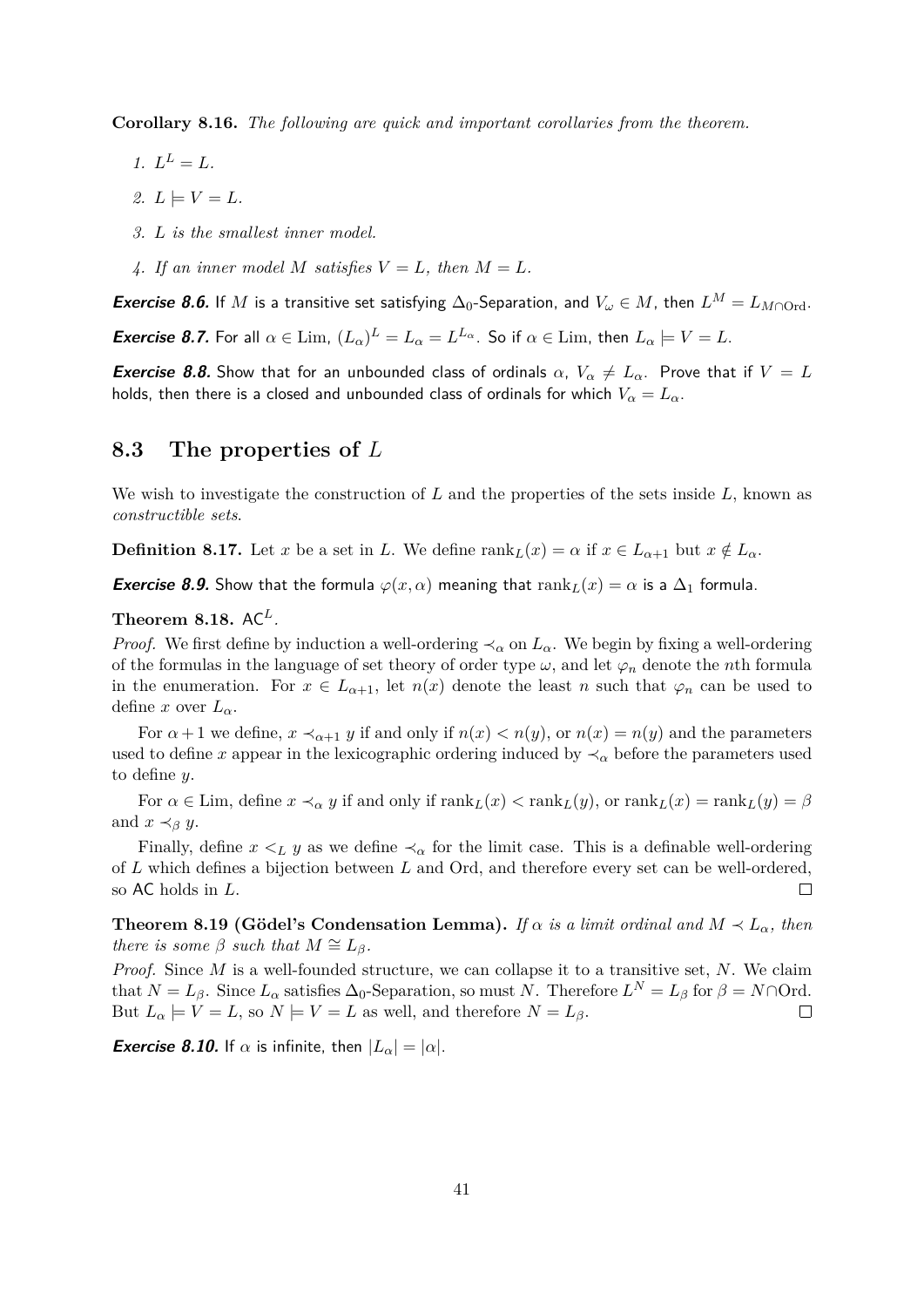Recall Cantor's Continuum Hypothesis (CH), is the statement  $2^{\aleph_0} = \aleph_1$ .

### **Theorem 8.20.**  $CH^L$ .

*Proof.* Assume  $V = L$ . Suppose that  $A \subseteq \omega$ , then there is some  $\alpha \in \text{Lim}$  such that  $A \in L_{\alpha}$ . Let *M* be a countable elementary submodel of  $L_{\alpha}$  such that  $A \in M$ , and let  $\pi: M \to L_{\beta}$  be the Mostowski collapse of *M*. Then  $\pi(A) = A$ , and  $\beta$  is a countable ordinal. Therefore if  $A \subseteq \omega$ , then  $A \in L_{\omega_1}$ . In particular, there are at most  $|L_{\omega_1}| = \aleph_1$  subsets of  $\omega$ .  $\Box$ 

*Exercise 8.11 (\*).* Show that  $L \models$  GCH, namely for every  $\alpha$ ,  $2^{\aleph_{\alpha}} = \aleph_{\alpha+1}$ .

*Exercise 8.12 (\*).* **Show that**  $H(\omega_{\alpha}^{L})^{L} = L_{\omega_{\alpha}^{L}}$ **.** 

We finish this section with a remark about generalizations of *L*:

- 1. If *A* is any set, then  $L(A)$  is defined the same way as *L*, only  $L_0$  is now tcl( $\{A\}$ ). It can be shown that  $L(A)$  is the smallest inner model in which  $A$  is an element; and choice holds there if and only if there is a definable well-ordering of *A*.
- 2. If *A* is any set, then *L*[*A*] is defined by augmenting the first-order structure over which we take Def to include a predicate interpreted as A. Namely,  $L_0 = \emptyset$ , and  $L_{\alpha+1}$  is the set of all definable sets in the structure  $\langle L_{\alpha}, \in, A \cap L_{\alpha}[A] \rangle$ . We can show that  $L[A]$  is the smallest inner model of **ZFC** satisfying  $A \cap M \in M$ .

Both of these models have many uses throughout set theory. And one can show that if  $A \subseteq L$ , then  $L(A) = L[A]$ .

### <span id="page-42-0"></span>**8.4 Ordinal definable sets**

**Definition 8.21.** We say that *x* is *ordinal definable* if there is a formula in the language of set theory  $\varphi$  such that  $x = \{u \mid \varphi(u, \alpha_1, \ldots, \alpha_n)\}\$  where  $\alpha_1, \ldots, \alpha_n \in \text{Ord.}$ 

**Theorem 8.22.**  $\{x \mid x \text{ is ordinal definable}\}$  is a class. We shall denote it by by OD.

*Proof.* If *x* is ordinal definable and  $\varphi(u, \alpha)$  is the formula defining it, by the reflection theorem there is some  $\beta$  large enough such that  $x, \alpha \in V_\beta$  and  $V_\beta$  reflects the fact that  $\varphi$  defines  $x$  (with the parameter  $\alpha$ ). Therefore if  $x \in OD$ , then there is some  $\beta$  and a formula in the (internal) language of set theory  $\psi(u, \alpha)$  such that  $V_\beta \models x = \{u \mid \psi(u, \alpha)\}\.$  On the other hand, if *x* is ordinal definable in some  $V_\beta$  by  $\varphi(u,\alpha)$ , then there is a formula  $\psi(u,\alpha,\beta)$  stating that there exists *y* which is a transitive set, closed under the power set operation, and its ordinals are *β*—i.e.  $y = V_\beta$ —such that in *y*, *x* is ordinal definable using some formula and  $\alpha$  as a parameter. So indeed *x* is in OD.  $\Box$ 

**Definition 8.23.** We denote by HOD the class  $\{x \mid \text{tcl}(\{x\}) \subseteq$  OD}, that is the class of all sets which are *hereditarily ordinal definable*.

*Exercise 8.13 (\*).*  $OD = \bigcup \{ \mathrm{Def}(\{V_\beta \mid \beta < \alpha\}) \mid \alpha \in \mathrm{Ord}\}.$ 

**Exercise 8.14.** Show that HOD is an inner model.

**Exercise 8.15 (\*).** Show there is a definable function from Ord onto HOD.

**Remark.** The model HOD is not robust as the model L. It can be that  $HOD^{HOD} \neq HOD$ , for example, or that *M* is an inner model, but  $\text{HOD}^V \subsetneq \text{HOD}^M$ . It is always the case that if *V* is a model of ZFC, then there is a larger model W such that  $V = \text{HOD}^W$ . And many other strange properties which do not happen with the case of *L*. Interestingly, HOD is compatible with the failure of CH.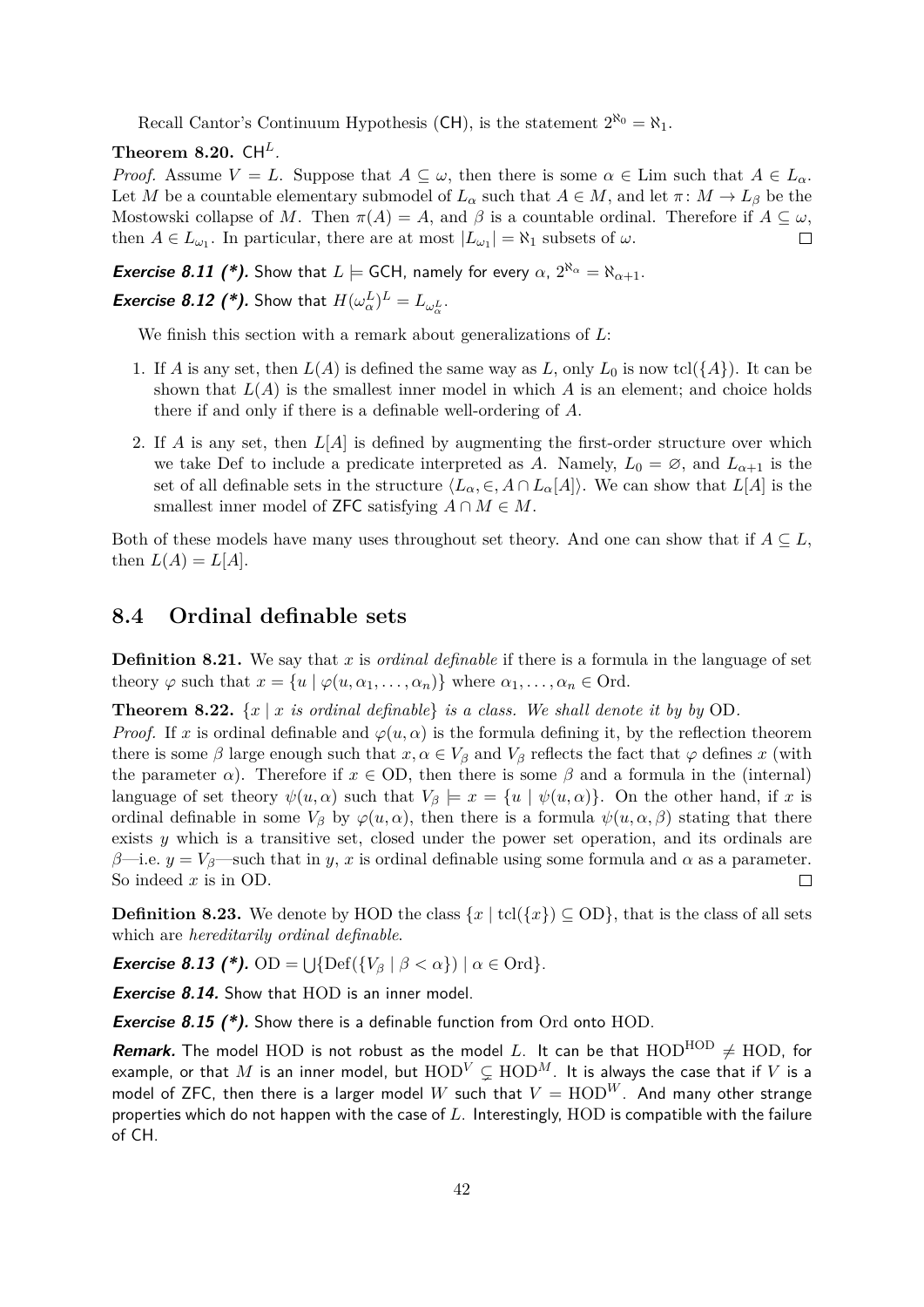## <span id="page-43-0"></span>**Some combinatorics on** *ω*1

### <span id="page-43-1"></span>**9.1 Aronszajn trees**

**Definition 9.1.** We say that a tree *T* is an *Aronszajn tree* if it has height  $\omega_1$ , every level of *T* is countable, and there are no cofinal branches.

To avoid trivialities, we only consider *normal trees*, meaning given  $\alpha < \omega_1$  and  $t \in T$ , there is an element in  $T_\alpha$  comparable with *t*, and every node has at least two successors.

**Theorem 9.2.** *There exists an Aronszajn tree.*

*Proof.* Let  $T^*$  be the tree whose nodes are order embeddings of countable ordinals into bounded sets of  $\mathbb{Q}$ , ordered by end-extension. Then  $T^*$  has height  $\omega_1$ , no cofinal branch; but almost all the levels of  $T^*$  are in fact uncountable. We will refine  $T^*$  to an Aronszajn tree.

We define by recursion the levels of *T*. Suppose that the levels  $T_\beta$  were defined for all  $\beta < \alpha$ , and that the following condition holds:

$$
\forall \gamma < \beta \,\forall x \in T_{\gamma} \,\forall q > \sup x \,\exists y \in T_{\beta} : x < y \land \sup y \le q. \tag{*}
$$

The condition states, in other words, that every embedding of  $\gamma$  into  $\mathbb{Q}$ , and any strict upper bound of that embedding, can be extended to an embedding of *β* into Q with the same upper bound. So we  $T_\beta$  is rich enough to have witnesses for extensions of embeddings into arbitrarily small intervals.

Let  $T_0 = \{\emptyset\}$ , the only thing it can be. And if  $T_\alpha$  was defined and  $t \in T_\alpha$ , we define its successors in  $T_{\alpha+1}$  to be  $t^q$  for all  $q > \sup t$ . Take  $T_{\alpha+1}$  to be the set of all these successors, for all  $t \in T_\alpha$ , then  $T_{\alpha+1}$  is a countable union of countable sets, and easily (\*) continues to hold.

Suppose that  $\alpha$  is a limit ordinal, we need to decide which branches of the possible branches we can add to  $T_\alpha$  will be taken. For every  $x \in \bigcup \{T_\beta \mid \beta < \alpha\}$ , and every  $q > \sup x$ , we can construct recursively a chain  $\{x_n \mid n < \omega\}$  such that  $x < x_n$ , sup  $x_n < q$ , and  $\{\text{dom } x_n \mid n < \omega\}$ is cofinal in  $\alpha$ . For every  $x \in \bigcup \{T_\beta \mid \beta < \alpha\}$  and every  $q > \sup x$ , choose a sequence like that, and define  $T_\alpha$  as the union of all these chosen sequences. It is easy to see that (\*) still holds, and that  $T_\alpha$  is still countable. П

**Exercise 9.1.** Let *T* be the above tree as constructed in *L*. If there is a cofinal branch in *T*, then  $\omega_1^L < \omega_1$ .

**Exercise 9.2.** In T as constructed above there is an uncountable antichain.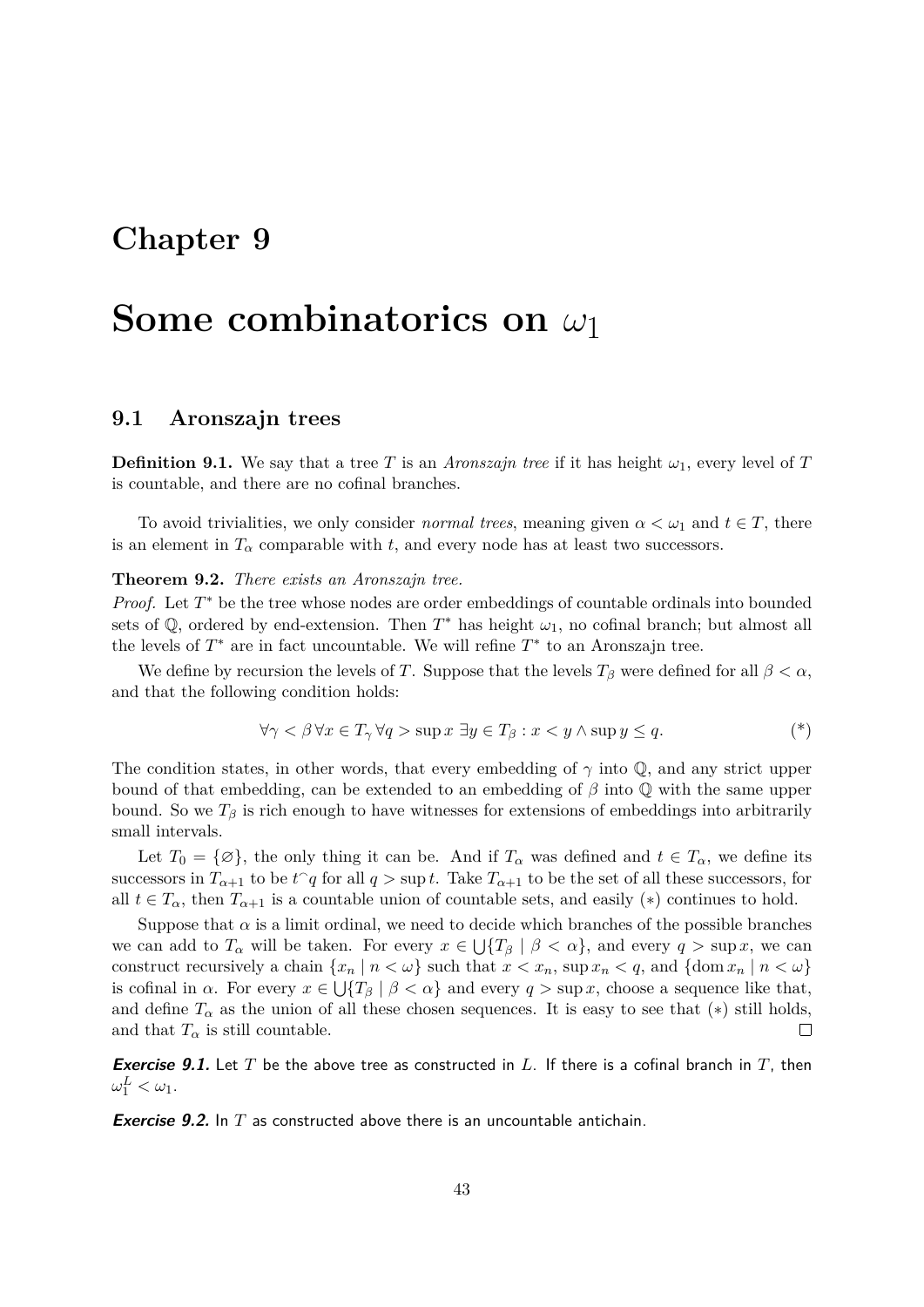### <span id="page-44-0"></span>**9.2 Diamond and Suslin trees**

**Definition 9.3.** We say that *T* is a *Suslin tree* if it has height  $\omega_1$ , but every antichain is countable.

**Exercise 9.3.** Show that a Suslin tree is an Aronszajn tree. In other words, if every antichain is countable, then every chain is countable.

We want to prove that there is a Suslin tree. However, **ZFC** cannot prove that a Suslin tree exists. We need additional assumptions, one such assumption is the following axiom.

**Definition 9.4.** A  $\Diamond$ -sequence is a sequence  $\langle A_{\alpha} | \alpha \langle \omega_1 \rangle$  such that:

- 1.  $A_{\alpha} \subseteq \alpha$ .
- 2. For every  $A \subseteq \omega_1$ , the set  $\{\alpha \mid A \cap \alpha = A_\alpha\}$  is stationary.

The axiom  $\diamondsuit$  asserts that there exists a  $\diamondsuit$ -sequence.

#### **Proposition 9.5.** ♦ *implies* CH*.*

*Proof.* If *A* is a subset of  $\omega$ , then there is some  $\alpha > \omega$  such that  $A = A \cap \omega_1 = A_\alpha$ . This defines an injection from  $\mathcal{P}(\omega)$  into  $\omega_1$ , and therefore CH holds.  $\Box$ 

#### **Theorem 9.6.**  $\diamondsuit$  *holds in L.*

*Proof.* We work in *L*, and construct recursively for  $\alpha < \omega_1$  a sequence of pairs  $\langle A_\alpha, C_\alpha \rangle$  such that  $A_{\alpha}, C_{\alpha} \subseteq \alpha$ , and  $C_{\alpha}$  is closed and unbounded in  $\alpha$ . For  $\alpha = 0$  we can only take  $A_{\alpha} = C_{\alpha} = \emptyset$ . For  $\alpha + 1$ , let  $C_{\alpha+1} = A_{\alpha+1} = \alpha + 1$ . For a limit  $\alpha$ , define the pair as follows:

 $\langle A_{\alpha}, C_{\alpha} \rangle$  is the least pair in  $\langle L \rangle$  such that  $A_{\alpha}, C_{\alpha} \subseteq \alpha$  with  $C_{\alpha}$  a club in  $\alpha$ , and for all  $\beta \in C_{\alpha}$ ,  $A_{\alpha} \cap \beta \neq A_{\beta}$ . If no such pair exists, take  $A_{\alpha} = C_{\alpha} = \alpha$ .

We claim that  $\langle A_\alpha | \alpha < \omega_1 \rangle$  is a  $\Diamond$ -sequence. Assume otherwise, and let  $\langle A, C \rangle$  be the  $\langle L$ -least pair such that  $A \subseteq \omega_1$  and  $C \subseteq \omega_1$  is a club such that for all  $\alpha \in C$ ,  $A \cap \alpha \neq A_\alpha$ . Since the sequence, A and C were all definable from  $\lt_L$ , both our sequence and  $\langle A, C \rangle$  are elements of  $L_{\omega_2}$ , by condensation arguments. Let *M* be a countable elementary submodel of  $L_{\omega_2}$ ,<sup>[1](#page-44-1)</sup> then by the virtue of definability,  $\langle A_\alpha | \alpha < \omega_1 \rangle$  and  $\langle A, C \rangle$  are both elements of *M*. Let  $L_\gamma$  be the transitive collapse of *M* and let  $\pi$ :  $M \to L_{\gamma}$  denote the isomorphism. Note that  $\omega_1 \cap M$  is necessarily an ordinal  $\delta$ , and that  $\delta = \omega_1^{L_2}$  $\int_{1}^{L\gamma}$ , namely  $\pi(\omega_1) = \delta$ ; so  $\pi(A) = A \cap \delta$  and  $\pi(C) = C \cap \delta$ .

Moreover, since for  $\alpha < \delta$ ,  $\pi(\alpha) = \alpha$ , it follows that  $\pi(A_{\alpha}) = A_{\alpha}$ . Therefore we get that  $\pi(\langle A_\alpha \mid \alpha < \omega_1 \rangle) = \langle A_\alpha \mid \alpha < \delta \rangle$ . Now  $L_\gamma$  satisfies that  $\langle A \cap \delta, C \cap \delta \rangle$  is the  $\langle L$ -least pair satisfying that  $C \cap \delta$  is a club in  $\delta$  and for all  $\beta \in C \cap \delta$ ,  $A \cap \delta \cap \beta = A \cap \beta \neq A_{\beta}$ . By elementaritiy, this is true in  $L_{\omega_2}$ , and therefore in *L* itself. But this means that  $A_{\delta} = A \cap \delta$ . On the other hand,  $\delta \in C$ , since *C* is a club in  $\omega_1$  and unbounded below  $\delta$ . And this is a contradiction.  $\Box$ 

#### **Theorem 9.7.** *If*  $\diamondsuit$  *holds, then there is a Suslin tree.*

*Proof.* Fix a  $\Diamond$ -sequence  $\langle A_\alpha | \alpha < \omega_1 \rangle$ . We will construct a tree T by recursion, and for simplicity we will assume the underlying set of the tree is  $\omega_1$  itself, and that for every  $\alpha$ ,  $\bigcup \{T_\beta \mid \beta < \alpha\}$  is an ordinal (it matters very little which, but we can assume that it is  $\alpha \cdot \omega$ ).

The root of the tree, of course, is {0}. Suppose that we constructed  $T_{\alpha}$ , let  $T_{\alpha+1}$  contain some countably many ordinals in such way that every node in  $T_\alpha$  has at least two successors.

<span id="page-44-1"></span> $^{1}M$  is necessarily not transitive, why?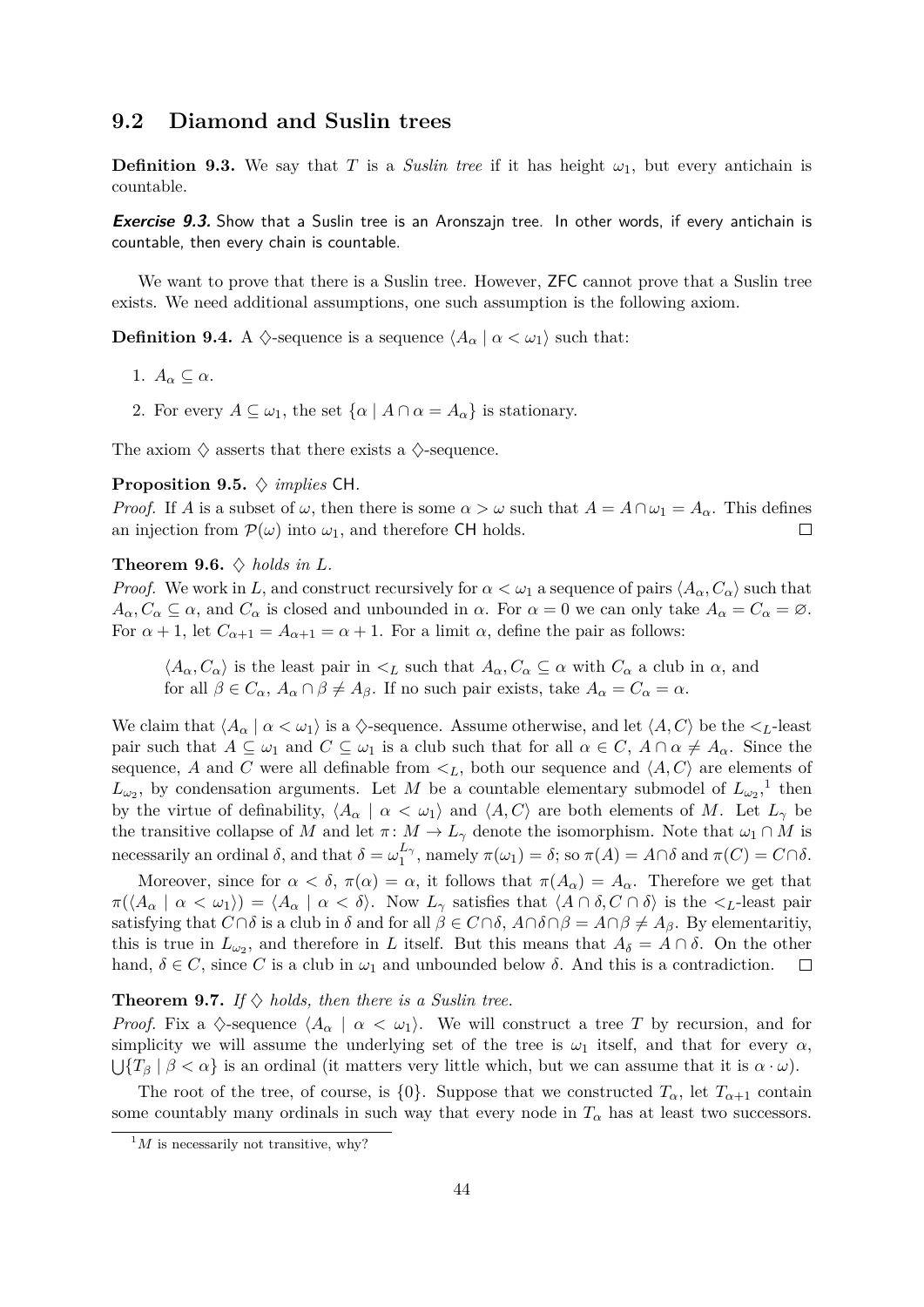Let  $\alpha$  be a limit ordinal, and  $T_{\leq \alpha} = \bigcup \{T_\beta \mid \beta < \alpha\}$  defined. If  $A_\alpha$  is a maximal antichain in  $T<sub>\alpha</sub>$ , let  $T<sub>\alpha</sub>$  be a suitable extension which preserves the maximality of  $A<sub>\alpha</sub>$ ; namely, every node in  $T_\alpha$  lies above an element of  $A_\alpha$ . Otherwise, pick any suitable countable level, such that every  $x \in T_{\leq \alpha}$  has an extension in  $T_{\alpha}$ . In either case we can use [Lemma 9.8.](#page-45-0)

Let  $T = \bigcup \{T_\alpha \mid \alpha < \omega_1\}$ . We claim that *T* is a Suslin tree. Suppose that *A* is a maximal antichain in *T*, then  $\langle T, \langle T, A \rangle$  is a first-order structure whose domain is  $\omega_1$ . Therefore there is a club  $C \subseteq \omega_1$  such that for  $\alpha \in C$ ,  $T \cap \alpha = T_{\leq \alpha} = \alpha$  and  $A \cap \alpha$  is a maximal antichain in *T*<sub> $\lt \alpha$ </sub>. Using the  $\Diamond$ -sequence, there is a stationary subset *S* such that for  $\alpha \in S$ ,  $A \cap \alpha = A_{\alpha}$ . Pick  $\alpha \in S \cap C$ , then  $A \cap \alpha = A_{\alpha}$  is a maximal antichain in  $T_{\leq \alpha}$ . But since we chose  $T_{\alpha}$  to be such that  $A \cap \alpha$  is still a maximal antichain in  $T_{\leq \alpha+1}$ , we get that if  $t \in T$ , then *t* is comparable with an element from  $T_\alpha$  and therefore comparable with an element of  $A \cap \alpha$ . This means that  $A \cap \alpha$  is in fact maximal in *T*, so  $A = A_{\alpha}$  and therefore countable.  $\Box$ 

<span id="page-45-0"></span>**Lemma 9.8.** *Suppose that*  $\alpha$  *is a countable limit ordinal and*  $\langle T, \langle T \rangle$  *is a countable tree of height*  $\alpha$  *which is normal.* If  $A \subseteq T$  *is a maximal antichain, then we can extend*  $T$  *by adding one more countable level such that A remains a maximal antichain.*

*Proof.* The added level must be obtained by realizing a point at the end of a cofinal branch through *T*. For every  $t \in T$  such that there is some  $a \in A$  for which  $a \leq T$  *t*; for every such *t*, choose a cofinal branch—which exists due to the normality assumption—and realize it.<sup>[2](#page-45-1)</sup> Then  $T_{\alpha}$  that was added is the realization of only countably many branches; every point in  $T_{\alpha}$  extends a point which extends some  $a \in A$ , so A is still maximal; and the extended tree is still normal for obvious reasons.  $\Box$ 

<span id="page-45-1"></span><sup>2</sup>Namely, add an upper bound to that cofinal branch.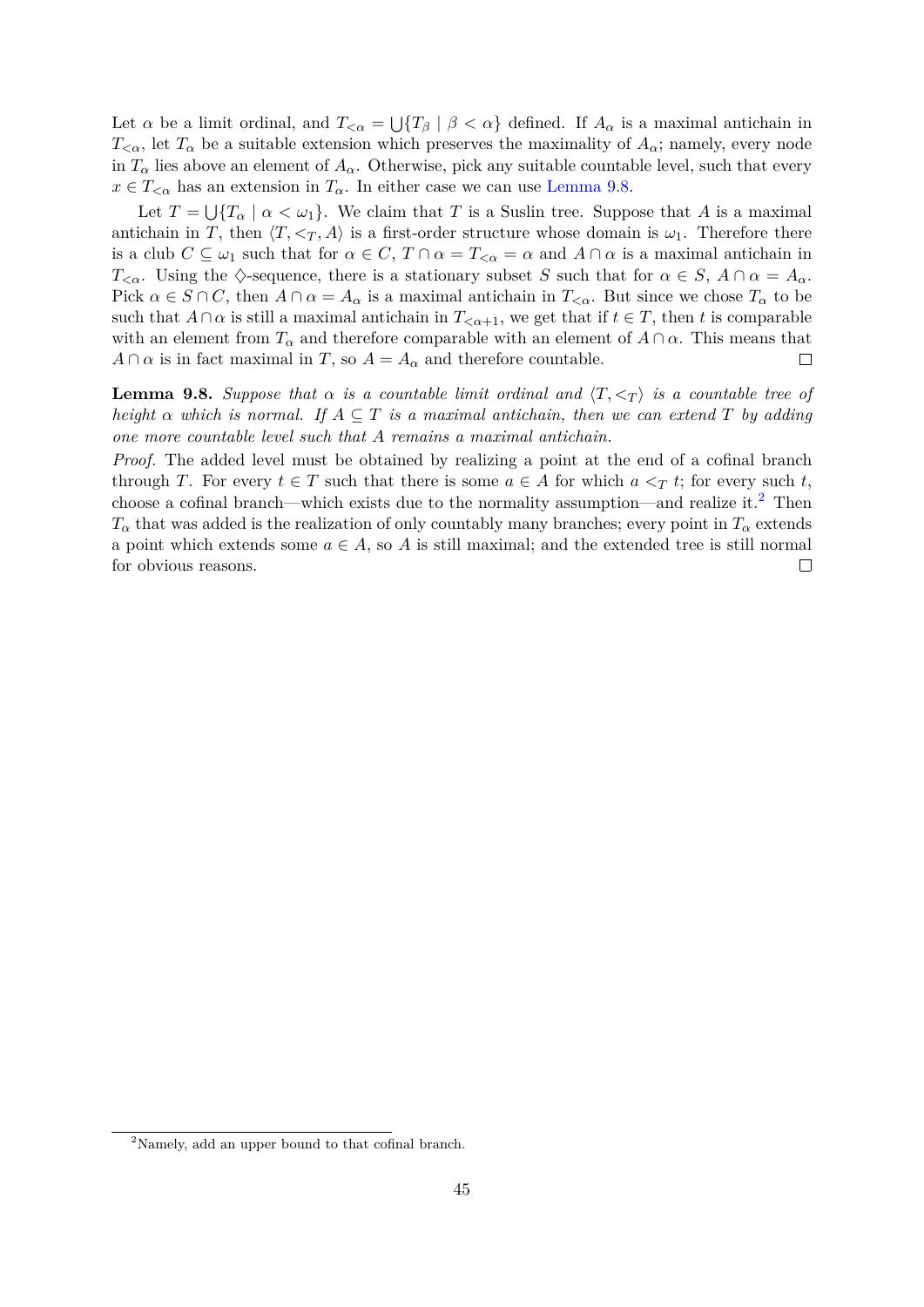## <span id="page-46-0"></span>**Coda: Games and determinacy**

**Definition 10.1.** Suppose that  $A \subseteq \omega^{\omega}$ , we define the game  $G(A)$  to be the game where two players take turns choosing natural numbers for  $\omega$  turns. This defines a sequence  $x \in \omega^{\omega}$  such that Player I played  $x(2n)$  and Player II played  $x(2n + 1)$ . We say that Player I won if  $x \in A$ , and otherwise Player II won.

| Player I $\parallel x(0)$ |      | x(2) |      | $x(4) \ldots$ |          |
|---------------------------|------|------|------|---------------|----------|
| Player II                 | x(1) |      | x(3) |               | $\cdots$ |

We call the sequence x the *outcome* of the game. And we will use  $x<sub>I</sub>$  and  $x<sub>II</sub>$  to denote the sequences of the moves made by Players I and II respectively in the game.

**Definition 10.2.** We say that  $\sigma$  is a *strategy* for Player I for a game  $G(A)$  if  $\sigma$  is a function from  $\omega^{\leq \omega}$  to  $\omega$ , such that if *x* is the outcome of the game, then  $x(2n) = \sigma(x \mid 2n)$ . We say that a strategy is a *winning strategy* if it guarantees victory, namely if  $x(2n) = \sigma(x \nvert 2n)$  for all *n*, then *x* ∈ *A*. A strategy for Player II is defined similarly (here the victory is when  $x \notin A$ ).

If *A* is a set such that  $G(A)$  has winning strategy for one of the players, we say that *A* is determined.

Of course, at most one player can have a winning strategy. But is there always such a strategy?

**Proposition 10.3.** *If*  $A \subseteq \omega^\omega$  *is countable, then Player* II *has a winning strategy. Proof.* Let  $A = \{a_n \mid n < \omega\}$ , then on the  $2n + 1$ -th move, Player II simply plays  $a_n(2n+1) + 1$ , thus guaranteeing that if *x* is the outcome of the game, then  $x \neq a_n$  for all  $n < \omega$ .  $\Box$ 

### **Theorem 10.4.** *There is a game without a winning strategy.*

*Proof.* Let  $\{\sigma_{\alpha}, \tau_{\alpha} \mid \alpha < 2^{\aleph_0}\}\)$  be an enumeration of all the winning strategies such that  $\sigma_{\alpha}$  is a winning strategy for Player I and  $\tau_{\alpha}$  is a winning strategy for Player II (not for the same game, of course).

Define by recursion a set  $\{a_{\alpha}, b_{\alpha} \mid \alpha < 2^{\aleph_0}\}\$ . Let  $a_{\alpha}$  be an outcome of a game where  $\sigma_{\alpha}$  was used by Player I, but  $a_{\alpha} \notin \{b_{\beta} \mid \beta < \alpha\}$ . We can find such  $a_{\alpha}$ , since the possible games where Player I played using  $\sigma_{\alpha}$  has cardinality  $2^{\aleph_0}$ . Similarly, let  $b_{\alpha}$  be an outcome obtained from a game where Player II played using  $\tau_{\alpha}$  and  $b_{\alpha} \notin \{a_{\beta} \mid \beta < \alpha\}.$ 

Now we claim that  $X = \{b_\alpha \mid \alpha < 2^{\aleph_0}\}\)$  is not determined. For every  $\alpha$ ,  $a_\alpha$  is an outcome of a game where Player I used  $\sigma_{\alpha}$ , and  $a_{\alpha} \notin X$ , therefore  $\sigma_{\alpha}$  cannot be a winning strategy for I; and  $b_{\alpha}$  is an outcome of a game where II used  $\tau_{\alpha}$ , but  $b_{\alpha} \in X$ , so  $\tau_{\alpha}$  is not a winning strategy for II.  $\Box$